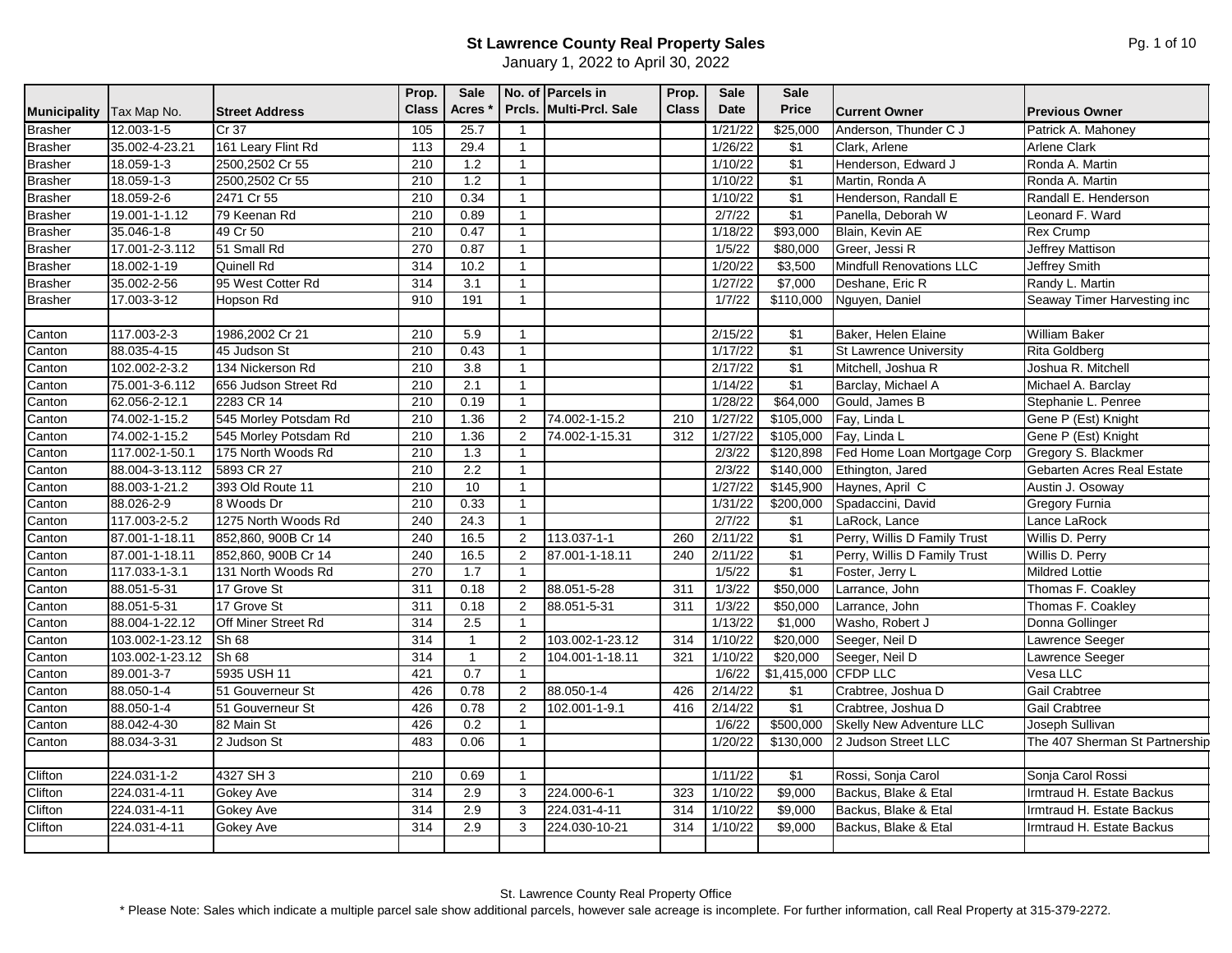January 1, 2022 to April 30, 2022

| Colton<br>$\sqrt{$1}$<br>105.070-1-10<br>25 Foley Ln/prvt<br>210<br>1.18<br>2/7/22<br>Snyder, Linden T<br>Sandra P (Estate) Snyder<br>$\overline{1}$<br>\$1<br>Colton<br>0.57<br>105.039-1-4.1<br>11 Gustin Sq<br>210<br>1/26/22<br>Townsend, Marie K (LU)<br>Anna Marie K (LU) Townsend<br>$\overline{1}$<br>\$65,000<br>Colton<br>120.043-3-7<br>3857 Sh 56<br>210<br>0.49<br>1/27/22<br>Paul, Lindsay C<br>Edward Jr (Estate) Guiney<br>$\overline{1}$<br>Colton<br>121.071-1-3<br>85 Trimm Rd<br>260<br>0.27<br>2/28/22<br>\$1<br>Darlene & Raymond Fournier<br>$\mathbf{1}$<br>Durkee, Vincent J<br>\$1<br>Colton<br>105.003-4-14<br>4465 Sh 56<br>260<br>53.5<br>1/31/22<br>Sheehan, Jed B<br>East Higley Hills, Inc<br>$\overline{1}$<br>\$1<br>26 Trimm Rd<br>260<br>3.5<br>Colton<br>121.078-2-3.1<br>$\overline{1}$<br>1/28/22<br>Kimble, McKenzie<br>Laurie Ann (Estate) Noble<br>Colton<br>260<br>0.35<br>\$73,000<br>LaRue, William D<br>105.076-1-20<br>295 Morgan Rd<br>1/6/22<br>John L. Sweeney<br>$\overline{1}$<br>Dekalb<br>\$1<br>Shetler, Samuel L<br>Levi S & Anna E Shetler<br>115.001-1-27.1<br>1299 Maple Ridge Rd<br>221.8<br>2/10/22<br>112<br>$\overline{1}$<br>Dekalb<br>145.039-2-28<br>177 Main St<br>210<br>1.03<br>$\overline{2}$<br>145.039-2-28<br>210<br>1/31/22<br>\$143,000<br>Michael S. Burns<br>Kimble, Dylan Jay<br>145.039-2-28<br>177 Main St<br>210<br>1.03<br>$145.031 - 1 - 11.2$<br>1/31/22<br>\$143,000<br>Dekalb<br>2<br>311<br>Kimble, Dylan Jay<br>Michael S. Burns<br>0.53<br>Dekalb<br>116.042-3-9<br>47 School St<br>210<br>1/7/22<br>\$160,000<br>Van Ells, John J<br>Paul Trombley<br>$\overline{1}$<br>Dekalb<br>115.002-1-1.2<br>210<br>1/24/22<br>\$145,000<br>115.002-1-18.32<br>4089 Cr 17<br>311<br>1.6<br>2<br>Jeanette, Jordan G<br>Justin Spaulding<br>1.6<br>\$145,000<br>Dekalb<br>115.002-1-18.32<br>4089 Cr 17<br>311<br>2<br>115.002-1-18.32<br>311<br>1/24/22<br>Jeanette, Jordan G<br><b>Justin Spaulding</b><br>Dekalb<br>101.004-1-1<br>65.2<br>312<br>1/6/22<br>\$1<br>310B Risley Rd<br>312<br>101.004-1-1<br>Amaral Farms, LLC<br>Margery S. Amaral<br>$\overline{4}$<br>\$1<br>Dekalb<br>312<br>65.2<br>$101.004 - 1 - 1$<br>310B Risley Rd<br>101.002-1-27<br>120<br>1/6/22<br>Amaral Farms, LLC<br>$\overline{4}$<br>Margery S. Amaral<br>$\sqrt{$1}$<br>65.2<br>$101.004 - 1 - 1$<br>310B Risley Rd<br>312<br>101.004-2-1.1<br>112<br>1/6/22<br>Amaral Farms, LLC<br>Margery S. Amaral<br>Dekalb<br>$\overline{4}$<br>$\overline{\$1}$<br>Dekalb<br>65.2<br>Amaral Farms, LLC<br>101.004-1-1<br>310B Risley Rd<br>312<br>115.004-1-21.12<br>311<br>1/6/22<br>Margery S. Amaral<br>$\overline{4}$<br>\$35,000<br>115.002-2-4.2<br>SH 812<br>321<br>209.8<br>115.002-2-4.2<br>1/14/22<br>Bortnick, Edward V III<br><b>Thousand Islands Land Trust</b><br>3<br>321<br>115.002-2-4.2<br>SH 812<br>321<br>209.8<br>115.002-2-4.3<br>1/14/22<br>\$35,000<br>Bortnick, Edward V III<br>3<br>314<br><b>Thousand Islands Land Trust</b><br><b>SH 812</b><br>321<br>209.8<br>\$35,000<br>115.002-2-4.2<br>3<br>115.002-2-4.4<br>314<br>1/14/22<br>Bortnick, Edward V III<br><b>Thousand Islands Land Trust</b><br>534<br>\$30,000<br>116.041-3-16<br>4348 Ush 11<br>0.25<br>1/18/22<br>Wilson, Kevin J<br>Amvets Post 11 Inc<br>$\overline{1}$<br><b>CR 10</b><br>\$25,000<br>99.004-1-15.12<br>105<br>31.6<br>2/23/22<br>Swartzentruber, Daniel D<br>Kevin L. Murdock<br>3736 CR 10<br>\$70,000<br>114.002-1-7<br>240<br>11.4<br>2/1/22<br>Swartzentruber, Enos M<br>Benjamin E. Swartzentruber<br>-1<br>99.001-2-3.2<br>1589 Sh 184<br>270<br>6.4<br>1/4/22<br>\$126,500<br>Knowlton, Heidi A<br>Stella J. Todd<br>$\mathbf{1}$<br>216 Old Mud Pond Rd/prvt<br>0.91<br>\$25,000<br>George W. Hays<br>71.004-1-4.131<br>314<br>2/10/22<br>Brabant, Gary J Jr<br>$\overline{1}$<br>175.043-2-8<br><b>7 Trout Lake St</b><br>210<br>0.09<br>2/1/22<br>\$35,000<br>Gladle, Jeffrey P Jr<br>Mary F (Est) Thornton<br>$\mathbf{1}$<br>398 River Rd<br>4.3<br>\$1<br>Stephen W. LaPlante<br>189.001-1-9.23<br>314<br>2/11/22<br>LaPlante, Stephen W<br>$\overline{1}$<br>4.3<br>\$25,000<br>189.003-1-39.2<br>Shawville Rd<br>314<br>1/24/22<br>Hathaway, Robert W Jr<br>$\mathbf{1}$<br>Julie Mullanev<br>322<br>11.6<br>2/4/22<br>\$5,750<br>189.001-1-9.22<br>Off River Rd<br>Hughes, Patrick J<br>Stephen W. LaPlante<br>$\overline{1}$<br>189.003-2-6<br>817 SH 58<br>210<br>0.85<br>\$50,000<br>1/6/22<br>Espinoza, April C<br><b>Tracy Typhair</b><br>$\overline{1}$<br>97 S Shore Rd<br>$\sqrt{$1}$<br>225.072-5-6.1<br>260<br>1.56<br>1/5/22<br>Camp Tate LLC<br>Camptate, LLC<br>$\overline{1}$<br>\$1<br>213.000-2-13.2<br>1099 Sucker Lake Rd<br>270<br>2<br>1/28/22<br>Marsh, David A Jr.<br>Wayne Estate Marsh<br>$\mathbf{1}$<br>25<br>SH <sub>3</sub><br>\$42,200<br>202.000-3-3.12<br>910<br>1/19/22<br>Webb, David B<br>Michael J. Lyndaker<br>$\overline{1}$<br>\$1<br>Spilman, Susan M. (LU)<br>Fowler<br>173.066-2-32<br>4 Island Branch Rd<br>210<br>0.33<br>1/20/22<br>Susan M. Spilman<br>-1<br>$\sqrt{$1}$<br>187.004-1-55<br>1054 CR 24<br>2.9<br>2/16/22<br>French, Paul M<br><b>Chad Fishel</b><br>210<br>$\overline{1}$<br>$\sqrt{$1}$<br>72 Island Branch Rd<br>0.91<br>173.004-2-22<br>210<br>173.004-2-22<br>210<br>2/16/22<br>O'Neill, Rory M. LU<br>Rory M. O'Neill<br>3<br>$\sqrt{$1}$<br>173.004-2-22<br>72 Island Branch Rd<br>210<br>0.91<br>3<br>173.004-2-23<br>210<br>2/16/22<br>O'Neill, Rory M. LU<br>Rory M. O'Neill<br>Fowler |                     |              |                       | Prop.<br><b>Class</b> | Sale<br><b>Acres</b> |   | No. of Parcels in<br>Prcls. Multi-Prcl. Sale | Prop.<br><b>Class</b> | <b>Sale</b><br><b>Date</b> | <b>Sale</b><br><b>Price</b> |                      |                       |
|------------------------------------------------------------------------------------------------------------------------------------------------------------------------------------------------------------------------------------------------------------------------------------------------------------------------------------------------------------------------------------------------------------------------------------------------------------------------------------------------------------------------------------------------------------------------------------------------------------------------------------------------------------------------------------------------------------------------------------------------------------------------------------------------------------------------------------------------------------------------------------------------------------------------------------------------------------------------------------------------------------------------------------------------------------------------------------------------------------------------------------------------------------------------------------------------------------------------------------------------------------------------------------------------------------------------------------------------------------------------------------------------------------------------------------------------------------------------------------------------------------------------------------------------------------------------------------------------------------------------------------------------------------------------------------------------------------------------------------------------------------------------------------------------------------------------------------------------------------------------------------------------------------------------------------------------------------------------------------------------------------------------------------------------------------------------------------------------------------------------------------------------------------------------------------------------------------------------------------------------------------------------------------------------------------------------------------------------------------------------------------------------------------------------------------------------------------------------------------------------------------------------------------------------------------------------------------------------------------------------------------------------------------------------------------------------------------------------------------------------------------------------------------------------------------------------------------------------------------------------------------------------------------------------------------------------------------------------------------------------------------------------------------------------------------------------------------------------------------------------------------------------------------------------------------------------------------------------------------------------------------------------------------------------------------------------------------------------------------------------------------------------------------------------------------------------------------------------------------------------------------------------------------------------------------------------------------------------------------------------------------------------------------------------------------------------------------------------------------------------------------------------------------------------------------------------------------------------------------------------------------------------------------------------------------------------------------------------------------------------------------------------------------------------------------------------------------------------------------------------------------------------------------------------------------------------------------------------------------------------------------------------------------------------------------------------------------------------------------------------------------------------------------------------------------------------------------------------------------------------------------------------------------------------------------------------------------------------------------------------------------------------------------------------------------------------------------------------------------------------------------------------------------------------------------------------------------------------------------------------------------------------------------------------------------------------------------------------------------------------------------------------------------------------------------------------------------------------------------------------------------------------------------------------------------------------------------------------------------------------------------------------------------------------------------------------------------------------------------------------------------------------------------------------------------------------------------------------------------------------------------------------------------------------|---------------------|--------------|-----------------------|-----------------------|----------------------|---|----------------------------------------------|-----------------------|----------------------------|-----------------------------|----------------------|-----------------------|
|                                                                                                                                                                                                                                                                                                                                                                                                                                                                                                                                                                                                                                                                                                                                                                                                                                                                                                                                                                                                                                                                                                                                                                                                                                                                                                                                                                                                                                                                                                                                                                                                                                                                                                                                                                                                                                                                                                                                                                                                                                                                                                                                                                                                                                                                                                                                                                                                                                                                                                                                                                                                                                                                                                                                                                                                                                                                                                                                                                                                                                                                                                                                                                                                                                                                                                                                                                                                                                                                                                                                                                                                                                                                                                                                                                                                                                                                                                                                                                                                                                                                                                                                                                                                                                                                                                                                                                                                                                                                                                                                                                                                                                                                                                                                                                                                                                                                                                                                                                                                                                                                                                                                                                                                                                                                                                                                                                                                                                                                                                                                                | <b>Municipality</b> | Tax Map No.  | <b>Street Address</b> |                       |                      |   |                                              |                       |                            |                             | <b>Current Owner</b> | <b>Previous Owner</b> |
|                                                                                                                                                                                                                                                                                                                                                                                                                                                                                                                                                                                                                                                                                                                                                                                                                                                                                                                                                                                                                                                                                                                                                                                                                                                                                                                                                                                                                                                                                                                                                                                                                                                                                                                                                                                                                                                                                                                                                                                                                                                                                                                                                                                                                                                                                                                                                                                                                                                                                                                                                                                                                                                                                                                                                                                                                                                                                                                                                                                                                                                                                                                                                                                                                                                                                                                                                                                                                                                                                                                                                                                                                                                                                                                                                                                                                                                                                                                                                                                                                                                                                                                                                                                                                                                                                                                                                                                                                                                                                                                                                                                                                                                                                                                                                                                                                                                                                                                                                                                                                                                                                                                                                                                                                                                                                                                                                                                                                                                                                                                                                |                     |              |                       |                       |                      |   |                                              |                       |                            |                             |                      |                       |
|                                                                                                                                                                                                                                                                                                                                                                                                                                                                                                                                                                                                                                                                                                                                                                                                                                                                                                                                                                                                                                                                                                                                                                                                                                                                                                                                                                                                                                                                                                                                                                                                                                                                                                                                                                                                                                                                                                                                                                                                                                                                                                                                                                                                                                                                                                                                                                                                                                                                                                                                                                                                                                                                                                                                                                                                                                                                                                                                                                                                                                                                                                                                                                                                                                                                                                                                                                                                                                                                                                                                                                                                                                                                                                                                                                                                                                                                                                                                                                                                                                                                                                                                                                                                                                                                                                                                                                                                                                                                                                                                                                                                                                                                                                                                                                                                                                                                                                                                                                                                                                                                                                                                                                                                                                                                                                                                                                                                                                                                                                                                                |                     |              |                       |                       |                      |   |                                              |                       |                            |                             |                      |                       |
|                                                                                                                                                                                                                                                                                                                                                                                                                                                                                                                                                                                                                                                                                                                                                                                                                                                                                                                                                                                                                                                                                                                                                                                                                                                                                                                                                                                                                                                                                                                                                                                                                                                                                                                                                                                                                                                                                                                                                                                                                                                                                                                                                                                                                                                                                                                                                                                                                                                                                                                                                                                                                                                                                                                                                                                                                                                                                                                                                                                                                                                                                                                                                                                                                                                                                                                                                                                                                                                                                                                                                                                                                                                                                                                                                                                                                                                                                                                                                                                                                                                                                                                                                                                                                                                                                                                                                                                                                                                                                                                                                                                                                                                                                                                                                                                                                                                                                                                                                                                                                                                                                                                                                                                                                                                                                                                                                                                                                                                                                                                                                |                     |              |                       |                       |                      |   |                                              |                       |                            |                             |                      |                       |
|                                                                                                                                                                                                                                                                                                                                                                                                                                                                                                                                                                                                                                                                                                                                                                                                                                                                                                                                                                                                                                                                                                                                                                                                                                                                                                                                                                                                                                                                                                                                                                                                                                                                                                                                                                                                                                                                                                                                                                                                                                                                                                                                                                                                                                                                                                                                                                                                                                                                                                                                                                                                                                                                                                                                                                                                                                                                                                                                                                                                                                                                                                                                                                                                                                                                                                                                                                                                                                                                                                                                                                                                                                                                                                                                                                                                                                                                                                                                                                                                                                                                                                                                                                                                                                                                                                                                                                                                                                                                                                                                                                                                                                                                                                                                                                                                                                                                                                                                                                                                                                                                                                                                                                                                                                                                                                                                                                                                                                                                                                                                                |                     |              |                       |                       |                      |   |                                              |                       |                            |                             |                      |                       |
|                                                                                                                                                                                                                                                                                                                                                                                                                                                                                                                                                                                                                                                                                                                                                                                                                                                                                                                                                                                                                                                                                                                                                                                                                                                                                                                                                                                                                                                                                                                                                                                                                                                                                                                                                                                                                                                                                                                                                                                                                                                                                                                                                                                                                                                                                                                                                                                                                                                                                                                                                                                                                                                                                                                                                                                                                                                                                                                                                                                                                                                                                                                                                                                                                                                                                                                                                                                                                                                                                                                                                                                                                                                                                                                                                                                                                                                                                                                                                                                                                                                                                                                                                                                                                                                                                                                                                                                                                                                                                                                                                                                                                                                                                                                                                                                                                                                                                                                                                                                                                                                                                                                                                                                                                                                                                                                                                                                                                                                                                                                                                |                     |              |                       |                       |                      |   |                                              |                       |                            |                             |                      |                       |
|                                                                                                                                                                                                                                                                                                                                                                                                                                                                                                                                                                                                                                                                                                                                                                                                                                                                                                                                                                                                                                                                                                                                                                                                                                                                                                                                                                                                                                                                                                                                                                                                                                                                                                                                                                                                                                                                                                                                                                                                                                                                                                                                                                                                                                                                                                                                                                                                                                                                                                                                                                                                                                                                                                                                                                                                                                                                                                                                                                                                                                                                                                                                                                                                                                                                                                                                                                                                                                                                                                                                                                                                                                                                                                                                                                                                                                                                                                                                                                                                                                                                                                                                                                                                                                                                                                                                                                                                                                                                                                                                                                                                                                                                                                                                                                                                                                                                                                                                                                                                                                                                                                                                                                                                                                                                                                                                                                                                                                                                                                                                                |                     |              |                       |                       |                      |   |                                              |                       |                            |                             |                      |                       |
|                                                                                                                                                                                                                                                                                                                                                                                                                                                                                                                                                                                                                                                                                                                                                                                                                                                                                                                                                                                                                                                                                                                                                                                                                                                                                                                                                                                                                                                                                                                                                                                                                                                                                                                                                                                                                                                                                                                                                                                                                                                                                                                                                                                                                                                                                                                                                                                                                                                                                                                                                                                                                                                                                                                                                                                                                                                                                                                                                                                                                                                                                                                                                                                                                                                                                                                                                                                                                                                                                                                                                                                                                                                                                                                                                                                                                                                                                                                                                                                                                                                                                                                                                                                                                                                                                                                                                                                                                                                                                                                                                                                                                                                                                                                                                                                                                                                                                                                                                                                                                                                                                                                                                                                                                                                                                                                                                                                                                                                                                                                                                |                     |              |                       |                       |                      |   |                                              |                       |                            |                             |                      |                       |
|                                                                                                                                                                                                                                                                                                                                                                                                                                                                                                                                                                                                                                                                                                                                                                                                                                                                                                                                                                                                                                                                                                                                                                                                                                                                                                                                                                                                                                                                                                                                                                                                                                                                                                                                                                                                                                                                                                                                                                                                                                                                                                                                                                                                                                                                                                                                                                                                                                                                                                                                                                                                                                                                                                                                                                                                                                                                                                                                                                                                                                                                                                                                                                                                                                                                                                                                                                                                                                                                                                                                                                                                                                                                                                                                                                                                                                                                                                                                                                                                                                                                                                                                                                                                                                                                                                                                                                                                                                                                                                                                                                                                                                                                                                                                                                                                                                                                                                                                                                                                                                                                                                                                                                                                                                                                                                                                                                                                                                                                                                                                                |                     |              |                       |                       |                      |   |                                              |                       |                            |                             |                      |                       |
|                                                                                                                                                                                                                                                                                                                                                                                                                                                                                                                                                                                                                                                                                                                                                                                                                                                                                                                                                                                                                                                                                                                                                                                                                                                                                                                                                                                                                                                                                                                                                                                                                                                                                                                                                                                                                                                                                                                                                                                                                                                                                                                                                                                                                                                                                                                                                                                                                                                                                                                                                                                                                                                                                                                                                                                                                                                                                                                                                                                                                                                                                                                                                                                                                                                                                                                                                                                                                                                                                                                                                                                                                                                                                                                                                                                                                                                                                                                                                                                                                                                                                                                                                                                                                                                                                                                                                                                                                                                                                                                                                                                                                                                                                                                                                                                                                                                                                                                                                                                                                                                                                                                                                                                                                                                                                                                                                                                                                                                                                                                                                |                     |              |                       |                       |                      |   |                                              |                       |                            |                             |                      |                       |
|                                                                                                                                                                                                                                                                                                                                                                                                                                                                                                                                                                                                                                                                                                                                                                                                                                                                                                                                                                                                                                                                                                                                                                                                                                                                                                                                                                                                                                                                                                                                                                                                                                                                                                                                                                                                                                                                                                                                                                                                                                                                                                                                                                                                                                                                                                                                                                                                                                                                                                                                                                                                                                                                                                                                                                                                                                                                                                                                                                                                                                                                                                                                                                                                                                                                                                                                                                                                                                                                                                                                                                                                                                                                                                                                                                                                                                                                                                                                                                                                                                                                                                                                                                                                                                                                                                                                                                                                                                                                                                                                                                                                                                                                                                                                                                                                                                                                                                                                                                                                                                                                                                                                                                                                                                                                                                                                                                                                                                                                                                                                                |                     |              |                       |                       |                      |   |                                              |                       |                            |                             |                      |                       |
|                                                                                                                                                                                                                                                                                                                                                                                                                                                                                                                                                                                                                                                                                                                                                                                                                                                                                                                                                                                                                                                                                                                                                                                                                                                                                                                                                                                                                                                                                                                                                                                                                                                                                                                                                                                                                                                                                                                                                                                                                                                                                                                                                                                                                                                                                                                                                                                                                                                                                                                                                                                                                                                                                                                                                                                                                                                                                                                                                                                                                                                                                                                                                                                                                                                                                                                                                                                                                                                                                                                                                                                                                                                                                                                                                                                                                                                                                                                                                                                                                                                                                                                                                                                                                                                                                                                                                                                                                                                                                                                                                                                                                                                                                                                                                                                                                                                                                                                                                                                                                                                                                                                                                                                                                                                                                                                                                                                                                                                                                                                                                |                     |              |                       |                       |                      |   |                                              |                       |                            |                             |                      |                       |
|                                                                                                                                                                                                                                                                                                                                                                                                                                                                                                                                                                                                                                                                                                                                                                                                                                                                                                                                                                                                                                                                                                                                                                                                                                                                                                                                                                                                                                                                                                                                                                                                                                                                                                                                                                                                                                                                                                                                                                                                                                                                                                                                                                                                                                                                                                                                                                                                                                                                                                                                                                                                                                                                                                                                                                                                                                                                                                                                                                                                                                                                                                                                                                                                                                                                                                                                                                                                                                                                                                                                                                                                                                                                                                                                                                                                                                                                                                                                                                                                                                                                                                                                                                                                                                                                                                                                                                                                                                                                                                                                                                                                                                                                                                                                                                                                                                                                                                                                                                                                                                                                                                                                                                                                                                                                                                                                                                                                                                                                                                                                                |                     |              |                       |                       |                      |   |                                              |                       |                            |                             |                      |                       |
|                                                                                                                                                                                                                                                                                                                                                                                                                                                                                                                                                                                                                                                                                                                                                                                                                                                                                                                                                                                                                                                                                                                                                                                                                                                                                                                                                                                                                                                                                                                                                                                                                                                                                                                                                                                                                                                                                                                                                                                                                                                                                                                                                                                                                                                                                                                                                                                                                                                                                                                                                                                                                                                                                                                                                                                                                                                                                                                                                                                                                                                                                                                                                                                                                                                                                                                                                                                                                                                                                                                                                                                                                                                                                                                                                                                                                                                                                                                                                                                                                                                                                                                                                                                                                                                                                                                                                                                                                                                                                                                                                                                                                                                                                                                                                                                                                                                                                                                                                                                                                                                                                                                                                                                                                                                                                                                                                                                                                                                                                                                                                |                     |              |                       |                       |                      |   |                                              |                       |                            |                             |                      |                       |
|                                                                                                                                                                                                                                                                                                                                                                                                                                                                                                                                                                                                                                                                                                                                                                                                                                                                                                                                                                                                                                                                                                                                                                                                                                                                                                                                                                                                                                                                                                                                                                                                                                                                                                                                                                                                                                                                                                                                                                                                                                                                                                                                                                                                                                                                                                                                                                                                                                                                                                                                                                                                                                                                                                                                                                                                                                                                                                                                                                                                                                                                                                                                                                                                                                                                                                                                                                                                                                                                                                                                                                                                                                                                                                                                                                                                                                                                                                                                                                                                                                                                                                                                                                                                                                                                                                                                                                                                                                                                                                                                                                                                                                                                                                                                                                                                                                                                                                                                                                                                                                                                                                                                                                                                                                                                                                                                                                                                                                                                                                                                                |                     |              |                       |                       |                      |   |                                              |                       |                            |                             |                      |                       |
|                                                                                                                                                                                                                                                                                                                                                                                                                                                                                                                                                                                                                                                                                                                                                                                                                                                                                                                                                                                                                                                                                                                                                                                                                                                                                                                                                                                                                                                                                                                                                                                                                                                                                                                                                                                                                                                                                                                                                                                                                                                                                                                                                                                                                                                                                                                                                                                                                                                                                                                                                                                                                                                                                                                                                                                                                                                                                                                                                                                                                                                                                                                                                                                                                                                                                                                                                                                                                                                                                                                                                                                                                                                                                                                                                                                                                                                                                                                                                                                                                                                                                                                                                                                                                                                                                                                                                                                                                                                                                                                                                                                                                                                                                                                                                                                                                                                                                                                                                                                                                                                                                                                                                                                                                                                                                                                                                                                                                                                                                                                                                |                     |              |                       |                       |                      |   |                                              |                       |                            |                             |                      |                       |
|                                                                                                                                                                                                                                                                                                                                                                                                                                                                                                                                                                                                                                                                                                                                                                                                                                                                                                                                                                                                                                                                                                                                                                                                                                                                                                                                                                                                                                                                                                                                                                                                                                                                                                                                                                                                                                                                                                                                                                                                                                                                                                                                                                                                                                                                                                                                                                                                                                                                                                                                                                                                                                                                                                                                                                                                                                                                                                                                                                                                                                                                                                                                                                                                                                                                                                                                                                                                                                                                                                                                                                                                                                                                                                                                                                                                                                                                                                                                                                                                                                                                                                                                                                                                                                                                                                                                                                                                                                                                                                                                                                                                                                                                                                                                                                                                                                                                                                                                                                                                                                                                                                                                                                                                                                                                                                                                                                                                                                                                                                                                                |                     |              |                       |                       |                      |   |                                              |                       |                            |                             |                      |                       |
|                                                                                                                                                                                                                                                                                                                                                                                                                                                                                                                                                                                                                                                                                                                                                                                                                                                                                                                                                                                                                                                                                                                                                                                                                                                                                                                                                                                                                                                                                                                                                                                                                                                                                                                                                                                                                                                                                                                                                                                                                                                                                                                                                                                                                                                                                                                                                                                                                                                                                                                                                                                                                                                                                                                                                                                                                                                                                                                                                                                                                                                                                                                                                                                                                                                                                                                                                                                                                                                                                                                                                                                                                                                                                                                                                                                                                                                                                                                                                                                                                                                                                                                                                                                                                                                                                                                                                                                                                                                                                                                                                                                                                                                                                                                                                                                                                                                                                                                                                                                                                                                                                                                                                                                                                                                                                                                                                                                                                                                                                                                                                |                     |              |                       |                       |                      |   |                                              |                       |                            |                             |                      |                       |
|                                                                                                                                                                                                                                                                                                                                                                                                                                                                                                                                                                                                                                                                                                                                                                                                                                                                                                                                                                                                                                                                                                                                                                                                                                                                                                                                                                                                                                                                                                                                                                                                                                                                                                                                                                                                                                                                                                                                                                                                                                                                                                                                                                                                                                                                                                                                                                                                                                                                                                                                                                                                                                                                                                                                                                                                                                                                                                                                                                                                                                                                                                                                                                                                                                                                                                                                                                                                                                                                                                                                                                                                                                                                                                                                                                                                                                                                                                                                                                                                                                                                                                                                                                                                                                                                                                                                                                                                                                                                                                                                                                                                                                                                                                                                                                                                                                                                                                                                                                                                                                                                                                                                                                                                                                                                                                                                                                                                                                                                                                                                                |                     |              |                       |                       |                      |   |                                              |                       |                            |                             |                      |                       |
|                                                                                                                                                                                                                                                                                                                                                                                                                                                                                                                                                                                                                                                                                                                                                                                                                                                                                                                                                                                                                                                                                                                                                                                                                                                                                                                                                                                                                                                                                                                                                                                                                                                                                                                                                                                                                                                                                                                                                                                                                                                                                                                                                                                                                                                                                                                                                                                                                                                                                                                                                                                                                                                                                                                                                                                                                                                                                                                                                                                                                                                                                                                                                                                                                                                                                                                                                                                                                                                                                                                                                                                                                                                                                                                                                                                                                                                                                                                                                                                                                                                                                                                                                                                                                                                                                                                                                                                                                                                                                                                                                                                                                                                                                                                                                                                                                                                                                                                                                                                                                                                                                                                                                                                                                                                                                                                                                                                                                                                                                                                                                | Dekalb              |              |                       |                       |                      |   |                                              |                       |                            |                             |                      |                       |
|                                                                                                                                                                                                                                                                                                                                                                                                                                                                                                                                                                                                                                                                                                                                                                                                                                                                                                                                                                                                                                                                                                                                                                                                                                                                                                                                                                                                                                                                                                                                                                                                                                                                                                                                                                                                                                                                                                                                                                                                                                                                                                                                                                                                                                                                                                                                                                                                                                                                                                                                                                                                                                                                                                                                                                                                                                                                                                                                                                                                                                                                                                                                                                                                                                                                                                                                                                                                                                                                                                                                                                                                                                                                                                                                                                                                                                                                                                                                                                                                                                                                                                                                                                                                                                                                                                                                                                                                                                                                                                                                                                                                                                                                                                                                                                                                                                                                                                                                                                                                                                                                                                                                                                                                                                                                                                                                                                                                                                                                                                                                                | Dekalb              |              |                       |                       |                      |   |                                              |                       |                            |                             |                      |                       |
|                                                                                                                                                                                                                                                                                                                                                                                                                                                                                                                                                                                                                                                                                                                                                                                                                                                                                                                                                                                                                                                                                                                                                                                                                                                                                                                                                                                                                                                                                                                                                                                                                                                                                                                                                                                                                                                                                                                                                                                                                                                                                                                                                                                                                                                                                                                                                                                                                                                                                                                                                                                                                                                                                                                                                                                                                                                                                                                                                                                                                                                                                                                                                                                                                                                                                                                                                                                                                                                                                                                                                                                                                                                                                                                                                                                                                                                                                                                                                                                                                                                                                                                                                                                                                                                                                                                                                                                                                                                                                                                                                                                                                                                                                                                                                                                                                                                                                                                                                                                                                                                                                                                                                                                                                                                                                                                                                                                                                                                                                                                                                | Dekalb              |              |                       |                       |                      |   |                                              |                       |                            |                             |                      |                       |
|                                                                                                                                                                                                                                                                                                                                                                                                                                                                                                                                                                                                                                                                                                                                                                                                                                                                                                                                                                                                                                                                                                                                                                                                                                                                                                                                                                                                                                                                                                                                                                                                                                                                                                                                                                                                                                                                                                                                                                                                                                                                                                                                                                                                                                                                                                                                                                                                                                                                                                                                                                                                                                                                                                                                                                                                                                                                                                                                                                                                                                                                                                                                                                                                                                                                                                                                                                                                                                                                                                                                                                                                                                                                                                                                                                                                                                                                                                                                                                                                                                                                                                                                                                                                                                                                                                                                                                                                                                                                                                                                                                                                                                                                                                                                                                                                                                                                                                                                                                                                                                                                                                                                                                                                                                                                                                                                                                                                                                                                                                                                                | Dekalb              |              |                       |                       |                      |   |                                              |                       |                            |                             |                      |                       |
|                                                                                                                                                                                                                                                                                                                                                                                                                                                                                                                                                                                                                                                                                                                                                                                                                                                                                                                                                                                                                                                                                                                                                                                                                                                                                                                                                                                                                                                                                                                                                                                                                                                                                                                                                                                                                                                                                                                                                                                                                                                                                                                                                                                                                                                                                                                                                                                                                                                                                                                                                                                                                                                                                                                                                                                                                                                                                                                                                                                                                                                                                                                                                                                                                                                                                                                                                                                                                                                                                                                                                                                                                                                                                                                                                                                                                                                                                                                                                                                                                                                                                                                                                                                                                                                                                                                                                                                                                                                                                                                                                                                                                                                                                                                                                                                                                                                                                                                                                                                                                                                                                                                                                                                                                                                                                                                                                                                                                                                                                                                                                |                     |              |                       |                       |                      |   |                                              |                       |                            |                             |                      |                       |
|                                                                                                                                                                                                                                                                                                                                                                                                                                                                                                                                                                                                                                                                                                                                                                                                                                                                                                                                                                                                                                                                                                                                                                                                                                                                                                                                                                                                                                                                                                                                                                                                                                                                                                                                                                                                                                                                                                                                                                                                                                                                                                                                                                                                                                                                                                                                                                                                                                                                                                                                                                                                                                                                                                                                                                                                                                                                                                                                                                                                                                                                                                                                                                                                                                                                                                                                                                                                                                                                                                                                                                                                                                                                                                                                                                                                                                                                                                                                                                                                                                                                                                                                                                                                                                                                                                                                                                                                                                                                                                                                                                                                                                                                                                                                                                                                                                                                                                                                                                                                                                                                                                                                                                                                                                                                                                                                                                                                                                                                                                                                                | Depeyster           |              |                       |                       |                      |   |                                              |                       |                            |                             |                      |                       |
|                                                                                                                                                                                                                                                                                                                                                                                                                                                                                                                                                                                                                                                                                                                                                                                                                                                                                                                                                                                                                                                                                                                                                                                                                                                                                                                                                                                                                                                                                                                                                                                                                                                                                                                                                                                                                                                                                                                                                                                                                                                                                                                                                                                                                                                                                                                                                                                                                                                                                                                                                                                                                                                                                                                                                                                                                                                                                                                                                                                                                                                                                                                                                                                                                                                                                                                                                                                                                                                                                                                                                                                                                                                                                                                                                                                                                                                                                                                                                                                                                                                                                                                                                                                                                                                                                                                                                                                                                                                                                                                                                                                                                                                                                                                                                                                                                                                                                                                                                                                                                                                                                                                                                                                                                                                                                                                                                                                                                                                                                                                                                | Depeyster           |              |                       |                       |                      |   |                                              |                       |                            |                             |                      |                       |
|                                                                                                                                                                                                                                                                                                                                                                                                                                                                                                                                                                                                                                                                                                                                                                                                                                                                                                                                                                                                                                                                                                                                                                                                                                                                                                                                                                                                                                                                                                                                                                                                                                                                                                                                                                                                                                                                                                                                                                                                                                                                                                                                                                                                                                                                                                                                                                                                                                                                                                                                                                                                                                                                                                                                                                                                                                                                                                                                                                                                                                                                                                                                                                                                                                                                                                                                                                                                                                                                                                                                                                                                                                                                                                                                                                                                                                                                                                                                                                                                                                                                                                                                                                                                                                                                                                                                                                                                                                                                                                                                                                                                                                                                                                                                                                                                                                                                                                                                                                                                                                                                                                                                                                                                                                                                                                                                                                                                                                                                                                                                                | Depeyster           |              |                       |                       |                      |   |                                              |                       |                            |                             |                      |                       |
|                                                                                                                                                                                                                                                                                                                                                                                                                                                                                                                                                                                                                                                                                                                                                                                                                                                                                                                                                                                                                                                                                                                                                                                                                                                                                                                                                                                                                                                                                                                                                                                                                                                                                                                                                                                                                                                                                                                                                                                                                                                                                                                                                                                                                                                                                                                                                                                                                                                                                                                                                                                                                                                                                                                                                                                                                                                                                                                                                                                                                                                                                                                                                                                                                                                                                                                                                                                                                                                                                                                                                                                                                                                                                                                                                                                                                                                                                                                                                                                                                                                                                                                                                                                                                                                                                                                                                                                                                                                                                                                                                                                                                                                                                                                                                                                                                                                                                                                                                                                                                                                                                                                                                                                                                                                                                                                                                                                                                                                                                                                                                | Depeyster           |              |                       |                       |                      |   |                                              |                       |                            |                             |                      |                       |
|                                                                                                                                                                                                                                                                                                                                                                                                                                                                                                                                                                                                                                                                                                                                                                                                                                                                                                                                                                                                                                                                                                                                                                                                                                                                                                                                                                                                                                                                                                                                                                                                                                                                                                                                                                                                                                                                                                                                                                                                                                                                                                                                                                                                                                                                                                                                                                                                                                                                                                                                                                                                                                                                                                                                                                                                                                                                                                                                                                                                                                                                                                                                                                                                                                                                                                                                                                                                                                                                                                                                                                                                                                                                                                                                                                                                                                                                                                                                                                                                                                                                                                                                                                                                                                                                                                                                                                                                                                                                                                                                                                                                                                                                                                                                                                                                                                                                                                                                                                                                                                                                                                                                                                                                                                                                                                                                                                                                                                                                                                                                                |                     |              |                       |                       |                      |   |                                              |                       |                            |                             |                      |                       |
|                                                                                                                                                                                                                                                                                                                                                                                                                                                                                                                                                                                                                                                                                                                                                                                                                                                                                                                                                                                                                                                                                                                                                                                                                                                                                                                                                                                                                                                                                                                                                                                                                                                                                                                                                                                                                                                                                                                                                                                                                                                                                                                                                                                                                                                                                                                                                                                                                                                                                                                                                                                                                                                                                                                                                                                                                                                                                                                                                                                                                                                                                                                                                                                                                                                                                                                                                                                                                                                                                                                                                                                                                                                                                                                                                                                                                                                                                                                                                                                                                                                                                                                                                                                                                                                                                                                                                                                                                                                                                                                                                                                                                                                                                                                                                                                                                                                                                                                                                                                                                                                                                                                                                                                                                                                                                                                                                                                                                                                                                                                                                | Edwards             |              |                       |                       |                      |   |                                              |                       |                            |                             |                      |                       |
|                                                                                                                                                                                                                                                                                                                                                                                                                                                                                                                                                                                                                                                                                                                                                                                                                                                                                                                                                                                                                                                                                                                                                                                                                                                                                                                                                                                                                                                                                                                                                                                                                                                                                                                                                                                                                                                                                                                                                                                                                                                                                                                                                                                                                                                                                                                                                                                                                                                                                                                                                                                                                                                                                                                                                                                                                                                                                                                                                                                                                                                                                                                                                                                                                                                                                                                                                                                                                                                                                                                                                                                                                                                                                                                                                                                                                                                                                                                                                                                                                                                                                                                                                                                                                                                                                                                                                                                                                                                                                                                                                                                                                                                                                                                                                                                                                                                                                                                                                                                                                                                                                                                                                                                                                                                                                                                                                                                                                                                                                                                                                | Edwards             |              |                       |                       |                      |   |                                              |                       |                            |                             |                      |                       |
|                                                                                                                                                                                                                                                                                                                                                                                                                                                                                                                                                                                                                                                                                                                                                                                                                                                                                                                                                                                                                                                                                                                                                                                                                                                                                                                                                                                                                                                                                                                                                                                                                                                                                                                                                                                                                                                                                                                                                                                                                                                                                                                                                                                                                                                                                                                                                                                                                                                                                                                                                                                                                                                                                                                                                                                                                                                                                                                                                                                                                                                                                                                                                                                                                                                                                                                                                                                                                                                                                                                                                                                                                                                                                                                                                                                                                                                                                                                                                                                                                                                                                                                                                                                                                                                                                                                                                                                                                                                                                                                                                                                                                                                                                                                                                                                                                                                                                                                                                                                                                                                                                                                                                                                                                                                                                                                                                                                                                                                                                                                                                | Edwards             |              |                       |                       |                      |   |                                              |                       |                            |                             |                      |                       |
|                                                                                                                                                                                                                                                                                                                                                                                                                                                                                                                                                                                                                                                                                                                                                                                                                                                                                                                                                                                                                                                                                                                                                                                                                                                                                                                                                                                                                                                                                                                                                                                                                                                                                                                                                                                                                                                                                                                                                                                                                                                                                                                                                                                                                                                                                                                                                                                                                                                                                                                                                                                                                                                                                                                                                                                                                                                                                                                                                                                                                                                                                                                                                                                                                                                                                                                                                                                                                                                                                                                                                                                                                                                                                                                                                                                                                                                                                                                                                                                                                                                                                                                                                                                                                                                                                                                                                                                                                                                                                                                                                                                                                                                                                                                                                                                                                                                                                                                                                                                                                                                                                                                                                                                                                                                                                                                                                                                                                                                                                                                                                | Edwards             |              |                       |                       |                      |   |                                              |                       |                            |                             |                      |                       |
|                                                                                                                                                                                                                                                                                                                                                                                                                                                                                                                                                                                                                                                                                                                                                                                                                                                                                                                                                                                                                                                                                                                                                                                                                                                                                                                                                                                                                                                                                                                                                                                                                                                                                                                                                                                                                                                                                                                                                                                                                                                                                                                                                                                                                                                                                                                                                                                                                                                                                                                                                                                                                                                                                                                                                                                                                                                                                                                                                                                                                                                                                                                                                                                                                                                                                                                                                                                                                                                                                                                                                                                                                                                                                                                                                                                                                                                                                                                                                                                                                                                                                                                                                                                                                                                                                                                                                                                                                                                                                                                                                                                                                                                                                                                                                                                                                                                                                                                                                                                                                                                                                                                                                                                                                                                                                                                                                                                                                                                                                                                                                |                     |              |                       |                       |                      |   |                                              |                       |                            |                             |                      |                       |
|                                                                                                                                                                                                                                                                                                                                                                                                                                                                                                                                                                                                                                                                                                                                                                                                                                                                                                                                                                                                                                                                                                                                                                                                                                                                                                                                                                                                                                                                                                                                                                                                                                                                                                                                                                                                                                                                                                                                                                                                                                                                                                                                                                                                                                                                                                                                                                                                                                                                                                                                                                                                                                                                                                                                                                                                                                                                                                                                                                                                                                                                                                                                                                                                                                                                                                                                                                                                                                                                                                                                                                                                                                                                                                                                                                                                                                                                                                                                                                                                                                                                                                                                                                                                                                                                                                                                                                                                                                                                                                                                                                                                                                                                                                                                                                                                                                                                                                                                                                                                                                                                                                                                                                                                                                                                                                                                                                                                                                                                                                                                                | Fine                |              |                       |                       |                      |   |                                              |                       |                            |                             |                      |                       |
|                                                                                                                                                                                                                                                                                                                                                                                                                                                                                                                                                                                                                                                                                                                                                                                                                                                                                                                                                                                                                                                                                                                                                                                                                                                                                                                                                                                                                                                                                                                                                                                                                                                                                                                                                                                                                                                                                                                                                                                                                                                                                                                                                                                                                                                                                                                                                                                                                                                                                                                                                                                                                                                                                                                                                                                                                                                                                                                                                                                                                                                                                                                                                                                                                                                                                                                                                                                                                                                                                                                                                                                                                                                                                                                                                                                                                                                                                                                                                                                                                                                                                                                                                                                                                                                                                                                                                                                                                                                                                                                                                                                                                                                                                                                                                                                                                                                                                                                                                                                                                                                                                                                                                                                                                                                                                                                                                                                                                                                                                                                                                | Fine                |              |                       |                       |                      |   |                                              |                       |                            |                             |                      |                       |
|                                                                                                                                                                                                                                                                                                                                                                                                                                                                                                                                                                                                                                                                                                                                                                                                                                                                                                                                                                                                                                                                                                                                                                                                                                                                                                                                                                                                                                                                                                                                                                                                                                                                                                                                                                                                                                                                                                                                                                                                                                                                                                                                                                                                                                                                                                                                                                                                                                                                                                                                                                                                                                                                                                                                                                                                                                                                                                                                                                                                                                                                                                                                                                                                                                                                                                                                                                                                                                                                                                                                                                                                                                                                                                                                                                                                                                                                                                                                                                                                                                                                                                                                                                                                                                                                                                                                                                                                                                                                                                                                                                                                                                                                                                                                                                                                                                                                                                                                                                                                                                                                                                                                                                                                                                                                                                                                                                                                                                                                                                                                                | Fine                |              |                       |                       |                      |   |                                              |                       |                            |                             |                      |                       |
|                                                                                                                                                                                                                                                                                                                                                                                                                                                                                                                                                                                                                                                                                                                                                                                                                                                                                                                                                                                                                                                                                                                                                                                                                                                                                                                                                                                                                                                                                                                                                                                                                                                                                                                                                                                                                                                                                                                                                                                                                                                                                                                                                                                                                                                                                                                                                                                                                                                                                                                                                                                                                                                                                                                                                                                                                                                                                                                                                                                                                                                                                                                                                                                                                                                                                                                                                                                                                                                                                                                                                                                                                                                                                                                                                                                                                                                                                                                                                                                                                                                                                                                                                                                                                                                                                                                                                                                                                                                                                                                                                                                                                                                                                                                                                                                                                                                                                                                                                                                                                                                                                                                                                                                                                                                                                                                                                                                                                                                                                                                                                | Fine                |              |                       |                       |                      |   |                                              |                       |                            |                             |                      |                       |
|                                                                                                                                                                                                                                                                                                                                                                                                                                                                                                                                                                                                                                                                                                                                                                                                                                                                                                                                                                                                                                                                                                                                                                                                                                                                                                                                                                                                                                                                                                                                                                                                                                                                                                                                                                                                                                                                                                                                                                                                                                                                                                                                                                                                                                                                                                                                                                                                                                                                                                                                                                                                                                                                                                                                                                                                                                                                                                                                                                                                                                                                                                                                                                                                                                                                                                                                                                                                                                                                                                                                                                                                                                                                                                                                                                                                                                                                                                                                                                                                                                                                                                                                                                                                                                                                                                                                                                                                                                                                                                                                                                                                                                                                                                                                                                                                                                                                                                                                                                                                                                                                                                                                                                                                                                                                                                                                                                                                                                                                                                                                                |                     |              |                       |                       |                      |   |                                              |                       |                            |                             |                      |                       |
|                                                                                                                                                                                                                                                                                                                                                                                                                                                                                                                                                                                                                                                                                                                                                                                                                                                                                                                                                                                                                                                                                                                                                                                                                                                                                                                                                                                                                                                                                                                                                                                                                                                                                                                                                                                                                                                                                                                                                                                                                                                                                                                                                                                                                                                                                                                                                                                                                                                                                                                                                                                                                                                                                                                                                                                                                                                                                                                                                                                                                                                                                                                                                                                                                                                                                                                                                                                                                                                                                                                                                                                                                                                                                                                                                                                                                                                                                                                                                                                                                                                                                                                                                                                                                                                                                                                                                                                                                                                                                                                                                                                                                                                                                                                                                                                                                                                                                                                                                                                                                                                                                                                                                                                                                                                                                                                                                                                                                                                                                                                                                |                     |              |                       |                       |                      |   |                                              |                       |                            |                             |                      |                       |
|                                                                                                                                                                                                                                                                                                                                                                                                                                                                                                                                                                                                                                                                                                                                                                                                                                                                                                                                                                                                                                                                                                                                                                                                                                                                                                                                                                                                                                                                                                                                                                                                                                                                                                                                                                                                                                                                                                                                                                                                                                                                                                                                                                                                                                                                                                                                                                                                                                                                                                                                                                                                                                                                                                                                                                                                                                                                                                                                                                                                                                                                                                                                                                                                                                                                                                                                                                                                                                                                                                                                                                                                                                                                                                                                                                                                                                                                                                                                                                                                                                                                                                                                                                                                                                                                                                                                                                                                                                                                                                                                                                                                                                                                                                                                                                                                                                                                                                                                                                                                                                                                                                                                                                                                                                                                                                                                                                                                                                                                                                                                                | Fowler              |              |                       |                       |                      |   |                                              |                       |                            |                             |                      |                       |
|                                                                                                                                                                                                                                                                                                                                                                                                                                                                                                                                                                                                                                                                                                                                                                                                                                                                                                                                                                                                                                                                                                                                                                                                                                                                                                                                                                                                                                                                                                                                                                                                                                                                                                                                                                                                                                                                                                                                                                                                                                                                                                                                                                                                                                                                                                                                                                                                                                                                                                                                                                                                                                                                                                                                                                                                                                                                                                                                                                                                                                                                                                                                                                                                                                                                                                                                                                                                                                                                                                                                                                                                                                                                                                                                                                                                                                                                                                                                                                                                                                                                                                                                                                                                                                                                                                                                                                                                                                                                                                                                                                                                                                                                                                                                                                                                                                                                                                                                                                                                                                                                                                                                                                                                                                                                                                                                                                                                                                                                                                                                                | Fowler              |              |                       |                       |                      |   |                                              |                       |                            |                             |                      |                       |
|                                                                                                                                                                                                                                                                                                                                                                                                                                                                                                                                                                                                                                                                                                                                                                                                                                                                                                                                                                                                                                                                                                                                                                                                                                                                                                                                                                                                                                                                                                                                                                                                                                                                                                                                                                                                                                                                                                                                                                                                                                                                                                                                                                                                                                                                                                                                                                                                                                                                                                                                                                                                                                                                                                                                                                                                                                                                                                                                                                                                                                                                                                                                                                                                                                                                                                                                                                                                                                                                                                                                                                                                                                                                                                                                                                                                                                                                                                                                                                                                                                                                                                                                                                                                                                                                                                                                                                                                                                                                                                                                                                                                                                                                                                                                                                                                                                                                                                                                                                                                                                                                                                                                                                                                                                                                                                                                                                                                                                                                                                                                                |                     |              |                       |                       |                      |   |                                              |                       |                            |                             |                      |                       |
|                                                                                                                                                                                                                                                                                                                                                                                                                                                                                                                                                                                                                                                                                                                                                                                                                                                                                                                                                                                                                                                                                                                                                                                                                                                                                                                                                                                                                                                                                                                                                                                                                                                                                                                                                                                                                                                                                                                                                                                                                                                                                                                                                                                                                                                                                                                                                                                                                                                                                                                                                                                                                                                                                                                                                                                                                                                                                                                                                                                                                                                                                                                                                                                                                                                                                                                                                                                                                                                                                                                                                                                                                                                                                                                                                                                                                                                                                                                                                                                                                                                                                                                                                                                                                                                                                                                                                                                                                                                                                                                                                                                                                                                                                                                                                                                                                                                                                                                                                                                                                                                                                                                                                                                                                                                                                                                                                                                                                                                                                                                                                | Fowler              | 173.004-2-22 | 72 Island Branch Rd   | 210                   | 0.91                 | 3 | 173.004-2-24.111                             | 270                   | 2/16/22                    | \$1                         | O'Neill, Rory M. LU  | Rory M. O'Neill       |

St. Lawrence County Real Property Office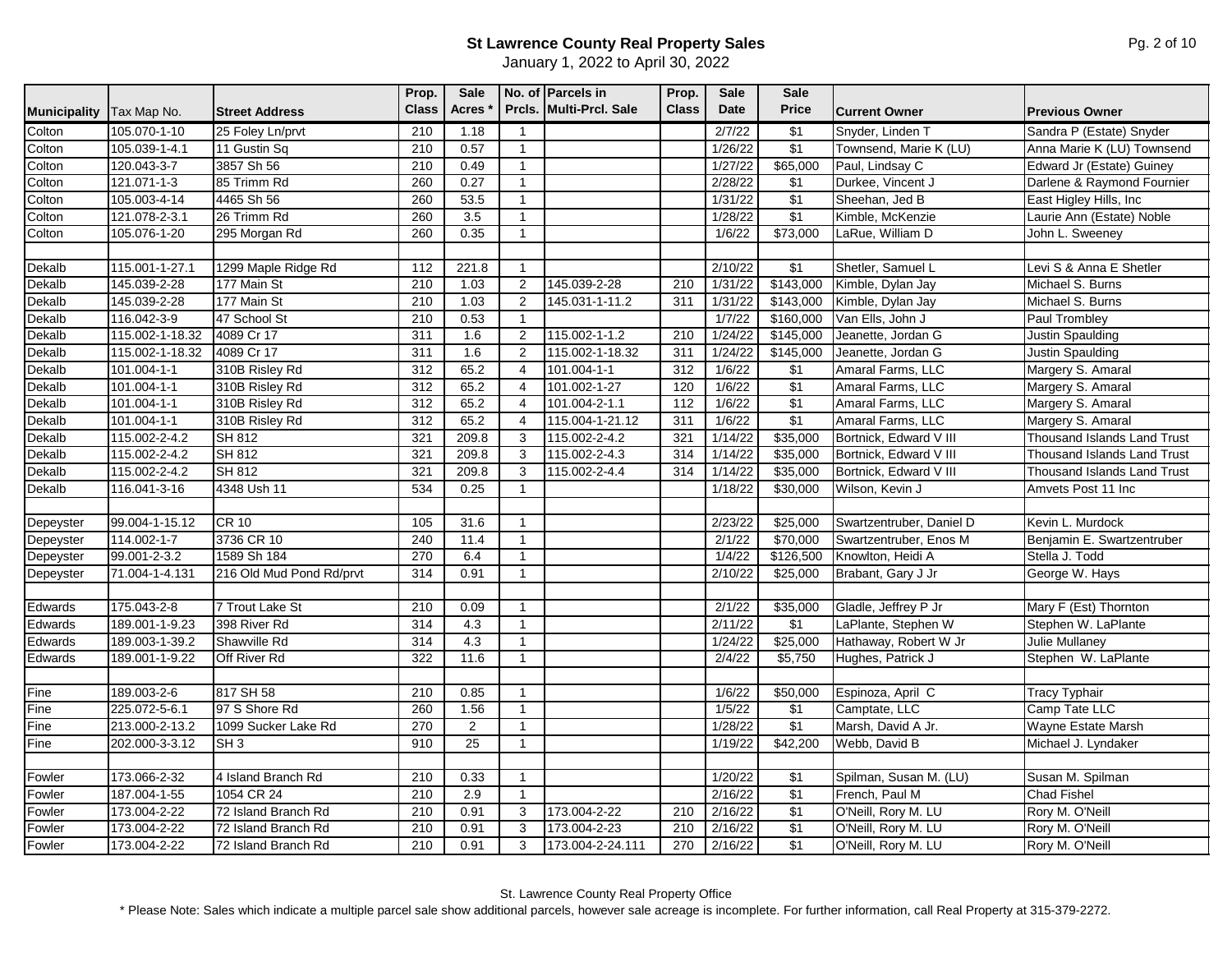January 1, 2022 to April 30, 2022

|                     |                   |                               | Prop.        | Sale           |                | No. of Parcels in       | Prop.        | Sale        | <b>Sale</b> |                                  |                                  |
|---------------------|-------------------|-------------------------------|--------------|----------------|----------------|-------------------------|--------------|-------------|-------------|----------------------------------|----------------------------------|
| <b>Municipality</b> | Tax Map No.       | <b>Street Address</b>         | <b>Class</b> | <b>Acres</b>   |                | Prcls. Multi-Prcl. Sale | <b>Class</b> | <b>Date</b> | Price       | <b>Current Owner</b>             | <b>Previous Owner</b>            |
| Fowler              | 187.004-3-8       | 65 Riverside Dr/prvt          | 260          | 5.3            | $\overline{1}$ |                         |              | 1/19/22     | \$143,000   | Muddy Lotus, LLC                 | Eric J. Serguson                 |
| Fowler              | 187.002-3-32      | 3077 SH 58                    | 270          | 0.81           | $\mathbf{1}$   |                         |              | 2/4/22      | $\sqrt{31}$ | House, Mary                      | Tommie W. Black                  |
| Fowler              | 186.001-2-35      | 193 Doane Rd                  | 270          | 2.2            | $\mathbf{1}$   |                         |              | 2/4/22      | \$14,000    | Fuller, Nicholas J               | Gary Brabant                     |
| Fowler              | 199.023-2-3.12    | <b>CR 24</b>                  | 314          | 0.03           | 2              | 199.023-2-4.1           | 312          | 1/31/22     | \$30,000    | Burns, Michael S                 | Joseph D. Hunter                 |
| Fowler              | 199.023-2-3.12    | CR <sub>24</sub>              | 314          | 0.03           | $\overline{2}$ | 199.023-2-3.12          | 314          | 1/31/22     | \$30,000    | Burns, Michael S                 | Joseph D. Hunter                 |
| Fowler              | 173.004-11-1      | <b>Island Branch Rd</b>       | 314          | 10.1           | $\overline{1}$ |                         |              | 1/31/22     | \$56,500    | Tartaglia, Michelle L            | David T. Zon                     |
|                     |                   |                               |              |                |                |                         |              |             |             |                                  |                                  |
| Gouverneur          | 173.002-3-7       | 560 Van Buren Rd              | 210          | 0.34           | $\mathbf{1}$   |                         |              | 2/23/22     | $\sqrt{$1}$ | Fuller, Roni S                   | Stephen D (Estate) Premo         |
| Gouverneur          | 159.004-1-32.12   | 313 CR 11                     | 210          | 4.8            | 2              | 159.004-1-27.2          | 311          | 1/3/22      | \$1         | June, Brooke A                   | Brooke A. June                   |
| Gouverneur          | 159.004-1-32.12   | 313 CR 11                     | 210          | 4.8            | $\overline{2}$ | 159.004-1-32.12         | 210          | 1/3/22      | $\sqrt{$1}$ | June, Brooke A                   | Brooke A. June                   |
| Gouverneur          | 173.040-4-27      | 20 Helena St                  | 210          | 0.13           | $\mathbf{1}$   |                         |              | 2/8/22      | \$500       | Wilmington Trust, Nat'l Assoc    | Michael D by Martin              |
| Gouverneur          | 173.024-10-14     | 69 Clinton St                 | 210          | 0.11           | $\mathbf{1}$   |                         |              | 2/7/22      | \$21,000    | Riley, Michael B                 | Brian S. Weber                   |
| Gouverneur          | 173.032-7-1       | 75 Grove St                   | 210          | 0.34           | $\overline{1}$ |                         |              | 2/25/22     | \$30,000    | Youngs, Omara                    | Peggy A. Gaumes                  |
| Gouverneur          | 173.024-7-16      | 16 Howard St                  | 210          | 0.18           | $\mathbf{1}$   |                         |              | 1/13/22     | \$65,000    | Elliott, Raymond                 | Sandra Elliott                   |
| Gouverneur          | 159.081-4-19      | 169 Rock Island St            | 210          | 0.33           | $\overline{1}$ |                         |              | 2/3/22      | \$70,000    | Morrison, Dylan                  | Gordon F. Ayen                   |
| Gouverneur          | 173.025-4-15      | 311 E Main St                 | 210          | 0.3            | $\mathbf{1}$   |                         |              | 2/8/22      | \$79,000    | Elliott, Winston                 | Jay R. Strawder                  |
| Gouverneur          | 159.003-1-5       | 171 Peabody Rd                | 210          | 2.2            | $\mathbf{1}$   |                         |              | 1/14/22     | \$157,000   | Tully, Mallory M                 | Bonnie L (Estate) Gonyeau        |
| Gouverneur          | 159.004-2-14      | 1357 Ush 11                   | 240          | 20.9           | $\overline{1}$ |                         |              | 1/28/22     | \$1,000     | Real Estate Growth Fund, LLC     | Anthony & Melody D'Agostino      |
| Gouverneur          | 158.002-2-14.1    | 5759 Sh 58                    | 240          | 33             | $\overline{1}$ |                         |              | 1/26/22     | \$60,000    | Price, Ricardo A                 | Christopher H. Muka              |
| Gouverneur          | 129.003-2-3.212   | Gilbert Rd                    | 314          | 2.4            | $\overline{1}$ |                         |              | 1/5/22      | \$4,000     | Lamie, Bradley                   | Charles A. Merrill               |
| Gouverneur          | 173.002-1-7.112   | <b>Battle Hill Rd</b>         | 322          | 19.4           | $\mathbf{1}$   |                         |              | 2/18/22     | \$6,000     | Law, Robert                      | G A B Ventures, LLC              |
| Gouverneur          | 159.004-2-6.1     | 18,22,24 Fox Farm Rd & 1443 U | 416          | 3.3            | $\mathbf{1}$   |                         |              | 1/27/22     | \$235,000   | Rock Solid Lifestyles, Inc       | Hometown Holdings, LLC           |
|                     |                   |                               |              |                |                |                         |              |             |             |                                  |                                  |
| Hammond             | 140.004-1-19      | Sh <sub>12</sub>              | 120          | 129.2          | 3              | 140.004-1-19            | 120          | 1/27/22     | \$100,000   | Dunham, Debra A                  | Diana Trahan                     |
| Hammond             | 140.004-1-19      | Sh <sub>12</sub>              | 120          | 129.2          | 3              | 141.001-1-24.1          | 314          | 1/27/22     | \$100,000   | Dunham, Debra A                  | Diana Trahan                     |
| Hammond             | 140.004-1-19      | $\overline{\text{Sh }12}$     | 120          | 129.2          | 3              | 141.003-1-13.1          | 120          | 1/27/22     | \$100,000   | Dunham, Debra A                  | Diana Trahan                     |
| Hammond             | $126.052 - 1 - 2$ | 221 St Lawrence Av            | 210          | 0.26           | $\mathbf{1}$   |                         |              | 1/11/22     | \$1         | Galloway, Robert C               | Robert C. Galloway               |
| Hammond             | $127.001 - 1 - 2$ | 1557 Sh 37                    | 210          | $\overline{1}$ | $\overline{1}$ |                         |              | 1/26/22     | \$57,000    | Tate, Colton R                   | Miriam H. Bariteau               |
| Hammond             | 111.047-1-7       | 23 Bell Lane/prvt             | 260          | 0.14           | 2              | 111.047-1-7             | 260          | 2/17/22     | \$1         | Chatterton, Philip F & Mary (LU) | Mary H. Chatterton               |
| Hammond             | 111.047-1-7       | 23 Bell Lane/prvt             | 260          | 0.14           | $\overline{2}$ | 111.047-1-10            | 314          | 2/17/22     | \$1         | Chatterton, Philip F & Mary (LU) | Mary H. Chatterton               |
| Hammond             | 96.080-2-7        | 33 Livingston Dr/prvt         | 312          | 0.51           | -1             |                         |              | 2/9/22      | \$130,000   | Vandervalk, Leon                 | Christine Porpiglio n/k/a Dillon |
| Hammond             | 111.054-1-3.2     | 35D Riverledge Rd             | 312          | 1.54           | $\mathbf{1}$   |                         |              | 2/9/22      | \$160,000   | Benson, John                     | Margo Storie                     |
| Hammond             | 142.003-1-3       | Split Rock Rd                 | 322          | 200.2          | $\overline{1}$ |                         |              | 1/10/22     | \$80,000    | Oakvale Acres, LLC               | James M. Murphy                  |
| Hammond             | 141.004-1-20.1    | Sh 37                         | 910          | 102.6          | $\overline{1}$ |                         |              | 2/14/22     | \$77,500    | Rogers HNY, Inc                  | Donald A. Ceresoli               |
|                     |                   |                               |              |                |                |                         |              |             |             |                                  |                                  |
| Hermon              | 147.001-1-9.12    | Underwood Rd                  | 105          | 17.6           | $\mathbf{1}$   |                         |              | 1/10/22     | \$1         | Cook, Roy E                      | Roy Cook                         |
| Hermon              | 146.002-2-7       | 956 Trout Lake Rd             | 113          | 79.1           | $\overline{2}$ | 146.002-2-7             | 113          | 1/10/22     | \$205,000   | Cullers, Julia M                 | Donald W Estate Cook             |
| Hermon              | 146.002-2-7       | 956 Trout Lake Rd             | 113          | 79.1           | 2              | 147.001-1-9.11          | 105          | 1/10/22     | \$205,000   | Cullers, Julia M                 | Donald W Estate Cook             |
| Hermon              | 132.029-8-4.12    | 104 Maple St                  | 210          | 0.6            | -1             |                         |              | 2/28/22     | \$36,700    | Simmons, Joelleen M. (LC)        | Dawn Carr                        |
| Hermon              | 132.003-1-29      | 1152 Trout Lake Rd            | 260          | 9.5            | $\mathbf{1}$   |                         |              | 1/21/22     | \$20,000    | DiCosta, Cary T Jr.              | Robert A. Ferree                 |
| Hermon              | 145.003-3-1.1     | 1105 Scotch Settlement Rd     | 270          | 4.7            | $\mathbf{1}$   |                         |              | 2/1/22      | \$1         | Brooks, George E                 | George Brooks                    |
| Hermon              | 132.029-8-10.1    | 109 Germain St                | 311          | 0.32           | 2              | 132.029-8-12            | 210          | 1/19/22     | \$90,000    | Doiron, Scott D                  | Mary S. Estate Dittes            |
| Hermon              | 132.029-8-10.1    | 109 Germain St                | 311          | 0.32           | 2              | 132.029-8-10.1          | 311          | 1/19/22     | \$90,000    | Doiron, Scott D                  | Mary S. Estate Dittes            |

St. Lawrence County Real Property Office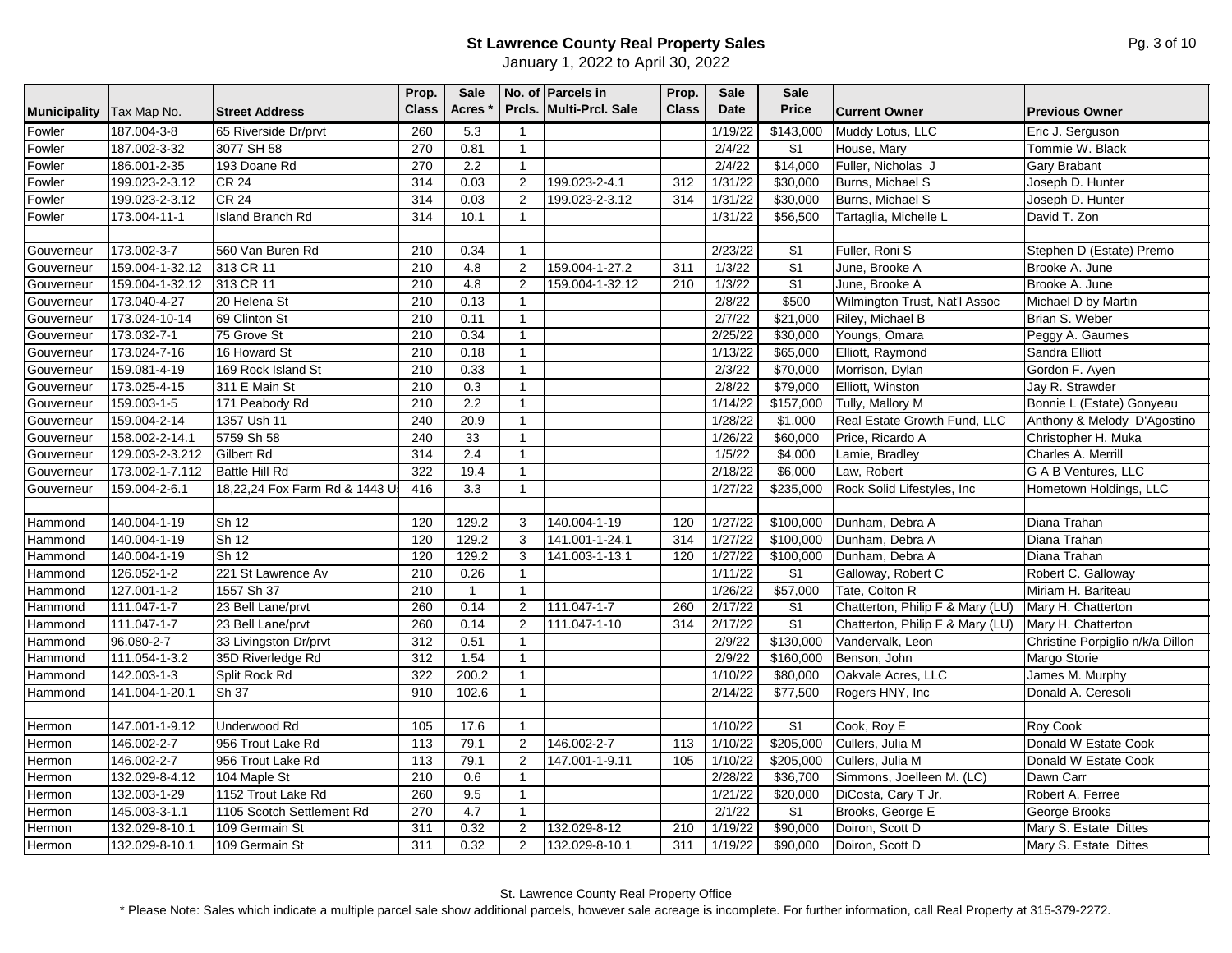| Prcls. Multi-Prcl. Sale<br><b>Class</b><br><b>Date</b><br><b>Class</b><br><b>Acres</b><br><b>Price</b><br>Municipality<br>Tax Map No.<br><b>Street Address</b><br><b>Current Owner</b><br><b>Previous Owner</b><br>161.042-5-4.2<br>Dewey Rd/Prvt<br>314<br>0.25<br>161.042-5-4.2<br>1/4/22<br>\$1<br>French. Charles<br>Hermon<br>2<br>314<br>Rebecca French<br>$\sqrt{31}$<br>161.042-5-4.2<br>Dewey Rd/Prvt<br>314<br>0.25<br>161.042-5-4.3<br>314<br>1/4/22<br>French, Charles<br>Hermon<br>Rebecca French<br>2<br>\$5,870<br>132.003-1-37<br>Off McCollum Rd<br>314<br>5.9<br>1/31/22<br>Gebarten Acres Real Estate<br>Hermon<br>$\overline{1}$<br><b>Donald Cook</b><br>322<br>24.4<br>\$17,101<br>Donald Estate Cook<br>132.003-1-36<br>Off McCollum Rd<br>1/31/22<br>Law, Stuart<br>Hermon<br>$\mathbf{1}$<br>910<br>60.2<br>\$85,000<br>161.001-1-22<br>67 Sam Day Rd<br>1/20/22<br>Mutua, Makau<br>Hermon<br>$\mathbf{1}$<br>471 Cr 49<br>\$1<br>Krise, Thomas F Jr. (LU)<br>Thomas F. Krise<br>Hopkinton<br>56.004-5-5.11<br>210<br>3.9<br>2/1/22<br>-1<br><b>APN Properties, LLC</b><br>580 Sh 458<br>\$110,001<br>68.004-1-3<br>240<br>68.9<br>2/11/22<br><b>Fatimah Estate McPhatter</b><br>Hopkinton<br>$\mathbf{1}$<br>1185 Santamont Rd<br>240<br>30.8<br>Hopkinton<br>67.004-1-27.2<br>1/31/22<br>\$315,000<br>Wagner, John<br>Deborah Pate<br>$\mathbf{1}$<br>Hopkinton<br>68.003-3-5.1<br>373 Lake Ozonia Rd<br>270<br>6.7<br>$\mathbf{1}$<br>1/19/22<br>\$15,000<br>Van Ells, Joseph<br><b>Mallory Spence</b><br>270<br>6.7<br>\$24,000<br>Joseph Van Ells<br>Hopkinton<br>68.003-3-5.1<br>373 Lake Ozonia Rd<br>1/25/22<br>Crump, Jeffrey A<br>$\overline{1}$<br>0.38<br>Rodkey, David L<br>Christopher B. Quilter<br>Hopkinton<br>94.035-4-8.12<br>145 Young Rd<br>311<br>1/31/22<br>\$105,000<br>$\mathbf{1}$ |           |              |         | Prop. | <b>Sale</b> |              | No. of Parcels in | Prop. | <b>Sale</b> | <b>Sale</b> |                                |                              |
|---------------------------------------------------------------------------------------------------------------------------------------------------------------------------------------------------------------------------------------------------------------------------------------------------------------------------------------------------------------------------------------------------------------------------------------------------------------------------------------------------------------------------------------------------------------------------------------------------------------------------------------------------------------------------------------------------------------------------------------------------------------------------------------------------------------------------------------------------------------------------------------------------------------------------------------------------------------------------------------------------------------------------------------------------------------------------------------------------------------------------------------------------------------------------------------------------------------------------------------------------------------------------------------------------------------------------------------------------------------------------------------------------------------------------------------------------------------------------------------------------------------------------------------------------------------------------------------------------------------------------------------------------------------------------------------------------------------------------------------------------------------------------------------------------------------------------------------|-----------|--------------|---------|-------|-------------|--------------|-------------------|-------|-------------|-------------|--------------------------------|------------------------------|
|                                                                                                                                                                                                                                                                                                                                                                                                                                                                                                                                                                                                                                                                                                                                                                                                                                                                                                                                                                                                                                                                                                                                                                                                                                                                                                                                                                                                                                                                                                                                                                                                                                                                                                                                                                                                                                       |           |              |         |       |             |              |                   |       |             |             |                                |                              |
|                                                                                                                                                                                                                                                                                                                                                                                                                                                                                                                                                                                                                                                                                                                                                                                                                                                                                                                                                                                                                                                                                                                                                                                                                                                                                                                                                                                                                                                                                                                                                                                                                                                                                                                                                                                                                                       |           |              |         |       |             |              |                   |       |             |             |                                |                              |
|                                                                                                                                                                                                                                                                                                                                                                                                                                                                                                                                                                                                                                                                                                                                                                                                                                                                                                                                                                                                                                                                                                                                                                                                                                                                                                                                                                                                                                                                                                                                                                                                                                                                                                                                                                                                                                       |           |              |         |       |             |              |                   |       |             |             |                                |                              |
|                                                                                                                                                                                                                                                                                                                                                                                                                                                                                                                                                                                                                                                                                                                                                                                                                                                                                                                                                                                                                                                                                                                                                                                                                                                                                                                                                                                                                                                                                                                                                                                                                                                                                                                                                                                                                                       |           |              |         |       |             |              |                   |       |             |             |                                |                              |
|                                                                                                                                                                                                                                                                                                                                                                                                                                                                                                                                                                                                                                                                                                                                                                                                                                                                                                                                                                                                                                                                                                                                                                                                                                                                                                                                                                                                                                                                                                                                                                                                                                                                                                                                                                                                                                       |           |              |         |       |             |              |                   |       |             |             |                                |                              |
|                                                                                                                                                                                                                                                                                                                                                                                                                                                                                                                                                                                                                                                                                                                                                                                                                                                                                                                                                                                                                                                                                                                                                                                                                                                                                                                                                                                                                                                                                                                                                                                                                                                                                                                                                                                                                                       |           |              |         |       |             |              |                   |       |             |             |                                | Vandewater & Associates, Inc |
|                                                                                                                                                                                                                                                                                                                                                                                                                                                                                                                                                                                                                                                                                                                                                                                                                                                                                                                                                                                                                                                                                                                                                                                                                                                                                                                                                                                                                                                                                                                                                                                                                                                                                                                                                                                                                                       |           |              |         |       |             |              |                   |       |             |             |                                |                              |
|                                                                                                                                                                                                                                                                                                                                                                                                                                                                                                                                                                                                                                                                                                                                                                                                                                                                                                                                                                                                                                                                                                                                                                                                                                                                                                                                                                                                                                                                                                                                                                                                                                                                                                                                                                                                                                       |           |              |         |       |             |              |                   |       |             |             |                                |                              |
|                                                                                                                                                                                                                                                                                                                                                                                                                                                                                                                                                                                                                                                                                                                                                                                                                                                                                                                                                                                                                                                                                                                                                                                                                                                                                                                                                                                                                                                                                                                                                                                                                                                                                                                                                                                                                                       |           |              |         |       |             |              |                   |       |             |             |                                |                              |
|                                                                                                                                                                                                                                                                                                                                                                                                                                                                                                                                                                                                                                                                                                                                                                                                                                                                                                                                                                                                                                                                                                                                                                                                                                                                                                                                                                                                                                                                                                                                                                                                                                                                                                                                                                                                                                       |           |              |         |       |             |              |                   |       |             |             |                                |                              |
|                                                                                                                                                                                                                                                                                                                                                                                                                                                                                                                                                                                                                                                                                                                                                                                                                                                                                                                                                                                                                                                                                                                                                                                                                                                                                                                                                                                                                                                                                                                                                                                                                                                                                                                                                                                                                                       |           |              |         |       |             |              |                   |       |             |             |                                |                              |
|                                                                                                                                                                                                                                                                                                                                                                                                                                                                                                                                                                                                                                                                                                                                                                                                                                                                                                                                                                                                                                                                                                                                                                                                                                                                                                                                                                                                                                                                                                                                                                                                                                                                                                                                                                                                                                       |           |              |         |       |             |              |                   |       |             |             |                                |                              |
|                                                                                                                                                                                                                                                                                                                                                                                                                                                                                                                                                                                                                                                                                                                                                                                                                                                                                                                                                                                                                                                                                                                                                                                                                                                                                                                                                                                                                                                                                                                                                                                                                                                                                                                                                                                                                                       |           |              |         |       |             |              |                   |       |             |             |                                |                              |
|                                                                                                                                                                                                                                                                                                                                                                                                                                                                                                                                                                                                                                                                                                                                                                                                                                                                                                                                                                                                                                                                                                                                                                                                                                                                                                                                                                                                                                                                                                                                                                                                                                                                                                                                                                                                                                       | Hopkinton | 68.002-2-7.2 | Mill St | 314   | 1.3         | $\mathbf{1}$ |                   |       | 1/24/22     | \$1         | Spaunhorst, Elizabeth A.& Etal | Daid L. Perry                |
|                                                                                                                                                                                                                                                                                                                                                                                                                                                                                                                                                                                                                                                                                                                                                                                                                                                                                                                                                                                                                                                                                                                                                                                                                                                                                                                                                                                                                                                                                                                                                                                                                                                                                                                                                                                                                                       |           |              |         |       |             |              |                   |       |             |             |                                |                              |
| 57.079-3-16<br>13 Port Kent Rd<br>210<br>0.43<br>1/26/22<br>\$28,000<br>Nancy Ann Estate Sweet<br>$\mathbf{1}$<br>Lottie, Lew<br>Lawrence                                                                                                                                                                                                                                                                                                                                                                                                                                                                                                                                                                                                                                                                                                                                                                                                                                                                                                                                                                                                                                                                                                                                                                                                                                                                                                                                                                                                                                                                                                                                                                                                                                                                                             |           |              |         |       |             |              |                   |       |             |             |                                |                              |
| 5<br>57.001-1-22.2<br>\$220,000<br>Flannery, Kenneth J<br>57.001-1-6.112<br>555 CR 55<br>210<br>2<br>105<br>1/20/22<br>Carmen R. Mussaw<br>Lawrence                                                                                                                                                                                                                                                                                                                                                                                                                                                                                                                                                                                                                                                                                                                                                                                                                                                                                                                                                                                                                                                                                                                                                                                                                                                                                                                                                                                                                                                                                                                                                                                                                                                                                   |           |              |         |       |             |              |                   |       |             |             |                                |                              |
| $\overline{5}$<br>\$220,000<br>57.001-1-6.112<br>555 CR 55<br>210<br>2<br>57.001-1-6.112<br>210<br>1/20/22<br>Flannery, Kenneth J<br>Carmen R. Mussaw<br>_awrence                                                                                                                                                                                                                                                                                                                                                                                                                                                                                                                                                                                                                                                                                                                                                                                                                                                                                                                                                                                                                                                                                                                                                                                                                                                                                                                                                                                                                                                                                                                                                                                                                                                                     |           |              |         |       |             |              |                   |       |             |             |                                |                              |
| 11292 USH 11<br>270<br>0.78<br>\$30,000<br>SFLH, LLC<br>46.001-1-41<br>1/10/22<br>Ervin E. Francis<br>Lawrence<br>$\mathbf{1}$                                                                                                                                                                                                                                                                                                                                                                                                                                                                                                                                                                                                                                                                                                                                                                                                                                                                                                                                                                                                                                                                                                                                                                                                                                                                                                                                                                                                                                                                                                                                                                                                                                                                                                        |           |              |         |       |             |              |                   |       |             |             |                                |                              |
| 36.047-1-8<br><b>Cemetery Rd</b><br>7.4<br>1/22/22<br>\$9,000<br>St. Hilaire, Lance<br>Steven Rockhill<br>314<br>Lawrence<br>$\mathbf{1}$                                                                                                                                                                                                                                                                                                                                                                                                                                                                                                                                                                                                                                                                                                                                                                                                                                                                                                                                                                                                                                                                                                                                                                                                                                                                                                                                                                                                                                                                                                                                                                                                                                                                                             |           |              |         |       |             |              |                   |       |             |             |                                |                              |
| 35.004-2-11<br>Hallahan Rd<br>322<br>\$19,500<br>O'Neill, John J<br>21.7<br>$\overline{1}$<br>1/26/22<br>Karlin Martin<br>Lawrence                                                                                                                                                                                                                                                                                                                                                                                                                                                                                                                                                                                                                                                                                                                                                                                                                                                                                                                                                                                                                                                                                                                                                                                                                                                                                                                                                                                                                                                                                                                                                                                                                                                                                                    |           |              |         |       |             |              |                   |       |             |             |                                |                              |
| 322<br>32<br>\$29,000<br>36.003-3-16.12<br>1/21/22<br>Glick, Rudy J<br>Paul M. Prosper<br>Lawrence<br><b>Cemetery Rd</b><br>$\mathbf{1}$                                                                                                                                                                                                                                                                                                                                                                                                                                                                                                                                                                                                                                                                                                                                                                                                                                                                                                                                                                                                                                                                                                                                                                                                                                                                                                                                                                                                                                                                                                                                                                                                                                                                                              |           |              |         |       |             |              |                   |       |             |             |                                |                              |
|                                                                                                                                                                                                                                                                                                                                                                                                                                                                                                                                                                                                                                                                                                                                                                                                                                                                                                                                                                                                                                                                                                                                                                                                                                                                                                                                                                                                                                                                                                                                                                                                                                                                                                                                                                                                                                       |           |              |         |       |             |              |                   |       |             |             |                                |                              |
| Dan J. Miller<br>26, 27 Sanderson Rd<br>113<br>5.7<br>\$70,000<br>Miller, John M<br>Lisbon<br>72.002-2-12.111<br>2/14/22<br>$\mathbf{1}$                                                                                                                                                                                                                                                                                                                                                                                                                                                                                                                                                                                                                                                                                                                                                                                                                                                                                                                                                                                                                                                                                                                                                                                                                                                                                                                                                                                                                                                                                                                                                                                                                                                                                              |           |              |         |       |             |              |                   |       |             |             |                                |                              |
| Lisbon<br>73.003-1-12.1<br>Kelly Rd<br>120<br>47.1<br>2/22/22<br>\$17,000<br>Irvine, Charles D<br>Steven L. Fobare<br>$\overline{1}$                                                                                                                                                                                                                                                                                                                                                                                                                                                                                                                                                                                                                                                                                                                                                                                                                                                                                                                                                                                                                                                                                                                                                                                                                                                                                                                                                                                                                                                                                                                                                                                                                                                                                                  |           |              |         |       |             |              |                   |       |             |             |                                |                              |
| 61.002-2-5<br>711 Fulton Rd<br>210<br>0.87<br>2/22/22<br>$\sqrt{$1}$<br>Day, Richard C Sr<br>Richard C. Day<br>Lisbon<br>$\mathbf{1}$                                                                                                                                                                                                                                                                                                                                                                                                                                                                                                                                                                                                                                                                                                                                                                                                                                                                                                                                                                                                                                                                                                                                                                                                                                                                                                                                                                                                                                                                                                                                                                                                                                                                                                 |           |              |         |       |             |              |                   |       |             |             |                                |                              |
| $\overline{\$1}$<br>61.002-1-18<br>380 Fulton Rd<br>1.2<br>Rebecca L. Wasburn<br>210<br>2/16/22<br>Kiah, Joseph H<br>Lisbon<br>$\overline{1}$                                                                                                                                                                                                                                                                                                                                                                                                                                                                                                                                                                                                                                                                                                                                                                                                                                                                                                                                                                                                                                                                                                                                                                                                                                                                                                                                                                                                                                                                                                                                                                                                                                                                                         |           |              |         |       |             |              |                   |       |             |             |                                |                              |
| \$1<br>Michael B. Sarkin<br>Lisbon<br>48.004-1-19.2<br>41 Pray Rd<br>210<br>3.11<br>1/11/22<br>Sarkin, Michael B<br>$\mathbf{1}$                                                                                                                                                                                                                                                                                                                                                                                                                                                                                                                                                                                                                                                                                                                                                                                                                                                                                                                                                                                                                                                                                                                                                                                                                                                                                                                                                                                                                                                                                                                                                                                                                                                                                                      |           |              |         |       |             |              |                   |       |             |             |                                |                              |
| \$10,000<br>Lisbon<br>29.003-2-2<br>21 Hanlon Rd<br>210<br>0.3<br>2/10/22<br>Green, Patrick J<br>Catherine C. Lennox<br>$\mathbf{1}$                                                                                                                                                                                                                                                                                                                                                                                                                                                                                                                                                                                                                                                                                                                                                                                                                                                                                                                                                                                                                                                                                                                                                                                                                                                                                                                                                                                                                                                                                                                                                                                                                                                                                                  |           |              |         |       |             |              |                   |       |             |             |                                |                              |
| 1645 Cr 28<br>\$55,000<br>39.001-2-8.2<br>210<br>$\mathbf{1}$<br>1/27/22<br>Gray, Hunter W<br>Dustin Ray Hazelton<br>Lisbon<br>$\mathbf{1}$                                                                                                                                                                                                                                                                                                                                                                                                                                                                                                                                                                                                                                                                                                                                                                                                                                                                                                                                                                                                                                                                                                                                                                                                                                                                                                                                                                                                                                                                                                                                                                                                                                                                                           |           |              |         |       |             |              |                   |       |             |             |                                |                              |
| 0.57<br>\$55,000<br>Lisbon<br>6579 Cr 10<br>210<br>49.004-1-49<br>2/15/22<br>Legault, Randi<br>49.004-1-49<br>$\overline{2}$<br>210<br>Linda L. MacQueen                                                                                                                                                                                                                                                                                                                                                                                                                                                                                                                                                                                                                                                                                                                                                                                                                                                                                                                                                                                                                                                                                                                                                                                                                                                                                                                                                                                                                                                                                                                                                                                                                                                                              |           |              |         |       |             |              |                   |       |             |             |                                |                              |
| 0.57<br>\$55,000<br>Lisbon<br>49.004-1-49<br>6579 Cr 10<br>210<br>$\overline{2}$<br>49.004-1-14.111<br>312<br>2/15/22<br>Legault, Randi<br>Linda L. MacQueen                                                                                                                                                                                                                                                                                                                                                                                                                                                                                                                                                                                                                                                                                                                                                                                                                                                                                                                                                                                                                                                                                                                                                                                                                                                                                                                                                                                                                                                                                                                                                                                                                                                                          |           |              |         |       |             |              |                   |       |             |             |                                |                              |
| \$73,000<br>$50.004 - 2 - 3$<br>351 Baker Rd<br>210<br>2<br>2/18/22<br>Vallance, Alicia M<br>Lisbon<br>Alicia M. Rayburn (LC)<br>$\mathbf{1}$                                                                                                                                                                                                                                                                                                                                                                                                                                                                                                                                                                                                                                                                                                                                                                                                                                                                                                                                                                                                                                                                                                                                                                                                                                                                                                                                                                                                                                                                                                                                                                                                                                                                                         |           |              |         |       |             |              |                   |       |             |             |                                |                              |
| 4.66<br>Reverse Mortgage Funding LLC<br>49.001-1-16.1<br>307 CR 28<br>210<br>2/14/22<br>\$115,283<br>Lisbon<br>Eileen (Est) Dawley<br>$\mathbf{1}$                                                                                                                                                                                                                                                                                                                                                                                                                                                                                                                                                                                                                                                                                                                                                                                                                                                                                                                                                                                                                                                                                                                                                                                                                                                                                                                                                                                                                                                                                                                                                                                                                                                                                    |           |              |         |       |             |              |                   |       |             |             |                                |                              |
| 28.075-1-27.112<br>10339 SH 37<br>210<br>1/6/22<br>\$152,000<br><b>MGH Supplemental Needs Trust</b><br>Jennifer Woods<br>Lisbon<br>$\mathbf{1}$<br>$\overline{1}$                                                                                                                                                                                                                                                                                                                                                                                                                                                                                                                                                                                                                                                                                                                                                                                                                                                                                                                                                                                                                                                                                                                                                                                                                                                                                                                                                                                                                                                                                                                                                                                                                                                                     |           |              |         |       |             |              |                   |       |             |             |                                |                              |
| $\overline{2}$<br>270<br>\$1<br>Rookey, Jaime L<br>Lisbon<br>60.004-4-2<br>5715 Cr 10<br>1/8/22<br>Debra J. Stevenson<br>$\mathbf{1}$                                                                                                                                                                                                                                                                                                                                                                                                                                                                                                                                                                                                                                                                                                                                                                                                                                                                                                                                                                                                                                                                                                                                                                                                                                                                                                                                                                                                                                                                                                                                                                                                                                                                                                 |           |              |         |       |             |              |                   |       |             |             |                                |                              |
| \$15,000<br>270<br>1.06<br>1/25/22<br>Dupra, Christine<br>Stella Nelson<br>Lisbon<br>49.002-1-39<br>1266 Pray Rd<br>$\mathbf{1}$                                                                                                                                                                                                                                                                                                                                                                                                                                                                                                                                                                                                                                                                                                                                                                                                                                                                                                                                                                                                                                                                                                                                                                                                                                                                                                                                                                                                                                                                                                                                                                                                                                                                                                      |           |              |         |       |             |              |                   |       |             |             |                                |                              |
| Lisbon<br>60.004-3-18.2<br>5750 Cr 10<br>312<br>11.7<br>2/23/22<br>\$1<br>James A (LU) Ledwith<br>$\mathbf{1}$<br>Ledwith, James A (LU)                                                                                                                                                                                                                                                                                                                                                                                                                                                                                                                                                                                                                                                                                                                                                                                                                                                                                                                                                                                                                                                                                                                                                                                                                                                                                                                                                                                                                                                                                                                                                                                                                                                                                               |           |              |         |       |             |              |                   |       |             |             |                                |                              |
| \$1<br>Lisbon<br>38.070-1-2.111<br>Green Acres Dr/prvt<br>314<br>$\mathbf{1}$<br>1/22/22<br>John & Etal Churco<br>$\mathbf{1}$<br>Hollis, Joseph                                                                                                                                                                                                                                                                                                                                                                                                                                                                                                                                                                                                                                                                                                                                                                                                                                                                                                                                                                                                                                                                                                                                                                                                                                                                                                                                                                                                                                                                                                                                                                                                                                                                                      |           |              |         |       |             |              |                   |       |             |             |                                |                              |
| \$1<br>38.070-1-2.112<br>314<br>1/25/22<br>Churco, John & Etal<br>Lisbon<br>38 Green Acres Dr/Prvt<br>$\mathbf{1}$<br>Churco, John<br>$\mathbf{1}$                                                                                                                                                                                                                                                                                                                                                                                                                                                                                                                                                                                                                                                                                                                                                                                                                                                                                                                                                                                                                                                                                                                                                                                                                                                                                                                                                                                                                                                                                                                                                                                                                                                                                    |           |              |         |       |             |              |                   |       |             |             |                                |                              |
|                                                                                                                                                                                                                                                                                                                                                                                                                                                                                                                                                                                                                                                                                                                                                                                                                                                                                                                                                                                                                                                                                                                                                                                                                                                                                                                                                                                                                                                                                                                                                                                                                                                                                                                                                                                                                                       |           |              |         |       |             |              |                   |       |             |             |                                |                              |
| $8.044 - 3 - 1$<br>345 Cr 41<br>1.15<br>$\sqrt{$1}$<br>Roger M (LU) Martin<br>Louisville<br>210<br>1/31/22<br>Martin, Roger M (LU)<br>$\mathbf{1}$                                                                                                                                                                                                                                                                                                                                                                                                                                                                                                                                                                                                                                                                                                                                                                                                                                                                                                                                                                                                                                                                                                                                                                                                                                                                                                                                                                                                                                                                                                                                                                                                                                                                                    |           |              |         |       |             |              |                   |       |             |             |                                |                              |
| $\overline{\$1}$<br>210<br>0.79<br>$9.003 - 2 - 14.1$<br>153 Kingsley Rd<br>1/6/22<br>Brett, Nan D<br>Steven P. Follett<br>Louisville<br>$\mathbf{1}$                                                                                                                                                                                                                                                                                                                                                                                                                                                                                                                                                                                                                                                                                                                                                                                                                                                                                                                                                                                                                                                                                                                                                                                                                                                                                                                                                                                                                                                                                                                                                                                                                                                                                 |           |              |         |       |             |              |                   |       |             |             |                                |                              |
| \$1<br>1.21<br>15.003-2-37.2<br>994 CR 36<br>210<br>2/15/22<br>Tyo, Debra (LU)<br>Louisville<br>$\mathbf{1}$<br>Debra Tyo                                                                                                                                                                                                                                                                                                                                                                                                                                                                                                                                                                                                                                                                                                                                                                                                                                                                                                                                                                                                                                                                                                                                                                                                                                                                                                                                                                                                                                                                                                                                                                                                                                                                                                             |           |              |         |       |             |              |                   |       |             |             |                                |                              |

St. Lawrence County Real Property Office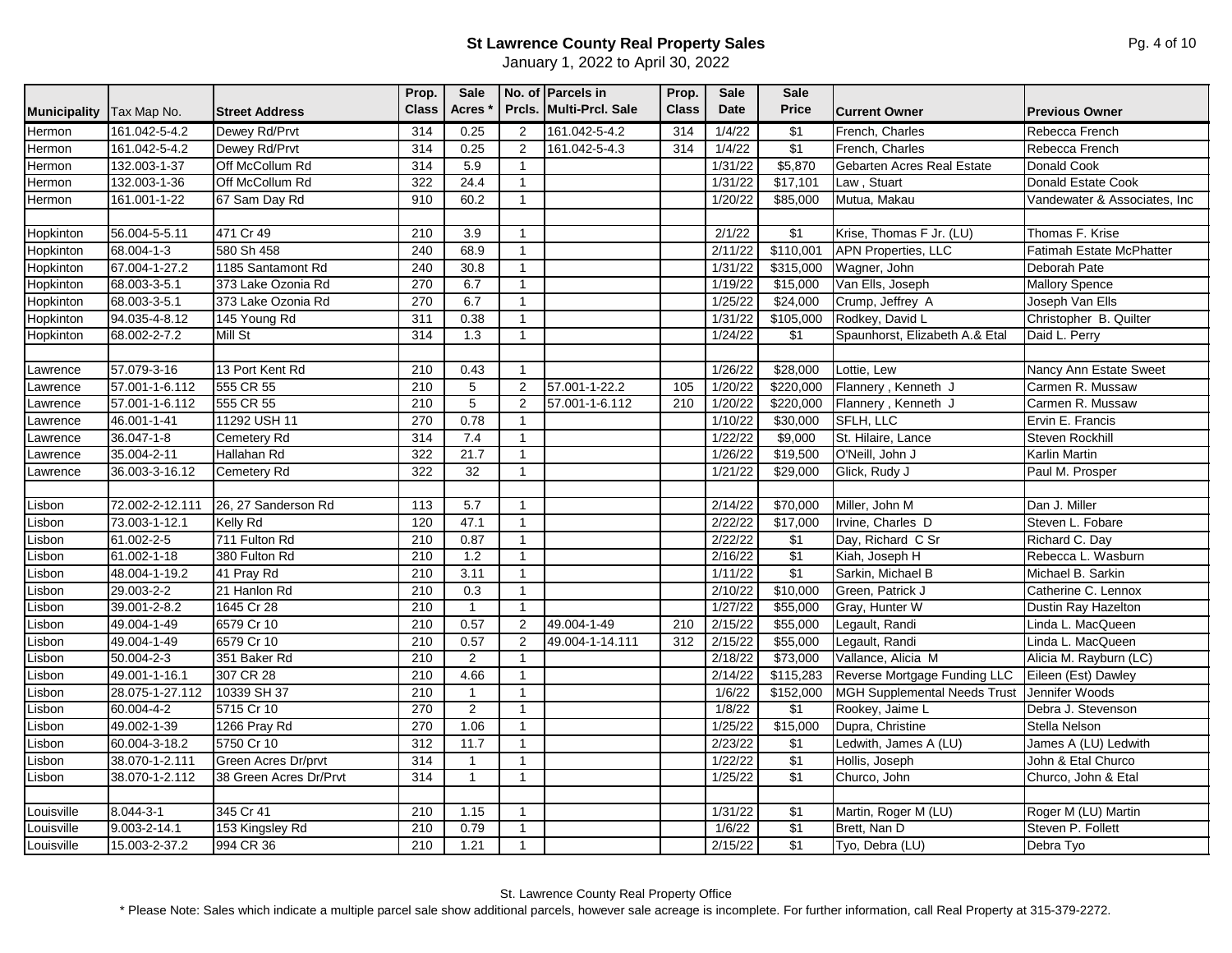|                     |                    |                          | Prop.        | <b>Sale</b>  |              | No. of Parcels in       | Prop.        | <b>Sale</b> | <b>Sale</b>      |                              |                                    |
|---------------------|--------------------|--------------------------|--------------|--------------|--------------|-------------------------|--------------|-------------|------------------|------------------------------|------------------------------------|
| <b>Municipality</b> | Tax Map No.        | <b>Street Address</b>    | <b>Class</b> | <b>Acres</b> |              | Prcls. Multi-Prcl. Sale | <b>Class</b> | Date        | <b>Price</b>     | <b>Current Owner</b>         | <b>Previous Owner</b>              |
| Louisville          | $9.001 - 1 - 61$   | 292 Cr 41                | 210          | 1.4          | 2            | $9.001 - 1 - 61$        | 210          | 1/5/22      | \$1              | Carney, Rodney K (LU)        | Rodney K. Carney                   |
| Louisville          | $9.001 - 1 - 61$   | 292 Cr 41                | 210          | 1.4          | 2            | $9.001 - 1 - 62.2$      | 311          | 1/5/22      | \$1              | Carney, Rodney K (LU)        | Rodney K. Carney                   |
| Louisville          | 9.057-4-26         | 254 Sh 37B               | 210          | 0.52         | $\mathbf{1}$ |                         |              | 2/7/22      | \$58,000         | Frohm, Michael               | Scott M. Clary                     |
| Louisville          | $9.057 - 5 - 4$    | 35 Cline Dr              | 210          | 0.53         | $\mathbf{1}$ |                         |              | 1/18/22     | \$147,000        | Terebey, Ilya                | <b>Richard Scott</b>               |
| Louisville          | 15.004-3-1.112     | 541 CR 39                | 240          | 68.3         | 3            | 15.004-3-2              | 210          | 2/8/22      | \$1              | Kerr, Scott A                | Leonard (LU) Kerr                  |
| Louisville          | 15.004-3-1.112     | 541 CR 39                | 240          | 68.3         | 3            | 15.004-1-39.2           | 105          | 2/8/22      | $\sqrt{$1}$      | Kerr, Scott A                | Leonard (LU) Kerr                  |
| _ouisville          | 15.004-3-1.112     | 541 CR 39                | 240          | 68.3         | 3            | 15.004-3-1.112          | 240          | 2/8/22      | $\sqrt{$1}$      | Kerr, Scott A                | Leonard (LU) Kerr                  |
| Louisville          | $8.054 - 1 - 21$   | 189 River Dr/Wilson Hill | 270          | 0.47         | $\mathbf{1}$ |                         |              | 1/12/22     | $\sqrt{$1}$      | Ashley, Earl H Jr (LU)       | Earl H. Ashley                     |
| Louisville          | $9.048 - 1 - 1$    | 334 Kingsley Rd          | 270          | 0.52         | $\mathbf{1}$ |                         |              | 1/24/22     | \$124,900        | Poirier, Matthew D           | Christopher A. Runions             |
| Louisville          | 9.003-2-89         | 116 Cr 41                | 449          | 4            | $\mathbf{1}$ |                         |              | 2/9/22      | \$85,000         | Premo, Nicholas D            | Larry Legault                      |
|                     |                    |                          |              |              |              |                         |              |             |                  |                              |                                    |
| Macomb              | 113.063-2-3        | 7974,7974A Sh 58         | 210          | 3.2          | $\mathbf{1}$ |                         |              | 2/7/22      | $\sqrt{$1}$      | Love, John W                 | John T (Est) Love                  |
| Macomb              | 127.067-1-1        | 135 Hutton Farm Rd/prvt  | 260          | 0.55         | $\mathbf{1}$ |                         |              | 1/21/22     | $\sqrt{$1}$      | Eckerson, Harry Warren       | Harry Eckerson                     |
| Macomb              | 143.003-3-8        | 290 Fleming Rd/prvt      | 314          | 0.9          | $\mathbf{1}$ |                         |              | 1/20/22     | $\sqrt{$1}$      | Spilman Family Trust         | Susan M. Spilman                   |
| Macomb              | 113.045-1-22       | <b>Browns Rd/Pvt</b>     | 314          | 7.2          | $\mathbf{1}$ |                         |              | 2/10/22     | \$10,000         | Meisenzahl, Gerard J         | Lyle R. Brown                      |
| Macomb              | 142.001-3-1        | Off Black Lake Rd        | 322          | 57.1         | $\mathbf{1}$ |                         |              | 2/7/22      | \$1              | Galloway, Robert C           | Bruce M. Galloway                  |
|                     |                    |                          |              |              |              |                         |              |             |                  |                              |                                    |
| Madrid              | 31.003-1-35.2      | 36 Hardscrabble Rd       | 210          | 2.8          | $\mathbf{1}$ |                         |              | 2/15/22     | \$215,000        | Stimson, Stephen W           | Gerald J. McDonald                 |
| Madrid              | 41.078-1-4         | 2261 SH 310              | 210          | 0.45         | $\mathbf{1}$ |                         |              | 2/8/22      | \$275,000        | Mattoon, David W             | Heritage Homes, Inc                |
| Madrid              | $31.049 - 1 - 5$   | 685 Ruddy Rd             | 260          | 0.53         | $\mathbf{1}$ |                         |              | 1/24/22     | \$81,000         | Anson, James                 | David M. LaFaver                   |
| Madrid              | 41.078-1-4         | 2261 SH 310              | 311          | 0.45         | $\mathbf{1}$ |                         |              | 1/12/22     | $\sqrt{$1}$      | Heritage Homes, Inc.         | Lifetime Trust Maginn, Carol L Irr |
| Madrid              | 32.003-3-39        | 3525 SH 310              | 314          | 7.3          | $\mathbf{1}$ |                         |              | 2/7/22      | \$21,000         | Harper, Justin K             | Shawn C. Tiernan                   |
|                     |                    |                          |              |              |              |                         |              |             |                  |                              |                                    |
| Massena             | $9.042 - 2 - 7$    | 177 McKinley Ave         | 210          | 0.14         | $\mathbf{1}$ |                         |              | 1/20/22     | $\sqrt{$1}$      | Bailey, Marcella M. (LU)     | Marcella Bailey                    |
| Massena             | $9.042 - 12 - 3$   | 6 Washington St          | 210          | 0.17         | $\mathbf{1}$ |                         |              | 2/18/22     | $\sqrt{$1}$      | Alexander, Van W II          | Van W. Alexander                   |
| Massena             | $9.050 - 2 - 27$   | 9 Lawrence St            | 210          | 0.22         | $\mathbf{1}$ |                         |              | 1/26/22     | $\overline{\$1}$ | Bolia, Anthony               | <b>Marjorie Trotter</b>            |
| Massena             | 9.050-8-10         | 39 Orchard Rd            | 210          | 0.18         | $\mathbf{1}$ |                         |              | 2/14/22     | $\sqrt{$1}$      | Eurto, Donald C. (LU)        | Donald C. Eurto                    |
| Massena             | $9.057 - 8 - 12$   | 88 Dana St               | 210          | 0.24         | $\mathbf{1}$ |                         |              | 1/14/22     | $\sqrt{$1}$      | Perry, Kathryn               | Shirley Harvey                     |
| Massena             | $9.057 - 9 - 14$   | 14 West Ave              | 210          | 0.18         | $\mathbf{1}$ |                         |              | 1/20/22     | $\sqrt{$1}$      | Adams, Tracey J & Etal       | <b>Tracey Adams</b>                |
| Massena             | 9.042-11-18        | 10 Kennedy Ct            | 210          | 0.15         | $\mathbf{1}$ |                         |              | 1/31/22     | $\sqrt{$1}$      | Lambert, Paul                | John B. Lambert                    |
| <b>Massena</b>      | 10.053-2-6.1       | 2 Randall Dr             | 210          | 0.23         | $\mathbf{1}$ |                         |              | 2/1/22      | $\sqrt{$1}$      | Magnanti, Phillip C          | Phillip C. Magnanti                |
| Massena             | $9.058 - 2 - 26.1$ | 108 Maple St             | 210          | 0.15         | $\mathbf{1}$ |                         |              | 2/15/22     | $\sqrt{31}$      | Gollinger, Michael F         | Michael F. Gollinger               |
| Massena             | 9.075-8-30         | 16 Linden St             | 210          | 0.25         | $\mathbf{1}$ |                         |              | 2/1/22      | \$15,000         | Lawrence, Roy W              | Peter J. Sainola                   |
| Massena             | $9.051 - 3 - 5$    | 99 Liberty Ave           | 210          | 0.13         | $\mathbf{1}$ |                         |              | 1/19/22     | \$37,000         | Massic, Tanner M             | James Papineau                     |
| Massena             | $9.051 - 11 - 14$  | 106 Stoughton Ave        | 210          | 0.14         | $\mathbf{1}$ |                         |              | 1/31/22     | \$59,900         | Evans, Kyrith                | Avery J. Barney                    |
| Massena             | $9.059 - 12 - 13$  | 194 Center St            | 210          | 0.14         | $\mathbf{1}$ |                         |              | 1/7/22      | \$63,800         | Kerr, Tiffany Susan          | David Dunkelberg                   |
| Massena             | $9.059 - 5 - 9$    | 77 Cornell Ave           | 210          | 0.14         | $\mathbf{1}$ |                         |              | 1/24/22     | \$77,000         | Driscoll, Ross Jr.           | Nhat Minh Ly                       |
| Massena             | $9.050 - 5 - 36$   | 19 Martin St             | 210          | 0.25         | $\mathbf{1}$ |                         |              | 1/14/22     | \$87,000         | Charleston, Lisa             | Catherine A. Brodie-Rookey         |
| Massena             | $9.043 - 2 - 62$   | 147 Jefferson Ave        | 210          | 0.29         | $\mathbf{1}$ |                         |              | 1/20/22     | \$90,500         | Morgan, Jason M              | Ronald Rabideau                    |
| Massena             | $9.074 - 5 - 22$   | 41 Windsor Rd            | 210          | 0.24         | $\mathbf{1}$ |                         |              | 1/24/22     | \$92,455         | Secretary Of Veterans Affair | Larry A. Burdo                     |
| Massena             | $9.051 - 1 - 35$   | 143 Jefferson Ave        | 210          | 0.14         | $\mathbf{1}$ |                         |              | 1/19/22     | \$94,900         | Lindsey, Jonathan            | Dalton J. Serguson                 |
| Massena             | $10.001 - 1 - 4$   | 144 Dennison Rd          | 210          | 0.92         | $\mathbf{1}$ |                         |              | 1/31/22     | \$112,832        | Rocket Mortgage, LLC         | Leslie Ann Cunningham              |
| Massena             | 9.058-5-9.1        | 17 East Ave              | 210          | 1.8          | $\mathbf{1}$ |                         |              | 1/3/22      | \$154,900        | White, Lawrence              | Terry E (LU) Premo                 |
|                     |                    |                          |              |              |              |                         |              |             |                  |                              |                                    |

St. Lawrence County Real Property Office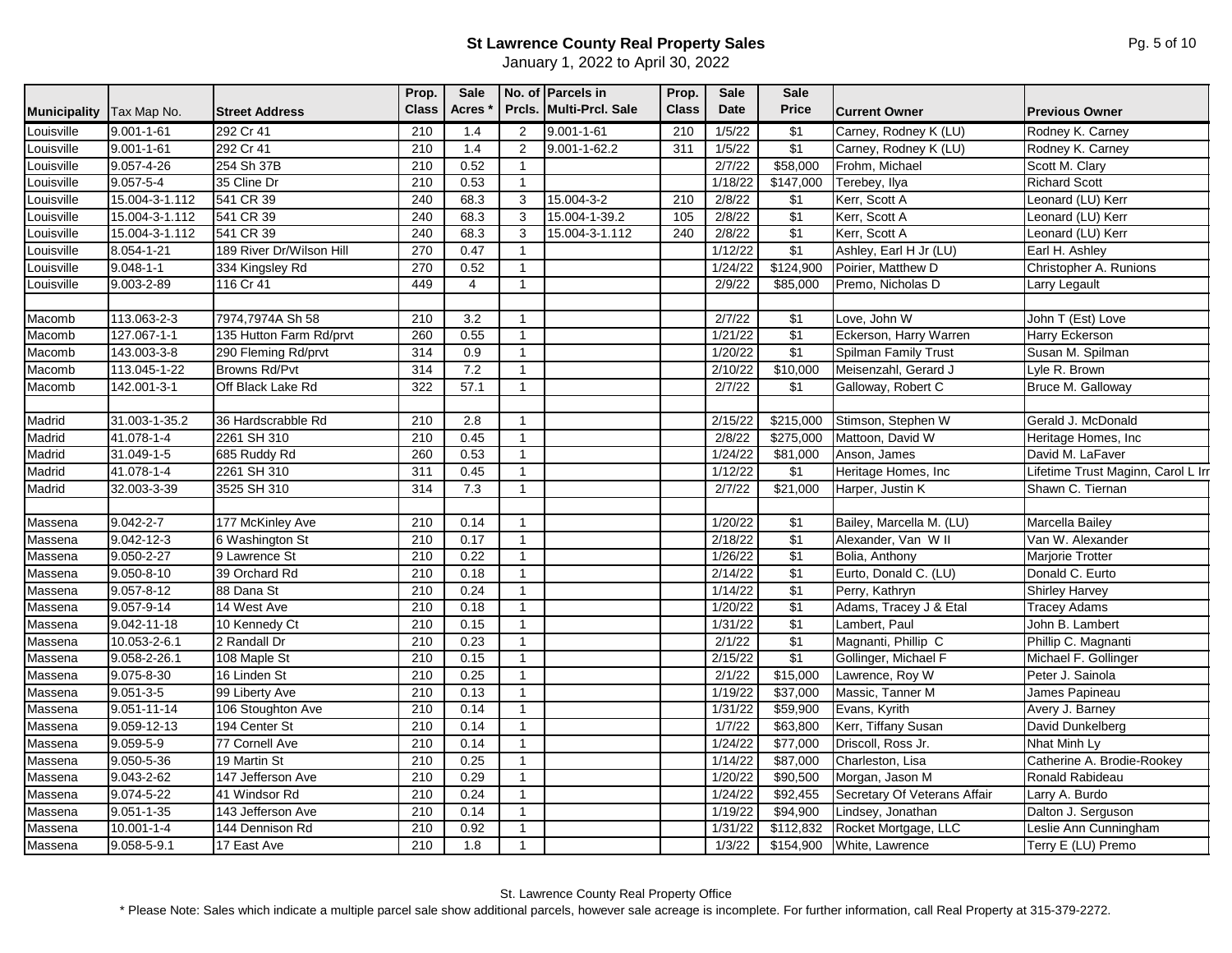|                     |                   |                       | Prop.        | <b>Sale</b>         |                | No. of Parcels in       | Prop.        | <b>Sale</b> | <b>Sale</b>      |                                |                                 |
|---------------------|-------------------|-----------------------|--------------|---------------------|----------------|-------------------------|--------------|-------------|------------------|--------------------------------|---------------------------------|
| <b>Municipality</b> | Tax Map No.       | <b>Street Address</b> | <b>Class</b> | <b>Acres</b>        |                | Prcls. Multi-Prcl. Sale | <b>Class</b> | Date        | <b>Price</b>     | <b>Current Owner</b>           | <b>Previous Owner</b>           |
| Massena             | $5.004 - 1 - 2.2$ | 820 Cr 42             | 240          | 53.6                | $\overline{1}$ |                         |              | 1/24/22     | \$1              | Maxwell, Scott M (LU)          | Scott M. Maxwell                |
| Massena             | $11.001 - 1 - 16$ | 25 Hall Rd            | 321          | 61.9                | $\mathbf{1}$   |                         |              | 2/17/22     | $\sqrt{$1}$      | Bishop (LU), Walter R          | Vaughn N. Aldrich               |
| Massena             | 4.080-1-17        | 57 Old River Rd       | 330          | $\mathbf 0$         | $\overline{2}$ | $4.080 - 1 - 15$        | 220          | 2/14/22     | \$1,000          | Osier, David                   | David F. Osier                  |
| Massena             | $4.080 - 1 - 17$  | 57 Old River Rd       | 330          | $\mathsf{O}\xspace$ | 2              | $4.080 - 1 - 17$        | 330          | 2/14/22     | \$1,000          | Osier, David                   | David F. Osier                  |
| Massena             | 9.066-12-26       | 43 Andrews St         | 425          | 0.49                | $\overline{1}$ |                         |              | 1/27/22     | \$20,000         | Herne, Josephine L             | Kellen Bassette                 |
| Massena             | 10.053-1-6        | 341 E Orvis St        | 600          | $\overline{2}$      | $\mathbf{1}$   |                         |              | 1/31/22     | \$1              | Village of Massena             | Town of Massena                 |
|                     |                   |                       |              |                     |                |                         |              |             |                  |                                |                                 |
| Morristown          | 83.049-3-34       | 401 Gouverneur St     | 210          | 0.19                | $\overline{1}$ |                         |              | 2/1/22      | $\sqrt{$1}$      | Destephanis Irrev Family Trust | Destephanis Irrev Family Trust  |
| Morristown          | 83.063-2-24       | 411 River Rd East     | 210          | 2.2                 | $\overline{1}$ |                         |              | 2/8/22      | $\sqrt{$1}$      | Place, Randal J                | Randal J. Place                 |
| Morristown          | 83.041-5-3.1      | 303 Gouverneur St     | 210          | 0.33                | $\overline{1}$ |                         |              | 1/11/22     | \$150,000        | O'Malia, Frank E               | Kim S. (LU) Palermo             |
| Morristown          | 69.068-1-13       | 27 Wright Rd # 1/Prvt | 210          | 0.54                | $\mathbf{1}$   |                         |              | 1/18/22     | \$350,000        | Ott, Joseph E                  | Lowry Irrevocable Living Trust  |
| Morristown          | 98.070-1-34.2     | 3310 Cr 6             | 260          | 0.05                | $\mathbf{1}$   |                         |              | 1/3/22      | \$70,000         | Umbriac, Joseph                | Sonja L. Ward-Ough              |
| Morristown          | 97.004-1-21       | 263 Yankee Street Rd  | 270          | 141.4               | 2              | 97.004-1-21             | 270          | 1/12/22     | $\sqrt{$1}$      | Wrobel, Donna M. (LU)          | Anna Mary (LU) Wrobel           |
| Morristown          | 97.004-1-21       | 263 Yankee Street Rd  | 270          | 141.4               | 2              | 97.004-1-26             | 210          | 1/12/22     | $\sqrt{31}$      | Wrobel, Donna M. (LU)          | Anna Mary (LU) Wrobel           |
| Morristown          | 83.049-2-32       | Main St               | 314          | 0.11                | 2              | 83.049-2-32             | 314          | 1/12/22     | \$20,000         | Mason, Arthur                  | <b>Citizens National Bank</b>   |
| Morristown          | 83.049-2-32       | Main St               | 314          | 0.11                | 2              | 83.049-2-21.2           | 311          | 1/12/22     | \$20,000         | Mason, Arthur                  | <b>Citizens National Bank</b>   |
| Morristown          | 83.034-2-9        | 3712 SH 37            | 330          | 1.9                 | $\mathbf{1}$   |                         |              | 1/7/22      |                  | \$1,887,500 Dogeneyo LLC       | D.G Morristown LLC              |
| Morristown          | 127.002-6-11      | <b>Black Lk</b>       | 910          | 30.3                | $\mathbf{1}$   |                         |              | 1/7/22      | \$69,000         | Adam, Craig D                  | Stephen J. Edgren               |
|                     |                   |                       |              |                     |                |                         |              |             |                  |                                |                                 |
| Norfolk             | 42.050-1-3        | 132 N Main St         | 210          | 0.56                | $\mathbf{1}$   |                         |              | 1/11/22     | $\sqrt{$1}$      | Boprey, Michael L Jr           | Michael L. Boprey               |
| Norfolk             | 23.067-2-14       | 8825 SH 56            | 210          | 0.76                | $\overline{1}$ |                         |              | 2/7/22      | \$1              | McGinnis, Stephanie F          | James E. McGinnis               |
| Norfolk             | 32.075-3-24       | 1 East View Hgts      | 210          | 0.5                 | $\overline{1}$ |                         |              | 2/10/22     | $\sqrt{$1}$      | Lawrence, William R            | William Lawrence                |
| Norfolk             | 16.004-3-61.1     | 364 Gladding Rd       | 210          | 1.5                 | $\overline{1}$ |                         |              | 2/8/22      | $\sqrt{$1}$      | Collins, Kevin Wayne           | Norman Halley                   |
| Norfolk             | 16.042-1-11       | 76 Hough Rd           | 210          | 0.62                | $\overline{2}$ | 16.042-1-11             | 210          | 1/24/22     | \$25,000         | Shantie, Edria Jones           | Glendan (Estate) Spellan        |
| Norfolk             | 16.042-1-11       | 76 Hough Rd           | 210          | 0.62                | 2              | 16.042-1-12             | 314          | 1/24/22     | \$25,000         | Shantie, Edria Jones           | Glendan (Estate) Spellan        |
| Norfolk             | 32.058-6-11.1     | 84 W Main St          | 210          | 0.32                | $\overline{1}$ |                         |              | 2/28/22     | \$30,500         | Dunsin, Kehinde                | <b>Ellen Mills</b>              |
| Norfolk             | 32.075-3-13       | 8 East View Hgts      | 210          | 0.47                | $\mathbf{1}$   |                         |              | 1/31/22     | \$56,000         | Schaffer, John T               | Rose M (Estate) Wing            |
| Norfolk             | 32.002-3-5.2      | 764 CR 38             | 210          | 1.2                 | $\overline{1}$ |                         |              | 1/20/22     | \$85,000         | Robinson, James Arnold Jr      | Robert L. Shore                 |
| Norfolk             | 32.058-2-18.1     | 32,32 1/2 E High St   | 220          | $\mathbf{1}$        | $\mathbf{1}$   |                         |              | 1/22/22     | $\sqrt{$1}$      | Cotter, Ty S                   | Stephen D (Estate) Cotter       |
| Norfolk             | 25.003-1-2        | 1256 SH 420           | 240          | 45                  | $\overline{1}$ |                         |              | 2/17/22     | $\sqrt{$1}$      | Maxfield, Warren H (LU)        | Warren H. Maxfield              |
| Norfolk             | 23.002-1-3.2      | 9081 SH 56            | 270          | 0.46                | $\mathbf{1}$   |                         |              | 1/7/22      | \$35,000         | Agen, Jordan L                 | Matthew M. Szeliga              |
| Norfolk             | 16.003-4-21.22    | 9470 SH 56            | 270          | 3.4                 | $\mathbf{1}$   |                         |              | 1/18/22     | \$133,500        | Harris, James                  | Michael J. Ashley               |
| Norfolk             | 33.004-1-5.1      | 399 Porter Lynch Rd   | 270          | 10                  | $\mathbf{1}$   |                         |              | 2/1/22      | \$158,000        | Halladay, Richard W            | Hugh Paul (Estate) Miller       |
| Norfolk             | 23.083-2-16.1     | <b>SH 56</b>          | 330          | 0.61                | 2              | 23.083-2-16.1           | 330          | 2/15/22     | $\sqrt{$1}$      | TAB Prop. Raymondville, LLC    | <b>Thomas Bethel</b>            |
| Norfolk             | 23.083-2-16.1     | <b>SH 56</b>          | 330          | 0.61                | 2              | 23.083-2-16.2           | 433          | 2/15/22     | $\sqrt{$1}$      | TAB Prop. Raymondville, LLC    | <b>Thomas Bethel</b>            |
|                     |                   |                       |              |                     |                |                         |              |             |                  |                                |                                 |
| Ogdensburg          | 48.064-9-7        | 332 Linden St         | 210          | 0.2                 | $\overline{1}$ |                         |              | 2/1/22      | $\sqrt{$1}$      | Seguin, Richard                | John A (Estate) Seguin          |
| Ogdensburg          | 48.064-9-7        | 332 Linden St         | 210          | 0.2                 | $\overline{1}$ |                         |              | 3/14/22     | \$1              | Seguin, Richard                | John A (Estate) Seguin          |
| Ogdensburg          | 59.023-9-1        | 900 Pickering St      | 210          | 0.09                | $\overline{1}$ |                         |              | 3/3/22      | $\sqrt{31}$      | LaFave, Sheran A               | Harry L. Lucchetti Family Trust |
| Ogdensburg          | 59.023-9-2        | 213 Jersey Ave        | 210          | 0.09                | $\mathbf{1}$   |                         |              | 3/3/22      | $\sqrt{$1}$      | LaFave, Sheran A               | Harry L. Lucchetti Family Trust |
| Ogdensburg          | 59.023-9-9        | 935 State St          | 210          | 0.11                | $\mathbf{1}$   |                         |              | 1/19/22     | \$1              | Ogdensburg, City of            | Angela, Comptroller Gray        |
| Ogdensburg          | 48.058-5-19       | 702 Proctor Ave       | 210          | 0.19                | $\mathbf{1}$   |                         |              | 2/4/22      | \$1              | Grant, Steven L                | Steven L. Grant                 |
| Ogdensburg          | 48.072-6-49       | 411 Kiah St           | 210          | 0.11                | $\overline{1}$ |                         |              | 3/9/22      | $\overline{\$1}$ | Secretary of Housing & Urban   | Lakeview Loan Servicing, LLC    |

St. Lawrence County Real Property Office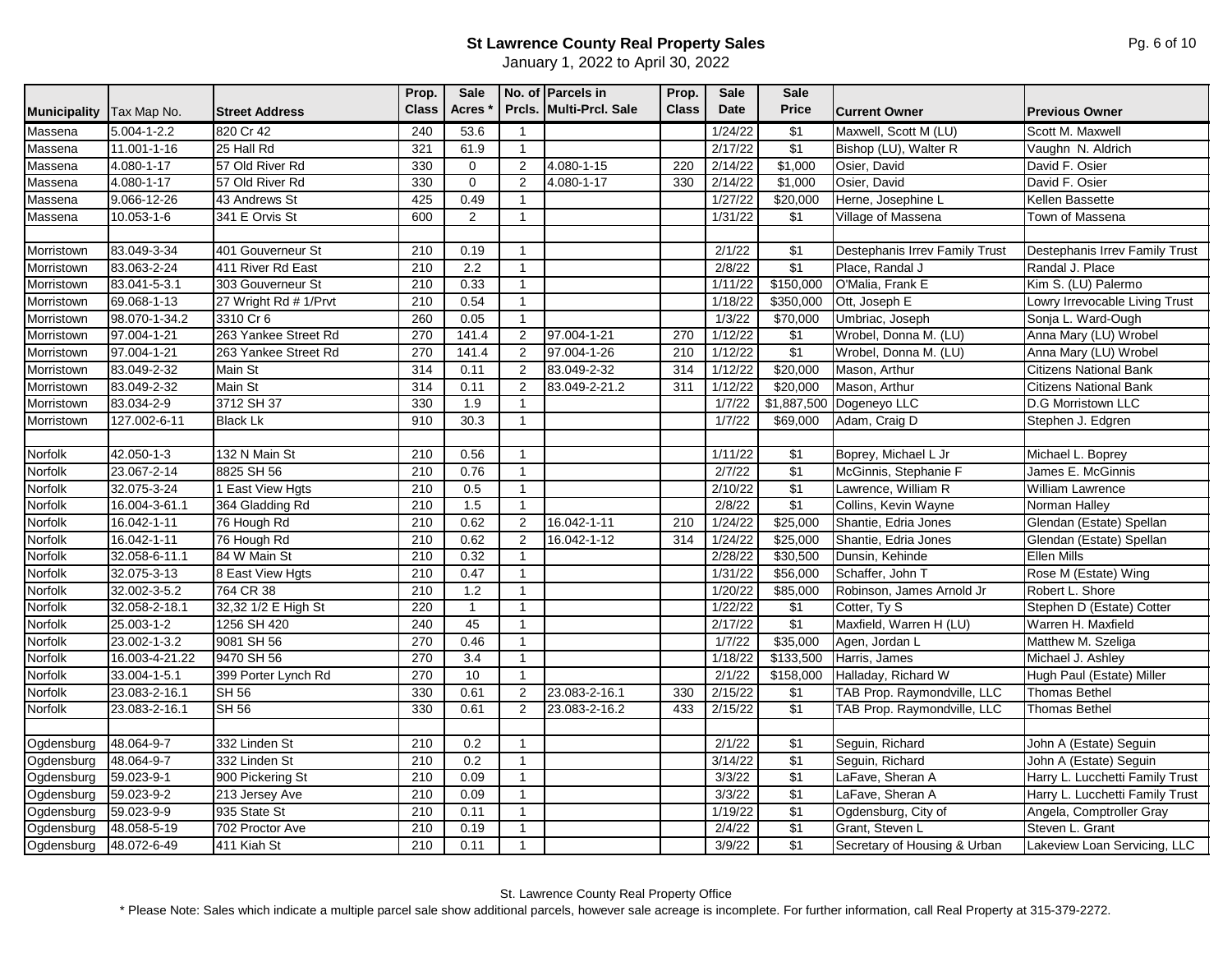| <b>Municipality</b> | Tax Map No.     | <b>Street Address</b> | Prop.<br><b>Class</b> | Sale<br><b>Acres</b> |                | No. of Parcels in<br>Prcls. Multi-Prcl. Sale | Prop.<br><b>Class</b> | <b>Sale</b><br>Date | <b>Sale</b><br><b>Price</b> | <b>Current Owner</b>           | <b>Previous Owner</b>              |
|---------------------|-----------------|-----------------------|-----------------------|----------------------|----------------|----------------------------------------------|-----------------------|---------------------|-----------------------------|--------------------------------|------------------------------------|
| Ogdensburg          | 59.022-14-14    | 301 St Lawrence Ave   | 210                   | 0.11                 | $\mathbf{1}$   |                                              |                       | 3/8/22              | \$1                         | Thornton, Jessica J            | Jessica J. Thornton                |
| Ogdensburg          | 59.029-1-27     | 327 Madison Ave       | 210                   | 0.07                 | $\overline{2}$ | 59.029-1-27                                  | 210                   | 1/18/22             | \$1                         | Barr-LaRock, Brandi L          | Brandi L. Barr-LaRock              |
| Ogdensburg          | 59.029-1-27     | 327 Madison Ave       | 210                   | 0.07                 | 2              | 59.029-1-28                                  | 210                   | 1/18/22             | \$1                         | Barr-LaRock, Brandi L          | Brandi L. Barr-LaRock              |
| Ogdensburg          | 48.079-7-34     | 619 Elizabeth St      | 210                   | 0.16                 | $\overline{1}$ |                                              |                       | 2/21/22             | \$5,000                     | Mullaly, John M                | Donald J. Hooper                   |
| Ogdensburg          | 59.029-1-27     | 327 Madison Ave       | 210                   | 0.07                 | $\mathbf{1}$   |                                              |                       | 1/18/22             | \$5,000                     | Barr-LaRock, Brandi L          | Ogdensburg Land Bank Corp          |
| Ogdensburg          | 48.072-12-3     | 1009 Knox St          | 210                   | 0.1                  | $\mathbf{1}$   |                                              |                       | 1/13/22             | \$9,000                     | Chambers, Robin E              | Daniel H. Polniak                  |
| Ogdensburg          | 48.079-4-44     | 511 Knox St           | 210                   | 0.07                 | $\mathbf{1}$   |                                              |                       | 1/31/22             | \$28,500                    | Race, David                    | Randolph W. Hill                   |
| Ogdensburg          | 59.030-3-33     | 417 Pine St           | 210                   | 0.31                 | $\mathbf{1}$   |                                              |                       | 2/10/22             | \$30,000                    | Dufore, Valerie L              | Wayne (Estate) Washburn            |
| Ogdensburg          | 59.023-7-30     | 1114 Pickering St     | 210                   | 0.18                 | $\mathbf{1}$   |                                              |                       | 2/4/22              | \$34,706                    | U.S. Bank National Association | Helen L (Estate) Callahan          |
| Ogdensburg          | 48.071-4-25     | 207 Hamilton St       | 210                   | 0.06                 | $\mathbf{1}$   |                                              |                       | 3/2/22              | \$41,000                    | Ashley, Shawn R                | Roderick S. Power                  |
| Ogdensburg          | 48.064-5-4      | 322 Kiah St           | 210                   | 0.11                 | $\mathbf{1}$   |                                              |                       | 1/20/22             | \$44,000                    | Parmeter, Lauralei P           | Hannah M. Stanton(f/k/a Leeder)    |
| Ogdensburg          | 59.023-6-32     | 828 Franklin St       | 210                   | 0.04                 | $\mathbf{1}$   |                                              |                       | 1/5/22              | \$48,000                    | Karim, Enamul                  | Christine E. Claxton               |
| Ogdensburg          | 59.023-1-30     | 20 Lafayette St       | 210                   | 0.07                 | $\mathbf{1}$   |                                              |                       | 1/14/22             | \$49,700                    | Skovran, Brian M               | No Leaf Clover LLC                 |
| Ogdensburg          | 59.023-5-32     | 906 Caroline St       | 210                   | 0.2                  | $\mathbf{1}$   |                                              |                       | 1/27/22             | \$50,000                    | Johnson, Ronald N              | Nicole C. Gadway                   |
| Ogdensburg          | 48.058-4-4      | 531 Proctor Ave       | 210                   | 0.13                 | $\mathbf{1}$   |                                              |                       | 1/4/22              | \$55,125                    | Castaneda, Erik Melchor        | Bank of America, NA                |
| Ogdensburg          | 48.065-7-8      | 2214 Knox St          | 210                   | 0.11                 | 2              | 48.065-7-8                                   | 210                   | 2/22/22             | \$56,250                    | Lovely, Robert L (LU)          | Robert L & Etal Lovely             |
| Ogdensburg          | 48.065-7-8      | 2214 Knox St          | 210                   | 0.11                 | $\overline{c}$ | 48.065-7-9                                   | 311                   | 2/22/22             | \$56,250                    | Lovely, Robert L (LU)          | Robert L & Etal Lovely             |
| Ogdensburg          | 48.071-3-21     | 816 Washington St     | 210                   | 0.11                 | $\mathbf{1}$   |                                              |                       | 1/20/22             | \$60,000                    | Hull, Rachel                   | Dennis R. Harper                   |
| Ogdensburg          | 48.080-5-32     | 918 Paterson St       | 210                   | 0.12                 | $\mathbf{1}$   |                                              |                       | 3/15/22             | \$60,000                    | Ramsey, Tina                   | Joel L. Lauson                     |
| Ogdensburg          | 59.024-2-28     | 719 E South St        | 210                   | 0.28                 | $\mathbf{1}$   |                                              |                       | 3/3/22              | \$68,400                    | Mandigo, Shelley A & Ronald W  | Alfred W (Estate) Read             |
| Ogdensburg          | 48.080-2-17     | 940 Lafayette St      | 210                   | 0.11                 | $\mathbf{1}$   |                                              |                       | 1/7/22              | \$72,490                    | Kench, Carol                   | Ogdensburg Land Bank Corp          |
| Ogdensburg          | 48.079-2-20     | 316 Knox St           | 210                   | 0.1                  | $\mathbf{1}$   |                                              |                       | 1/6/22              | \$73,900                    | Hyde, Adrien Liane             | Michael J. Frary                   |
| Ogdensburg          | 48.079-6-26     | 711 Montgomery St     | 210                   | 0.13                 | $\mathbf{1}$   |                                              |                       | 2/24/22             | \$73,900                    | Woodside, Lyndsey              | Jillianne M. Power (Duprey)        |
| Ogdensburg          | 59.022-5-24     | 516 New York Ave      | 210                   | 0.18                 | $\mathbf{1}$   |                                              |                       | 3/11/22             | \$74,000                    | Vrooman, Joelle                | Brandi F. Harris (Blackmer)        |
| Ogdensburg          | 59.021-4-27.1   | 13 Monroe Ave         | 210                   | 0.2                  | $\mathbf{1}$   |                                              |                       | 1/19/22             | \$77,380                    | FiField, Allen                 | Keith D. Morgan                    |
| Ogdensburg          | 48.058-4-13.2   | 420 William St        | 210                   | 0.48                 | $\mathbf{1}$   |                                              |                       | 3/14/22             | \$78,332                    | Hollis, David J                | Kimberly A. Hollis                 |
| Ogdensburg          | 48.058-5-13     | 721 Proctor Ave       | 210                   | 0.6                  | $\mathbf{1}$   |                                              |                       | 2/22/22             | \$82,000                    | Langley, Aaron J               | Vinu S. Nair                       |
| Ogdensburg          | 48.064-4-17.1   | 1840 Ford St          | 210                   | 0.38                 | $\mathbf{1}$   |                                              |                       | 2/23/22             | \$84,900                    | Reynolds, Kaitlyn              | Laurence G (Estate) Reynolds       |
| Ogdensburg          | 48.071-15-40    | 419 Hasbrouck St      | 210                   | 0.21                 | $\mathbf{1}$   |                                              |                       | 2/25/22             | \$95,000                    | Power, Roderick S              | Kierian Heagle                     |
| Ogdensburg          | 48.071-3-31     | 109 Hamilton St       | 210                   | 0.2                  | $\mathbf{1}$   |                                              |                       | 2/15/22             | \$100,000                   | Davis. Thomas P                | Matthew P. Rafferty                |
| Ogdensburg          | 59.022-8-23     | 525 Ford Ave          | 210                   | 0.19                 | $\mathbf{1}$   |                                              |                       | 2/11/22             | \$110,000                   | Joanette, George S Jr          | Timothy & Edward Boyer             |
| Ogdensburg          | 48.058-6-13     | 504 William St        | 210                   | 0.17                 | $\mathbf{1}$   |                                              |                       | 3/2/22              | \$116,600                   | Nugent, Jeffrey F              | Thomas H. Burke                    |
| Ogdensburg          | 48.071-3-9      | 725 Riverside Ave     | 210                   | 0.08                 | $\mathbf{1}$   |                                              |                       | 3/16/22             | \$134,000                   | Sleight, Diana L               | Kori A. LaRose (Bresett)           |
| Ogdensburg          | 48.079-3-23     | 408 Elizabeth St      | 210                   | 0.15                 | $\mathbf{1}$   |                                              |                       | 3/3/22              | \$140,000                   | Roach, Brett A                 | Wayne A Jr Latham                  |
| Ogdensburg          | 48.071-3-32     | 115 Hamilton St       | 210                   | 0.2                  | $\mathbf{1}$   |                                              |                       | 3/15/22             | \$150,000                   | Bailey, Emily J                | Grace E. Montana (Testani)         |
| Ogdensburg          | 48.057-1-16     | 310 Proctor Ave       | 210                   | 0.91                 | $\mathbf{1}$   |                                              |                       | 3/17/22             | \$315,000                   | Boyce, David                   | William H. Plimpton Irrev. Liv Tru |
| Ogdensburg          | 48.080-8-11     | 813-815 Paterson St   | 220                   | 0.33                 | $\mathbf{1}$   |                                              |                       | 3/21/22             | \$75,000                    | Fraser, Natashya M             | Patrick J. Brien                   |
| Ogdensburg          | 48.078-7-3.2    | 327 Main St           | 281                   | 0.14                 | $\mathbf{1}$   |                                              |                       | 3/4/22              | \$80,000                    | McKenzie, Alexander            | Michael Jr J. O'Neil               |
| Ogdensburg          | 59.024-1-6.11   | 1041 Morris St        | 311                   | 0.74                 | $\mathbf{1}$   |                                              |                       | 1/31/22             | \$25,000                    | Ladouceur, Edward M            | Gerard H. Guimond                  |
| Ogdensburg          | 48.002-1-20.112 | <b>Proctor Ave</b>    | 311                   | 11.8                 | $\mathbf{1}$   |                                              |                       | 1/4/22              | \$120,000                   | CM Family, LLC                 | Ogdensburg Bridge & Port Auth      |
| Ogdensburg          | 59.021-1-11     | 628 Main St           | 400                   | 0.18                 | $\mathbf{1}$   |                                              |                       | 2/16/22             | \$39,000                    | Ladd, Nancy C                  | Frary Asset Management, LLC        |
| Ogdensburg          | 48.071-6-44     | 338 Paterson St       | 411                   | 0.19                 | $\overline{2}$ | 48.071-6-44                                  | 411                   | 3/22/22             | \$75,000                    | Kaydee Mge Services, LLC       | Nina Kerry                         |
| Ogdensburg          | 48.071-6-44     | 338 Paterson St       | 411                   | 0.19                 | 2              | 48.071-6-45                                  | 311                   | 3/22/22             | \$75,000                    | Kaydee Mge Services, LLC       | Nina Kerry                         |

St. Lawrence County Real Property Office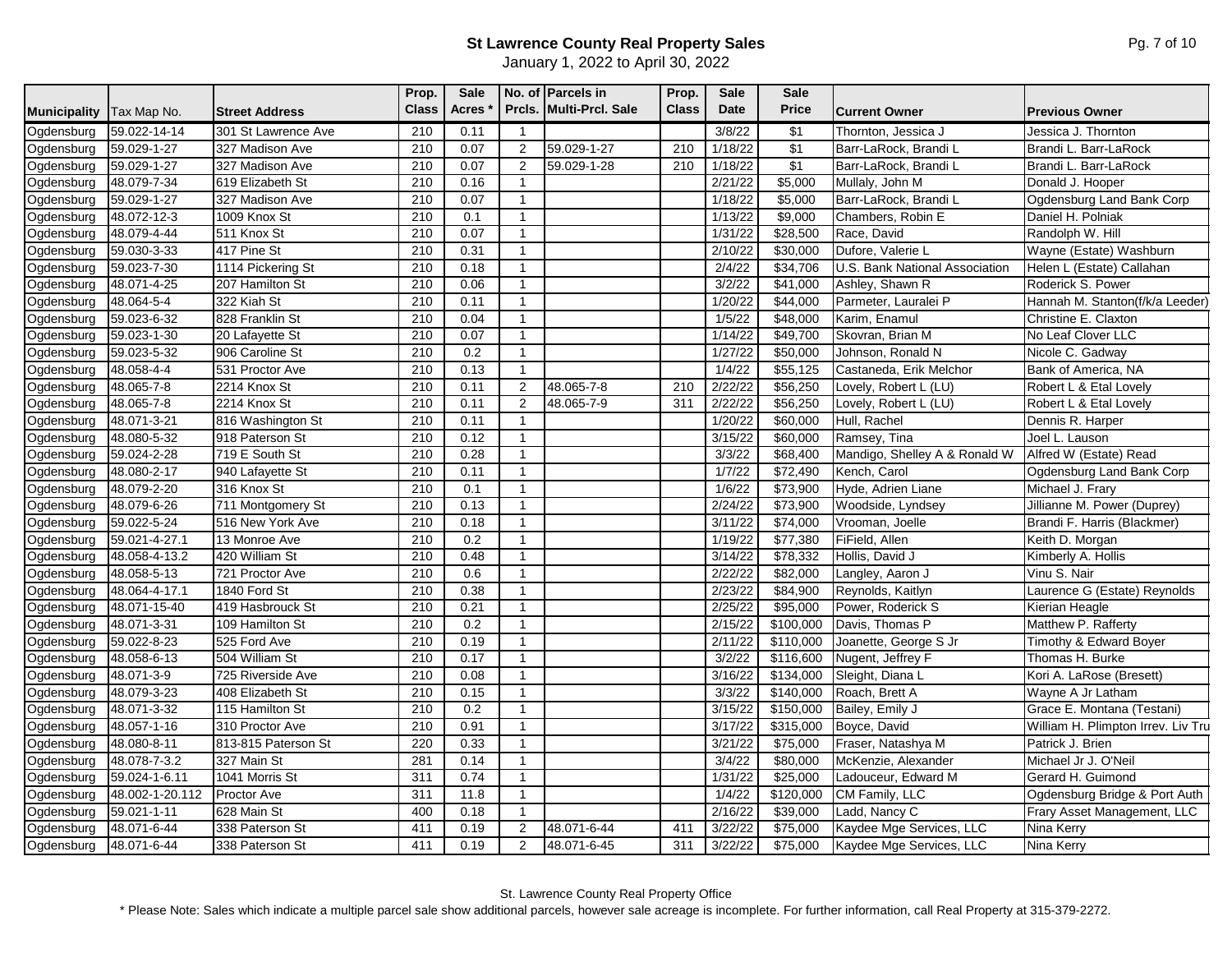January 1, 2022 to April 30, 2022

| Prcls. Multi-Prcl. Sale<br>48.065-2-31<br>2900 Ford Street Ext<br>Ogdensburg<br>426<br>1.24<br>1/6/22<br>\$475,000<br>Skelly New Adventure, LLC<br>Deborah Sullivan<br>$\overline{1}$<br>48.078-5-26<br>48.078-6-9<br>\$1<br>Ogdensburg<br>4 King St<br>449<br>0.11<br>411<br>3/28/22<br>Boyer, John L<br>Peggy J. Boyer<br>$\overline{2}$<br>\$1<br>48.078-5-26<br>Ogdensburg<br>48.078-5-26<br>4 King St<br>449<br>0.11<br>2<br>449<br>3/28/22<br>Boyer, John L<br>Peggy J. Boyer<br>\$1,948,000 Orville & Wardog, LLC<br>59.030-6-1.1<br>1001 Mansion Ave<br>449<br>5.9<br>59.030-6-18<br>1/14/22<br>Pepsi-Cola Ogd Bottlers, Inc.<br>Ogdensburg<br>$\overline{2}$<br>449<br>5.9<br>1001 Mansion Ave<br>449<br>\$1,948,000 Orville & Wardog, LLC<br>Pepsi-Cola Ogd Bottlers, Inc.<br>Ogdensburg<br>59.030-6-1.1<br>59.030-6-1.1<br>449<br>1/14/22<br>2<br>31 David & 1003 Congress St<br>0.9<br>3/22/22<br>59.023-11-12<br>620<br>\$45,000<br>Seaway Youth for Christ, Inc<br>Ogdensburg Wesleyan Church<br>Ogdensburg<br>$\overline{1}$<br>Swartzentruber, Levi J & Anna M Harvey S. Swartzentruber<br>Oswegatchie<br>84.001-1-4.11<br>642, 650 McCormick Rd<br>173.2<br>\$220,000<br>113<br>1/24/22<br>$\mathbf{1}$<br>72.062-6-24<br>210<br>0.5<br>\$1<br>Craig A. Sibley<br>11 Justina St<br>2/2/22<br>Sibley, Lori A<br>$\mathbf{1}$<br>\$1<br>59.029-3-1.1<br>7860 Sh 68<br>210<br>2.6<br>1/12/22<br>Angela M. Rufa<br>Oswegatchie<br>Carpenter, Lonny J<br>$\mathbf{1}$<br>\$65,000<br>72.001-2-6.2<br>10.6<br>Jonas S. Miller<br>1104 Bishop Rd<br>210<br>2/2/22<br>Miller, Rudy M<br>$\mathbf{1}$<br>84.002-1-13.241<br>147 Tallman Rd<br>210<br>43.4<br>84.002-1-23.2<br>1/15/22<br>\$100,000<br>Rudy M. Miller<br>2<br>105<br>Miller, Dan A<br>84.002-1-13.241<br>147 Tallman Rd<br>210<br>43.4<br>$\overline{2}$<br>84.002-1-13.241<br>1/15/22<br>\$100,000<br>Miller, Dan A<br>Rudy M. Miller<br>210<br>\$170,000<br>71.001-1-13.1<br>761 Lovejoy Rd<br>210<br>2.1<br>1/25/22<br>Anderson-Petell, Ryan<br>Michael S. Badlam<br>$\mathbf{1}$<br>58.051-2-19<br>2 Sunset Cir<br>210<br>1.4<br>1/31/22<br>\$420,000<br>Modi, Dhruv<br>Lianhong Zhang<br>$\overline{1}$<br>15.9<br>1/3/22<br>$\sqrt{$1}$<br><b>Muriel Dodd</b><br>59.002-2-7.1<br>6574 Sh 68<br>240<br>Dodd, Andrew J<br>$\mathbf{1}$<br>$\sqrt{$1}$<br>260<br>0.92<br>$\overline{2}$<br>58.051-3-10<br>1/6/22<br>58.051-3-10<br>19 Peos Ln/prvt<br>260<br>Peo, Vicky M (LU)<br>Vicky M. Peo<br>\$1<br>58.051-3-10<br>260<br>1/6/22<br>Peo, Vicky M (LU)<br>Vicky M. Peo<br>19 Peos Ln/prvt<br>0.92<br>2<br>58.051-3-12.1<br>260<br>2.9<br>\$31,875<br>Robert James Otis<br>70.003-2-16.321<br>257 Haggert Rd<br>270<br>2/3/22<br>Dishaw, Jeffrey<br>$\overline{1}$<br>71.001-3-16.2<br>Howes Pine View Dr/Prvt<br>311<br>5.5<br>2/11/22<br>\$40,000<br>Abar, Joel<br>$\overline{1}$<br>Luc Perrier<br>314<br>$\overline{4}$<br>\$34,000<br>Cecilia L. Chung<br>70.002-1-1.2<br>485 Lee Rd<br>1/21/22<br>Ashley, Jesse<br>$\mathbf{1}$<br>Howes Pine View Dr/Prvt<br>322<br>5.7<br>\$40,000<br>Congleton, Matthew<br>71.001-3-16.1<br>2/11/22<br>Luc Perrier<br>$\mathbf{1}$<br>\$1<br>77.003-4-8.1<br>253 West Parishville Rd<br>210<br>3.6<br>2/8/22<br>Storrin, Joanna L. (LU)<br>Samuel F. Walrath<br>$\mathbf{1}$<br>78.058-5-14<br>0.48<br>\$120,000<br>McConnell, Codie<br>46 Clark St<br>210<br>1/13/22<br><b>Marilyn Clark</b><br>$\mathbf{1}$<br>0.38<br>2/14/22<br>122.065-1-7<br>194 Joe Indian Pond Rd<br>260<br>\$1<br>Phippen, Cheryll F. (LU)<br>Joyce S. Flint Irrev. Trust<br>$\mathbf{1}$<br>208.000-2-18<br>154 Racquette Flow Dr<br>210<br>1/28/22<br>\$600,000<br>Kennedy, Erin L<br>Joseph M. Kennedy<br>6.1<br>$\overline{1}$<br>Off SH <sub>3</sub><br>5442.5<br>183.000-1-1<br>910<br>168.000-1-4<br>250<br>1/4/22<br>\$1<br><b>Kildare Club</b><br><b>Kildare Club</b><br>3<br>$\sqrt{$1}$<br>183.000-1-1<br>Off SH <sub>3</sub><br>5442.5<br>910<br>3<br>183.000-1-1<br>910<br>1/4/22<br><b>Kildare Club</b><br><b>Kildare Club</b><br>\$1<br>Off SH <sub>3</sub><br>5442.5<br>1/4/22<br>183.000-1-1<br>910<br>3<br>168.000-1-7.1<br>322<br>Kildare Club<br><b>Kildare Club</b><br>91.001-5-27.1<br>2089 River Rd<br>210<br>$\sqrt{$1}$<br>Ward, Michael K<br>Michael K. Ward<br>10.4<br>2/4/22<br>$\mathbf{1}$<br>\$1<br>118.002-3-23.21<br>168 Taylor Rd<br>270<br>2.9<br>2/16/22<br>$\overline{1}$<br>Smith, Craig James<br>Craig J. Smith<br>270<br>18.5<br>2/25/22<br>\$21,000<br>Shampine, Jean P<br>Paul S. Masuk<br>120.001-4-6.2<br>920 Cold Brook Rd<br>$\mathbf{1}$<br>118.004-2-8<br>4290 CR 27<br>322<br>65.5<br>118.004-2-8<br>\$1<br>Blackmer, Gregory S<br>Gregory S. Blackmer<br>Pierrepont<br>2<br>322<br>1/6/22<br>$\sqrt{$1}$<br>4290 CR 27<br>322<br>118.004-2-8<br>65.5<br>2<br>118.004-2-18<br>210<br>1/6/22<br>Blackmer, Gregory S<br>Gregory S. Blackmer<br>302 CR 23<br>Neil A. Seils<br>201.003-1-4.2<br>210<br>2/3/22<br>\$1<br>Seils, Neil A<br>9.3<br>$\mathbf{1}$<br>\$80,000<br>201.003-1-35<br>80 CR 23 A Ext<br>210<br>1.22<br>1/11/22<br>McLaughlin, Scott T<br>John Putney<br>$\mathbf{1}$<br>$212.001 - 2 - 1$<br>0.5<br>1/19/22<br>$\sqrt{$1}$<br>Ward, Danielle<br>Gawaine S. Ward<br>Off Greenwood Rd<br>314<br>$\overline{1}$<br>\$1<br><b>SH 812</b><br>910<br>56.9<br>210.002-1-14<br>1/18/22<br>Finnegan, Joanne P<br>Robert Finnegan<br>$\mathbf{1}$ |                     |             |                       | Prop.        | Sale         | No. of Parcels in | Prop.        | Sale | <b>Sale</b>  |                      |                       |
|-----------------------------------------------------------------------------------------------------------------------------------------------------------------------------------------------------------------------------------------------------------------------------------------------------------------------------------------------------------------------------------------------------------------------------------------------------------------------------------------------------------------------------------------------------------------------------------------------------------------------------------------------------------------------------------------------------------------------------------------------------------------------------------------------------------------------------------------------------------------------------------------------------------------------------------------------------------------------------------------------------------------------------------------------------------------------------------------------------------------------------------------------------------------------------------------------------------------------------------------------------------------------------------------------------------------------------------------------------------------------------------------------------------------------------------------------------------------------------------------------------------------------------------------------------------------------------------------------------------------------------------------------------------------------------------------------------------------------------------------------------------------------------------------------------------------------------------------------------------------------------------------------------------------------------------------------------------------------------------------------------------------------------------------------------------------------------------------------------------------------------------------------------------------------------------------------------------------------------------------------------------------------------------------------------------------------------------------------------------------------------------------------------------------------------------------------------------------------------------------------------------------------------------------------------------------------------------------------------------------------------------------------------------------------------------------------------------------------------------------------------------------------------------------------------------------------------------------------------------------------------------------------------------------------------------------------------------------------------------------------------------------------------------------------------------------------------------------------------------------------------------------------------------------------------------------------------------------------------------------------------------------------------------------------------------------------------------------------------------------------------------------------------------------------------------------------------------------------------------------------------------------------------------------------------------------------------------------------------------------------------------------------------------------------------------------------------------------------------------------------------------------------------------------------------------------------------------------------------------------------------------------------------------------------------------------------------------------------------------------------------------------------------------------------------------------------------------------------------------------------------------------------------------------------------------------------------------------------------------------------------------------------------------------------------------------------------------------------------------------------------------------------------------------------------------------------------------------------------------------------------------------------------------------------------------------------------------------------------------------------------------------------------------------------------------------------------------------------------------------------------------------------------------------------------------------------------------------------------------------------------------------------------------------------------------------------------------------------------------------------------------------------------------------------------------------------------------------------------------------------------------------------------------------------------------------------------------------------------------------------------------------------------------------------------------------------------------------------------------------------------------------------------------|---------------------|-------------|-----------------------|--------------|--------------|-------------------|--------------|------|--------------|----------------------|-----------------------|
|                                                                                                                                                                                                                                                                                                                                                                                                                                                                                                                                                                                                                                                                                                                                                                                                                                                                                                                                                                                                                                                                                                                                                                                                                                                                                                                                                                                                                                                                                                                                                                                                                                                                                                                                                                                                                                                                                                                                                                                                                                                                                                                                                                                                                                                                                                                                                                                                                                                                                                                                                                                                                                                                                                                                                                                                                                                                                                                                                                                                                                                                                                                                                                                                                                                                                                                                                                                                                                                                                                                                                                                                                                                                                                                                                                                                                                                                                                                                                                                                                                                                                                                                                                                                                                                                                                                                                                                                                                                                                                                                                                                                                                                                                                                                                                                                                                                                                                                                                                                                                                                                                                                                                                                                                                                                                                                                                                                                           | <b>Municipality</b> | Tax Map No. | <b>Street Address</b> | <b>Class</b> | <b>Acres</b> |                   | <b>Class</b> | Date | <b>Price</b> | <b>Current Owner</b> | <b>Previous Owner</b> |
|                                                                                                                                                                                                                                                                                                                                                                                                                                                                                                                                                                                                                                                                                                                                                                                                                                                                                                                                                                                                                                                                                                                                                                                                                                                                                                                                                                                                                                                                                                                                                                                                                                                                                                                                                                                                                                                                                                                                                                                                                                                                                                                                                                                                                                                                                                                                                                                                                                                                                                                                                                                                                                                                                                                                                                                                                                                                                                                                                                                                                                                                                                                                                                                                                                                                                                                                                                                                                                                                                                                                                                                                                                                                                                                                                                                                                                                                                                                                                                                                                                                                                                                                                                                                                                                                                                                                                                                                                                                                                                                                                                                                                                                                                                                                                                                                                                                                                                                                                                                                                                                                                                                                                                                                                                                                                                                                                                                                           |                     |             |                       |              |              |                   |              |      |              |                      |                       |
|                                                                                                                                                                                                                                                                                                                                                                                                                                                                                                                                                                                                                                                                                                                                                                                                                                                                                                                                                                                                                                                                                                                                                                                                                                                                                                                                                                                                                                                                                                                                                                                                                                                                                                                                                                                                                                                                                                                                                                                                                                                                                                                                                                                                                                                                                                                                                                                                                                                                                                                                                                                                                                                                                                                                                                                                                                                                                                                                                                                                                                                                                                                                                                                                                                                                                                                                                                                                                                                                                                                                                                                                                                                                                                                                                                                                                                                                                                                                                                                                                                                                                                                                                                                                                                                                                                                                                                                                                                                                                                                                                                                                                                                                                                                                                                                                                                                                                                                                                                                                                                                                                                                                                                                                                                                                                                                                                                                                           |                     |             |                       |              |              |                   |              |      |              |                      |                       |
|                                                                                                                                                                                                                                                                                                                                                                                                                                                                                                                                                                                                                                                                                                                                                                                                                                                                                                                                                                                                                                                                                                                                                                                                                                                                                                                                                                                                                                                                                                                                                                                                                                                                                                                                                                                                                                                                                                                                                                                                                                                                                                                                                                                                                                                                                                                                                                                                                                                                                                                                                                                                                                                                                                                                                                                                                                                                                                                                                                                                                                                                                                                                                                                                                                                                                                                                                                                                                                                                                                                                                                                                                                                                                                                                                                                                                                                                                                                                                                                                                                                                                                                                                                                                                                                                                                                                                                                                                                                                                                                                                                                                                                                                                                                                                                                                                                                                                                                                                                                                                                                                                                                                                                                                                                                                                                                                                                                                           |                     |             |                       |              |              |                   |              |      |              |                      |                       |
|                                                                                                                                                                                                                                                                                                                                                                                                                                                                                                                                                                                                                                                                                                                                                                                                                                                                                                                                                                                                                                                                                                                                                                                                                                                                                                                                                                                                                                                                                                                                                                                                                                                                                                                                                                                                                                                                                                                                                                                                                                                                                                                                                                                                                                                                                                                                                                                                                                                                                                                                                                                                                                                                                                                                                                                                                                                                                                                                                                                                                                                                                                                                                                                                                                                                                                                                                                                                                                                                                                                                                                                                                                                                                                                                                                                                                                                                                                                                                                                                                                                                                                                                                                                                                                                                                                                                                                                                                                                                                                                                                                                                                                                                                                                                                                                                                                                                                                                                                                                                                                                                                                                                                                                                                                                                                                                                                                                                           |                     |             |                       |              |              |                   |              |      |              |                      |                       |
|                                                                                                                                                                                                                                                                                                                                                                                                                                                                                                                                                                                                                                                                                                                                                                                                                                                                                                                                                                                                                                                                                                                                                                                                                                                                                                                                                                                                                                                                                                                                                                                                                                                                                                                                                                                                                                                                                                                                                                                                                                                                                                                                                                                                                                                                                                                                                                                                                                                                                                                                                                                                                                                                                                                                                                                                                                                                                                                                                                                                                                                                                                                                                                                                                                                                                                                                                                                                                                                                                                                                                                                                                                                                                                                                                                                                                                                                                                                                                                                                                                                                                                                                                                                                                                                                                                                                                                                                                                                                                                                                                                                                                                                                                                                                                                                                                                                                                                                                                                                                                                                                                                                                                                                                                                                                                                                                                                                                           |                     |             |                       |              |              |                   |              |      |              |                      |                       |
|                                                                                                                                                                                                                                                                                                                                                                                                                                                                                                                                                                                                                                                                                                                                                                                                                                                                                                                                                                                                                                                                                                                                                                                                                                                                                                                                                                                                                                                                                                                                                                                                                                                                                                                                                                                                                                                                                                                                                                                                                                                                                                                                                                                                                                                                                                                                                                                                                                                                                                                                                                                                                                                                                                                                                                                                                                                                                                                                                                                                                                                                                                                                                                                                                                                                                                                                                                                                                                                                                                                                                                                                                                                                                                                                                                                                                                                                                                                                                                                                                                                                                                                                                                                                                                                                                                                                                                                                                                                                                                                                                                                                                                                                                                                                                                                                                                                                                                                                                                                                                                                                                                                                                                                                                                                                                                                                                                                                           |                     |             |                       |              |              |                   |              |      |              |                      |                       |
|                                                                                                                                                                                                                                                                                                                                                                                                                                                                                                                                                                                                                                                                                                                                                                                                                                                                                                                                                                                                                                                                                                                                                                                                                                                                                                                                                                                                                                                                                                                                                                                                                                                                                                                                                                                                                                                                                                                                                                                                                                                                                                                                                                                                                                                                                                                                                                                                                                                                                                                                                                                                                                                                                                                                                                                                                                                                                                                                                                                                                                                                                                                                                                                                                                                                                                                                                                                                                                                                                                                                                                                                                                                                                                                                                                                                                                                                                                                                                                                                                                                                                                                                                                                                                                                                                                                                                                                                                                                                                                                                                                                                                                                                                                                                                                                                                                                                                                                                                                                                                                                                                                                                                                                                                                                                                                                                                                                                           |                     |             |                       |              |              |                   |              |      |              |                      |                       |
|                                                                                                                                                                                                                                                                                                                                                                                                                                                                                                                                                                                                                                                                                                                                                                                                                                                                                                                                                                                                                                                                                                                                                                                                                                                                                                                                                                                                                                                                                                                                                                                                                                                                                                                                                                                                                                                                                                                                                                                                                                                                                                                                                                                                                                                                                                                                                                                                                                                                                                                                                                                                                                                                                                                                                                                                                                                                                                                                                                                                                                                                                                                                                                                                                                                                                                                                                                                                                                                                                                                                                                                                                                                                                                                                                                                                                                                                                                                                                                                                                                                                                                                                                                                                                                                                                                                                                                                                                                                                                                                                                                                                                                                                                                                                                                                                                                                                                                                                                                                                                                                                                                                                                                                                                                                                                                                                                                                                           |                     |             |                       |              |              |                   |              |      |              |                      |                       |
|                                                                                                                                                                                                                                                                                                                                                                                                                                                                                                                                                                                                                                                                                                                                                                                                                                                                                                                                                                                                                                                                                                                                                                                                                                                                                                                                                                                                                                                                                                                                                                                                                                                                                                                                                                                                                                                                                                                                                                                                                                                                                                                                                                                                                                                                                                                                                                                                                                                                                                                                                                                                                                                                                                                                                                                                                                                                                                                                                                                                                                                                                                                                                                                                                                                                                                                                                                                                                                                                                                                                                                                                                                                                                                                                                                                                                                                                                                                                                                                                                                                                                                                                                                                                                                                                                                                                                                                                                                                                                                                                                                                                                                                                                                                                                                                                                                                                                                                                                                                                                                                                                                                                                                                                                                                                                                                                                                                                           | Oswegatchie         |             |                       |              |              |                   |              |      |              |                      |                       |
|                                                                                                                                                                                                                                                                                                                                                                                                                                                                                                                                                                                                                                                                                                                                                                                                                                                                                                                                                                                                                                                                                                                                                                                                                                                                                                                                                                                                                                                                                                                                                                                                                                                                                                                                                                                                                                                                                                                                                                                                                                                                                                                                                                                                                                                                                                                                                                                                                                                                                                                                                                                                                                                                                                                                                                                                                                                                                                                                                                                                                                                                                                                                                                                                                                                                                                                                                                                                                                                                                                                                                                                                                                                                                                                                                                                                                                                                                                                                                                                                                                                                                                                                                                                                                                                                                                                                                                                                                                                                                                                                                                                                                                                                                                                                                                                                                                                                                                                                                                                                                                                                                                                                                                                                                                                                                                                                                                                                           |                     |             |                       |              |              |                   |              |      |              |                      |                       |
|                                                                                                                                                                                                                                                                                                                                                                                                                                                                                                                                                                                                                                                                                                                                                                                                                                                                                                                                                                                                                                                                                                                                                                                                                                                                                                                                                                                                                                                                                                                                                                                                                                                                                                                                                                                                                                                                                                                                                                                                                                                                                                                                                                                                                                                                                                                                                                                                                                                                                                                                                                                                                                                                                                                                                                                                                                                                                                                                                                                                                                                                                                                                                                                                                                                                                                                                                                                                                                                                                                                                                                                                                                                                                                                                                                                                                                                                                                                                                                                                                                                                                                                                                                                                                                                                                                                                                                                                                                                                                                                                                                                                                                                                                                                                                                                                                                                                                                                                                                                                                                                                                                                                                                                                                                                                                                                                                                                                           | Oswegatchie         |             |                       |              |              |                   |              |      |              |                      |                       |
|                                                                                                                                                                                                                                                                                                                                                                                                                                                                                                                                                                                                                                                                                                                                                                                                                                                                                                                                                                                                                                                                                                                                                                                                                                                                                                                                                                                                                                                                                                                                                                                                                                                                                                                                                                                                                                                                                                                                                                                                                                                                                                                                                                                                                                                                                                                                                                                                                                                                                                                                                                                                                                                                                                                                                                                                                                                                                                                                                                                                                                                                                                                                                                                                                                                                                                                                                                                                                                                                                                                                                                                                                                                                                                                                                                                                                                                                                                                                                                                                                                                                                                                                                                                                                                                                                                                                                                                                                                                                                                                                                                                                                                                                                                                                                                                                                                                                                                                                                                                                                                                                                                                                                                                                                                                                                                                                                                                                           | Oswegatchie         |             |                       |              |              |                   |              |      |              |                      |                       |
|                                                                                                                                                                                                                                                                                                                                                                                                                                                                                                                                                                                                                                                                                                                                                                                                                                                                                                                                                                                                                                                                                                                                                                                                                                                                                                                                                                                                                                                                                                                                                                                                                                                                                                                                                                                                                                                                                                                                                                                                                                                                                                                                                                                                                                                                                                                                                                                                                                                                                                                                                                                                                                                                                                                                                                                                                                                                                                                                                                                                                                                                                                                                                                                                                                                                                                                                                                                                                                                                                                                                                                                                                                                                                                                                                                                                                                                                                                                                                                                                                                                                                                                                                                                                                                                                                                                                                                                                                                                                                                                                                                                                                                                                                                                                                                                                                                                                                                                                                                                                                                                                                                                                                                                                                                                                                                                                                                                                           | Oswegatchie         |             |                       |              |              |                   |              |      |              |                      |                       |
|                                                                                                                                                                                                                                                                                                                                                                                                                                                                                                                                                                                                                                                                                                                                                                                                                                                                                                                                                                                                                                                                                                                                                                                                                                                                                                                                                                                                                                                                                                                                                                                                                                                                                                                                                                                                                                                                                                                                                                                                                                                                                                                                                                                                                                                                                                                                                                                                                                                                                                                                                                                                                                                                                                                                                                                                                                                                                                                                                                                                                                                                                                                                                                                                                                                                                                                                                                                                                                                                                                                                                                                                                                                                                                                                                                                                                                                                                                                                                                                                                                                                                                                                                                                                                                                                                                                                                                                                                                                                                                                                                                                                                                                                                                                                                                                                                                                                                                                                                                                                                                                                                                                                                                                                                                                                                                                                                                                                           | Oswegatchie         |             |                       |              |              |                   |              |      |              |                      |                       |
|                                                                                                                                                                                                                                                                                                                                                                                                                                                                                                                                                                                                                                                                                                                                                                                                                                                                                                                                                                                                                                                                                                                                                                                                                                                                                                                                                                                                                                                                                                                                                                                                                                                                                                                                                                                                                                                                                                                                                                                                                                                                                                                                                                                                                                                                                                                                                                                                                                                                                                                                                                                                                                                                                                                                                                                                                                                                                                                                                                                                                                                                                                                                                                                                                                                                                                                                                                                                                                                                                                                                                                                                                                                                                                                                                                                                                                                                                                                                                                                                                                                                                                                                                                                                                                                                                                                                                                                                                                                                                                                                                                                                                                                                                                                                                                                                                                                                                                                                                                                                                                                                                                                                                                                                                                                                                                                                                                                                           | Oswegatchie         |             |                       |              |              |                   |              |      |              |                      |                       |
|                                                                                                                                                                                                                                                                                                                                                                                                                                                                                                                                                                                                                                                                                                                                                                                                                                                                                                                                                                                                                                                                                                                                                                                                                                                                                                                                                                                                                                                                                                                                                                                                                                                                                                                                                                                                                                                                                                                                                                                                                                                                                                                                                                                                                                                                                                                                                                                                                                                                                                                                                                                                                                                                                                                                                                                                                                                                                                                                                                                                                                                                                                                                                                                                                                                                                                                                                                                                                                                                                                                                                                                                                                                                                                                                                                                                                                                                                                                                                                                                                                                                                                                                                                                                                                                                                                                                                                                                                                                                                                                                                                                                                                                                                                                                                                                                                                                                                                                                                                                                                                                                                                                                                                                                                                                                                                                                                                                                           | Oswegatchie         |             |                       |              |              |                   |              |      |              |                      |                       |
|                                                                                                                                                                                                                                                                                                                                                                                                                                                                                                                                                                                                                                                                                                                                                                                                                                                                                                                                                                                                                                                                                                                                                                                                                                                                                                                                                                                                                                                                                                                                                                                                                                                                                                                                                                                                                                                                                                                                                                                                                                                                                                                                                                                                                                                                                                                                                                                                                                                                                                                                                                                                                                                                                                                                                                                                                                                                                                                                                                                                                                                                                                                                                                                                                                                                                                                                                                                                                                                                                                                                                                                                                                                                                                                                                                                                                                                                                                                                                                                                                                                                                                                                                                                                                                                                                                                                                                                                                                                                                                                                                                                                                                                                                                                                                                                                                                                                                                                                                                                                                                                                                                                                                                                                                                                                                                                                                                                                           | Oswegatchie         |             |                       |              |              |                   |              |      |              |                      |                       |
|                                                                                                                                                                                                                                                                                                                                                                                                                                                                                                                                                                                                                                                                                                                                                                                                                                                                                                                                                                                                                                                                                                                                                                                                                                                                                                                                                                                                                                                                                                                                                                                                                                                                                                                                                                                                                                                                                                                                                                                                                                                                                                                                                                                                                                                                                                                                                                                                                                                                                                                                                                                                                                                                                                                                                                                                                                                                                                                                                                                                                                                                                                                                                                                                                                                                                                                                                                                                                                                                                                                                                                                                                                                                                                                                                                                                                                                                                                                                                                                                                                                                                                                                                                                                                                                                                                                                                                                                                                                                                                                                                                                                                                                                                                                                                                                                                                                                                                                                                                                                                                                                                                                                                                                                                                                                                                                                                                                                           | Oswegatchie         |             |                       |              |              |                   |              |      |              |                      |                       |
|                                                                                                                                                                                                                                                                                                                                                                                                                                                                                                                                                                                                                                                                                                                                                                                                                                                                                                                                                                                                                                                                                                                                                                                                                                                                                                                                                                                                                                                                                                                                                                                                                                                                                                                                                                                                                                                                                                                                                                                                                                                                                                                                                                                                                                                                                                                                                                                                                                                                                                                                                                                                                                                                                                                                                                                                                                                                                                                                                                                                                                                                                                                                                                                                                                                                                                                                                                                                                                                                                                                                                                                                                                                                                                                                                                                                                                                                                                                                                                                                                                                                                                                                                                                                                                                                                                                                                                                                                                                                                                                                                                                                                                                                                                                                                                                                                                                                                                                                                                                                                                                                                                                                                                                                                                                                                                                                                                                                           | Oswegatchie         |             |                       |              |              |                   |              |      |              |                      |                       |
|                                                                                                                                                                                                                                                                                                                                                                                                                                                                                                                                                                                                                                                                                                                                                                                                                                                                                                                                                                                                                                                                                                                                                                                                                                                                                                                                                                                                                                                                                                                                                                                                                                                                                                                                                                                                                                                                                                                                                                                                                                                                                                                                                                                                                                                                                                                                                                                                                                                                                                                                                                                                                                                                                                                                                                                                                                                                                                                                                                                                                                                                                                                                                                                                                                                                                                                                                                                                                                                                                                                                                                                                                                                                                                                                                                                                                                                                                                                                                                                                                                                                                                                                                                                                                                                                                                                                                                                                                                                                                                                                                                                                                                                                                                                                                                                                                                                                                                                                                                                                                                                                                                                                                                                                                                                                                                                                                                                                           | Oswegatchie         |             |                       |              |              |                   |              |      |              |                      |                       |
|                                                                                                                                                                                                                                                                                                                                                                                                                                                                                                                                                                                                                                                                                                                                                                                                                                                                                                                                                                                                                                                                                                                                                                                                                                                                                                                                                                                                                                                                                                                                                                                                                                                                                                                                                                                                                                                                                                                                                                                                                                                                                                                                                                                                                                                                                                                                                                                                                                                                                                                                                                                                                                                                                                                                                                                                                                                                                                                                                                                                                                                                                                                                                                                                                                                                                                                                                                                                                                                                                                                                                                                                                                                                                                                                                                                                                                                                                                                                                                                                                                                                                                                                                                                                                                                                                                                                                                                                                                                                                                                                                                                                                                                                                                                                                                                                                                                                                                                                                                                                                                                                                                                                                                                                                                                                                                                                                                                                           | Oswegatchie         |             |                       |              |              |                   |              |      |              |                      |                       |
|                                                                                                                                                                                                                                                                                                                                                                                                                                                                                                                                                                                                                                                                                                                                                                                                                                                                                                                                                                                                                                                                                                                                                                                                                                                                                                                                                                                                                                                                                                                                                                                                                                                                                                                                                                                                                                                                                                                                                                                                                                                                                                                                                                                                                                                                                                                                                                                                                                                                                                                                                                                                                                                                                                                                                                                                                                                                                                                                                                                                                                                                                                                                                                                                                                                                                                                                                                                                                                                                                                                                                                                                                                                                                                                                                                                                                                                                                                                                                                                                                                                                                                                                                                                                                                                                                                                                                                                                                                                                                                                                                                                                                                                                                                                                                                                                                                                                                                                                                                                                                                                                                                                                                                                                                                                                                                                                                                                                           | Oswegatchie         |             |                       |              |              |                   |              |      |              |                      |                       |
|                                                                                                                                                                                                                                                                                                                                                                                                                                                                                                                                                                                                                                                                                                                                                                                                                                                                                                                                                                                                                                                                                                                                                                                                                                                                                                                                                                                                                                                                                                                                                                                                                                                                                                                                                                                                                                                                                                                                                                                                                                                                                                                                                                                                                                                                                                                                                                                                                                                                                                                                                                                                                                                                                                                                                                                                                                                                                                                                                                                                                                                                                                                                                                                                                                                                                                                                                                                                                                                                                                                                                                                                                                                                                                                                                                                                                                                                                                                                                                                                                                                                                                                                                                                                                                                                                                                                                                                                                                                                                                                                                                                                                                                                                                                                                                                                                                                                                                                                                                                                                                                                                                                                                                                                                                                                                                                                                                                                           |                     |             |                       |              |              |                   |              |      |              |                      |                       |
|                                                                                                                                                                                                                                                                                                                                                                                                                                                                                                                                                                                                                                                                                                                                                                                                                                                                                                                                                                                                                                                                                                                                                                                                                                                                                                                                                                                                                                                                                                                                                                                                                                                                                                                                                                                                                                                                                                                                                                                                                                                                                                                                                                                                                                                                                                                                                                                                                                                                                                                                                                                                                                                                                                                                                                                                                                                                                                                                                                                                                                                                                                                                                                                                                                                                                                                                                                                                                                                                                                                                                                                                                                                                                                                                                                                                                                                                                                                                                                                                                                                                                                                                                                                                                                                                                                                                                                                                                                                                                                                                                                                                                                                                                                                                                                                                                                                                                                                                                                                                                                                                                                                                                                                                                                                                                                                                                                                                           | Parishville         |             |                       |              |              |                   |              |      |              |                      |                       |
|                                                                                                                                                                                                                                                                                                                                                                                                                                                                                                                                                                                                                                                                                                                                                                                                                                                                                                                                                                                                                                                                                                                                                                                                                                                                                                                                                                                                                                                                                                                                                                                                                                                                                                                                                                                                                                                                                                                                                                                                                                                                                                                                                                                                                                                                                                                                                                                                                                                                                                                                                                                                                                                                                                                                                                                                                                                                                                                                                                                                                                                                                                                                                                                                                                                                                                                                                                                                                                                                                                                                                                                                                                                                                                                                                                                                                                                                                                                                                                                                                                                                                                                                                                                                                                                                                                                                                                                                                                                                                                                                                                                                                                                                                                                                                                                                                                                                                                                                                                                                                                                                                                                                                                                                                                                                                                                                                                                                           | Parishville         |             |                       |              |              |                   |              |      |              |                      |                       |
|                                                                                                                                                                                                                                                                                                                                                                                                                                                                                                                                                                                                                                                                                                                                                                                                                                                                                                                                                                                                                                                                                                                                                                                                                                                                                                                                                                                                                                                                                                                                                                                                                                                                                                                                                                                                                                                                                                                                                                                                                                                                                                                                                                                                                                                                                                                                                                                                                                                                                                                                                                                                                                                                                                                                                                                                                                                                                                                                                                                                                                                                                                                                                                                                                                                                                                                                                                                                                                                                                                                                                                                                                                                                                                                                                                                                                                                                                                                                                                                                                                                                                                                                                                                                                                                                                                                                                                                                                                                                                                                                                                                                                                                                                                                                                                                                                                                                                                                                                                                                                                                                                                                                                                                                                                                                                                                                                                                                           | Parishville         |             |                       |              |              |                   |              |      |              |                      |                       |
|                                                                                                                                                                                                                                                                                                                                                                                                                                                                                                                                                                                                                                                                                                                                                                                                                                                                                                                                                                                                                                                                                                                                                                                                                                                                                                                                                                                                                                                                                                                                                                                                                                                                                                                                                                                                                                                                                                                                                                                                                                                                                                                                                                                                                                                                                                                                                                                                                                                                                                                                                                                                                                                                                                                                                                                                                                                                                                                                                                                                                                                                                                                                                                                                                                                                                                                                                                                                                                                                                                                                                                                                                                                                                                                                                                                                                                                                                                                                                                                                                                                                                                                                                                                                                                                                                                                                                                                                                                                                                                                                                                                                                                                                                                                                                                                                                                                                                                                                                                                                                                                                                                                                                                                                                                                                                                                                                                                                           |                     |             |                       |              |              |                   |              |      |              |                      |                       |
|                                                                                                                                                                                                                                                                                                                                                                                                                                                                                                                                                                                                                                                                                                                                                                                                                                                                                                                                                                                                                                                                                                                                                                                                                                                                                                                                                                                                                                                                                                                                                                                                                                                                                                                                                                                                                                                                                                                                                                                                                                                                                                                                                                                                                                                                                                                                                                                                                                                                                                                                                                                                                                                                                                                                                                                                                                                                                                                                                                                                                                                                                                                                                                                                                                                                                                                                                                                                                                                                                                                                                                                                                                                                                                                                                                                                                                                                                                                                                                                                                                                                                                                                                                                                                                                                                                                                                                                                                                                                                                                                                                                                                                                                                                                                                                                                                                                                                                                                                                                                                                                                                                                                                                                                                                                                                                                                                                                                           | Piercefield         |             |                       |              |              |                   |              |      |              |                      |                       |
|                                                                                                                                                                                                                                                                                                                                                                                                                                                                                                                                                                                                                                                                                                                                                                                                                                                                                                                                                                                                                                                                                                                                                                                                                                                                                                                                                                                                                                                                                                                                                                                                                                                                                                                                                                                                                                                                                                                                                                                                                                                                                                                                                                                                                                                                                                                                                                                                                                                                                                                                                                                                                                                                                                                                                                                                                                                                                                                                                                                                                                                                                                                                                                                                                                                                                                                                                                                                                                                                                                                                                                                                                                                                                                                                                                                                                                                                                                                                                                                                                                                                                                                                                                                                                                                                                                                                                                                                                                                                                                                                                                                                                                                                                                                                                                                                                                                                                                                                                                                                                                                                                                                                                                                                                                                                                                                                                                                                           | Piercefield         |             |                       |              |              |                   |              |      |              |                      |                       |
|                                                                                                                                                                                                                                                                                                                                                                                                                                                                                                                                                                                                                                                                                                                                                                                                                                                                                                                                                                                                                                                                                                                                                                                                                                                                                                                                                                                                                                                                                                                                                                                                                                                                                                                                                                                                                                                                                                                                                                                                                                                                                                                                                                                                                                                                                                                                                                                                                                                                                                                                                                                                                                                                                                                                                                                                                                                                                                                                                                                                                                                                                                                                                                                                                                                                                                                                                                                                                                                                                                                                                                                                                                                                                                                                                                                                                                                                                                                                                                                                                                                                                                                                                                                                                                                                                                                                                                                                                                                                                                                                                                                                                                                                                                                                                                                                                                                                                                                                                                                                                                                                                                                                                                                                                                                                                                                                                                                                           | Piercefield         |             |                       |              |              |                   |              |      |              |                      |                       |
|                                                                                                                                                                                                                                                                                                                                                                                                                                                                                                                                                                                                                                                                                                                                                                                                                                                                                                                                                                                                                                                                                                                                                                                                                                                                                                                                                                                                                                                                                                                                                                                                                                                                                                                                                                                                                                                                                                                                                                                                                                                                                                                                                                                                                                                                                                                                                                                                                                                                                                                                                                                                                                                                                                                                                                                                                                                                                                                                                                                                                                                                                                                                                                                                                                                                                                                                                                                                                                                                                                                                                                                                                                                                                                                                                                                                                                                                                                                                                                                                                                                                                                                                                                                                                                                                                                                                                                                                                                                                                                                                                                                                                                                                                                                                                                                                                                                                                                                                                                                                                                                                                                                                                                                                                                                                                                                                                                                                           | Piercefield         |             |                       |              |              |                   |              |      |              |                      |                       |
|                                                                                                                                                                                                                                                                                                                                                                                                                                                                                                                                                                                                                                                                                                                                                                                                                                                                                                                                                                                                                                                                                                                                                                                                                                                                                                                                                                                                                                                                                                                                                                                                                                                                                                                                                                                                                                                                                                                                                                                                                                                                                                                                                                                                                                                                                                                                                                                                                                                                                                                                                                                                                                                                                                                                                                                                                                                                                                                                                                                                                                                                                                                                                                                                                                                                                                                                                                                                                                                                                                                                                                                                                                                                                                                                                                                                                                                                                                                                                                                                                                                                                                                                                                                                                                                                                                                                                                                                                                                                                                                                                                                                                                                                                                                                                                                                                                                                                                                                                                                                                                                                                                                                                                                                                                                                                                                                                                                                           |                     |             |                       |              |              |                   |              |      |              |                      |                       |
|                                                                                                                                                                                                                                                                                                                                                                                                                                                                                                                                                                                                                                                                                                                                                                                                                                                                                                                                                                                                                                                                                                                                                                                                                                                                                                                                                                                                                                                                                                                                                                                                                                                                                                                                                                                                                                                                                                                                                                                                                                                                                                                                                                                                                                                                                                                                                                                                                                                                                                                                                                                                                                                                                                                                                                                                                                                                                                                                                                                                                                                                                                                                                                                                                                                                                                                                                                                                                                                                                                                                                                                                                                                                                                                                                                                                                                                                                                                                                                                                                                                                                                                                                                                                                                                                                                                                                                                                                                                                                                                                                                                                                                                                                                                                                                                                                                                                                                                                                                                                                                                                                                                                                                                                                                                                                                                                                                                                           | Pierrepont          |             |                       |              |              |                   |              |      |              |                      |                       |
|                                                                                                                                                                                                                                                                                                                                                                                                                                                                                                                                                                                                                                                                                                                                                                                                                                                                                                                                                                                                                                                                                                                                                                                                                                                                                                                                                                                                                                                                                                                                                                                                                                                                                                                                                                                                                                                                                                                                                                                                                                                                                                                                                                                                                                                                                                                                                                                                                                                                                                                                                                                                                                                                                                                                                                                                                                                                                                                                                                                                                                                                                                                                                                                                                                                                                                                                                                                                                                                                                                                                                                                                                                                                                                                                                                                                                                                                                                                                                                                                                                                                                                                                                                                                                                                                                                                                                                                                                                                                                                                                                                                                                                                                                                                                                                                                                                                                                                                                                                                                                                                                                                                                                                                                                                                                                                                                                                                                           | Pierrepont          |             |                       |              |              |                   |              |      |              |                      |                       |
|                                                                                                                                                                                                                                                                                                                                                                                                                                                                                                                                                                                                                                                                                                                                                                                                                                                                                                                                                                                                                                                                                                                                                                                                                                                                                                                                                                                                                                                                                                                                                                                                                                                                                                                                                                                                                                                                                                                                                                                                                                                                                                                                                                                                                                                                                                                                                                                                                                                                                                                                                                                                                                                                                                                                                                                                                                                                                                                                                                                                                                                                                                                                                                                                                                                                                                                                                                                                                                                                                                                                                                                                                                                                                                                                                                                                                                                                                                                                                                                                                                                                                                                                                                                                                                                                                                                                                                                                                                                                                                                                                                                                                                                                                                                                                                                                                                                                                                                                                                                                                                                                                                                                                                                                                                                                                                                                                                                                           | Pierrepont          |             |                       |              |              |                   |              |      |              |                      |                       |
|                                                                                                                                                                                                                                                                                                                                                                                                                                                                                                                                                                                                                                                                                                                                                                                                                                                                                                                                                                                                                                                                                                                                                                                                                                                                                                                                                                                                                                                                                                                                                                                                                                                                                                                                                                                                                                                                                                                                                                                                                                                                                                                                                                                                                                                                                                                                                                                                                                                                                                                                                                                                                                                                                                                                                                                                                                                                                                                                                                                                                                                                                                                                                                                                                                                                                                                                                                                                                                                                                                                                                                                                                                                                                                                                                                                                                                                                                                                                                                                                                                                                                                                                                                                                                                                                                                                                                                                                                                                                                                                                                                                                                                                                                                                                                                                                                                                                                                                                                                                                                                                                                                                                                                                                                                                                                                                                                                                                           |                     |             |                       |              |              |                   |              |      |              |                      |                       |
|                                                                                                                                                                                                                                                                                                                                                                                                                                                                                                                                                                                                                                                                                                                                                                                                                                                                                                                                                                                                                                                                                                                                                                                                                                                                                                                                                                                                                                                                                                                                                                                                                                                                                                                                                                                                                                                                                                                                                                                                                                                                                                                                                                                                                                                                                                                                                                                                                                                                                                                                                                                                                                                                                                                                                                                                                                                                                                                                                                                                                                                                                                                                                                                                                                                                                                                                                                                                                                                                                                                                                                                                                                                                                                                                                                                                                                                                                                                                                                                                                                                                                                                                                                                                                                                                                                                                                                                                                                                                                                                                                                                                                                                                                                                                                                                                                                                                                                                                                                                                                                                                                                                                                                                                                                                                                                                                                                                                           | Pierrepont          |             |                       |              |              |                   |              |      |              |                      |                       |
|                                                                                                                                                                                                                                                                                                                                                                                                                                                                                                                                                                                                                                                                                                                                                                                                                                                                                                                                                                                                                                                                                                                                                                                                                                                                                                                                                                                                                                                                                                                                                                                                                                                                                                                                                                                                                                                                                                                                                                                                                                                                                                                                                                                                                                                                                                                                                                                                                                                                                                                                                                                                                                                                                                                                                                                                                                                                                                                                                                                                                                                                                                                                                                                                                                                                                                                                                                                                                                                                                                                                                                                                                                                                                                                                                                                                                                                                                                                                                                                                                                                                                                                                                                                                                                                                                                                                                                                                                                                                                                                                                                                                                                                                                                                                                                                                                                                                                                                                                                                                                                                                                                                                                                                                                                                                                                                                                                                                           |                     |             |                       |              |              |                   |              |      |              |                      |                       |
|                                                                                                                                                                                                                                                                                                                                                                                                                                                                                                                                                                                                                                                                                                                                                                                                                                                                                                                                                                                                                                                                                                                                                                                                                                                                                                                                                                                                                                                                                                                                                                                                                                                                                                                                                                                                                                                                                                                                                                                                                                                                                                                                                                                                                                                                                                                                                                                                                                                                                                                                                                                                                                                                                                                                                                                                                                                                                                                                                                                                                                                                                                                                                                                                                                                                                                                                                                                                                                                                                                                                                                                                                                                                                                                                                                                                                                                                                                                                                                                                                                                                                                                                                                                                                                                                                                                                                                                                                                                                                                                                                                                                                                                                                                                                                                                                                                                                                                                                                                                                                                                                                                                                                                                                                                                                                                                                                                                                           | Pitcairn            |             |                       |              |              |                   |              |      |              |                      |                       |
|                                                                                                                                                                                                                                                                                                                                                                                                                                                                                                                                                                                                                                                                                                                                                                                                                                                                                                                                                                                                                                                                                                                                                                                                                                                                                                                                                                                                                                                                                                                                                                                                                                                                                                                                                                                                                                                                                                                                                                                                                                                                                                                                                                                                                                                                                                                                                                                                                                                                                                                                                                                                                                                                                                                                                                                                                                                                                                                                                                                                                                                                                                                                                                                                                                                                                                                                                                                                                                                                                                                                                                                                                                                                                                                                                                                                                                                                                                                                                                                                                                                                                                                                                                                                                                                                                                                                                                                                                                                                                                                                                                                                                                                                                                                                                                                                                                                                                                                                                                                                                                                                                                                                                                                                                                                                                                                                                                                                           | Pitcairn            |             |                       |              |              |                   |              |      |              |                      |                       |
|                                                                                                                                                                                                                                                                                                                                                                                                                                                                                                                                                                                                                                                                                                                                                                                                                                                                                                                                                                                                                                                                                                                                                                                                                                                                                                                                                                                                                                                                                                                                                                                                                                                                                                                                                                                                                                                                                                                                                                                                                                                                                                                                                                                                                                                                                                                                                                                                                                                                                                                                                                                                                                                                                                                                                                                                                                                                                                                                                                                                                                                                                                                                                                                                                                                                                                                                                                                                                                                                                                                                                                                                                                                                                                                                                                                                                                                                                                                                                                                                                                                                                                                                                                                                                                                                                                                                                                                                                                                                                                                                                                                                                                                                                                                                                                                                                                                                                                                                                                                                                                                                                                                                                                                                                                                                                                                                                                                                           | Pitcairn            |             |                       |              |              |                   |              |      |              |                      |                       |
|                                                                                                                                                                                                                                                                                                                                                                                                                                                                                                                                                                                                                                                                                                                                                                                                                                                                                                                                                                                                                                                                                                                                                                                                                                                                                                                                                                                                                                                                                                                                                                                                                                                                                                                                                                                                                                                                                                                                                                                                                                                                                                                                                                                                                                                                                                                                                                                                                                                                                                                                                                                                                                                                                                                                                                                                                                                                                                                                                                                                                                                                                                                                                                                                                                                                                                                                                                                                                                                                                                                                                                                                                                                                                                                                                                                                                                                                                                                                                                                                                                                                                                                                                                                                                                                                                                                                                                                                                                                                                                                                                                                                                                                                                                                                                                                                                                                                                                                                                                                                                                                                                                                                                                                                                                                                                                                                                                                                           | Pitcairn            |             |                       |              |              |                   |              |      |              |                      |                       |
|                                                                                                                                                                                                                                                                                                                                                                                                                                                                                                                                                                                                                                                                                                                                                                                                                                                                                                                                                                                                                                                                                                                                                                                                                                                                                                                                                                                                                                                                                                                                                                                                                                                                                                                                                                                                                                                                                                                                                                                                                                                                                                                                                                                                                                                                                                                                                                                                                                                                                                                                                                                                                                                                                                                                                                                                                                                                                                                                                                                                                                                                                                                                                                                                                                                                                                                                                                                                                                                                                                                                                                                                                                                                                                                                                                                                                                                                                                                                                                                                                                                                                                                                                                                                                                                                                                                                                                                                                                                                                                                                                                                                                                                                                                                                                                                                                                                                                                                                                                                                                                                                                                                                                                                                                                                                                                                                                                                                           |                     |             |                       |              |              |                   |              |      |              |                      |                       |

St. Lawrence County Real Property Office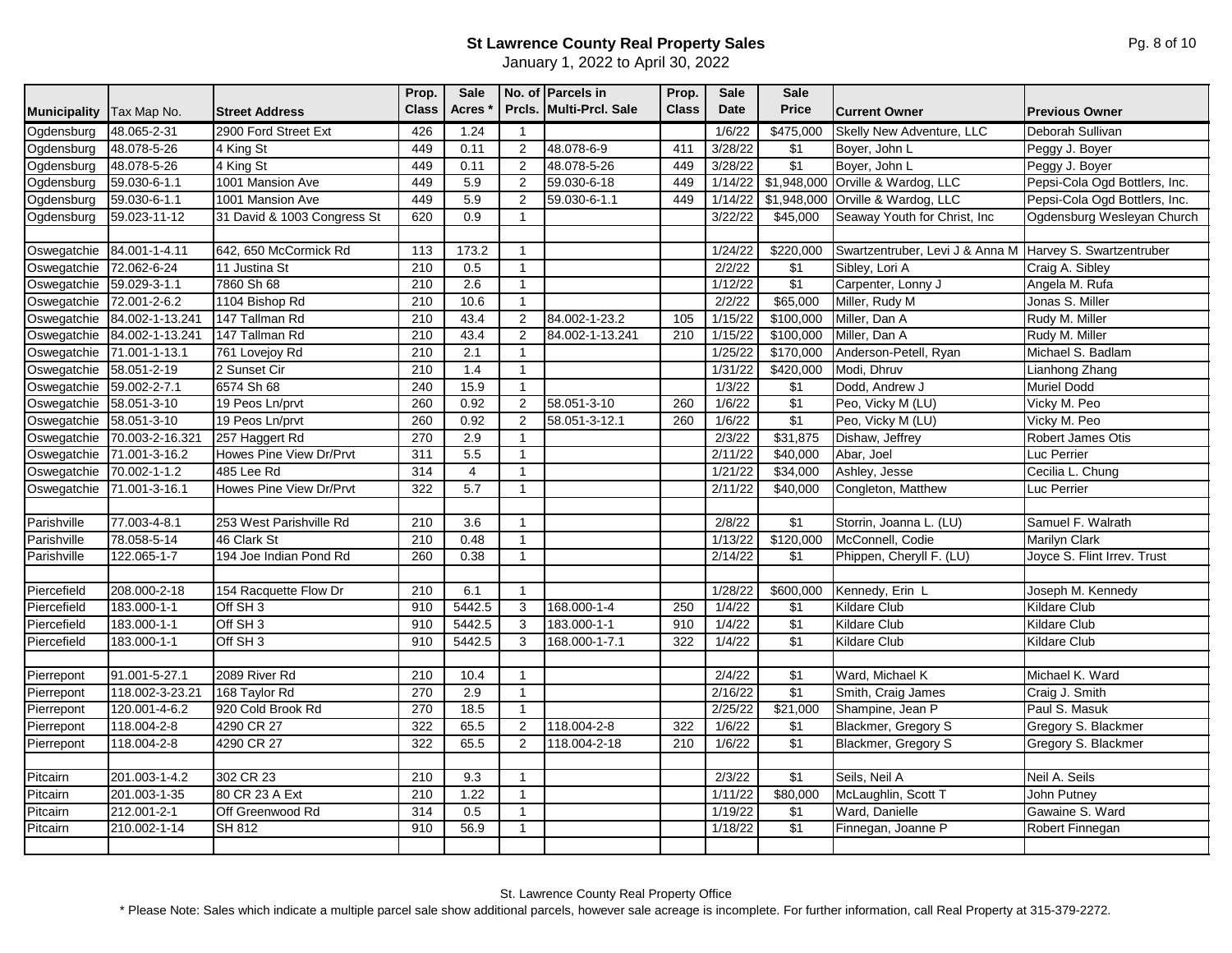|                     |                 |                          | Prop.        | <b>Sale</b>  |                | No. of Parcels in       | Prop.        | <b>Sale</b>       | <b>Sale</b>          |                                 |                        |
|---------------------|-----------------|--------------------------|--------------|--------------|----------------|-------------------------|--------------|-------------------|----------------------|---------------------------------|------------------------|
| <b>Municipality</b> | Tax Map No.     | <b>Street Address</b>    | <b>Class</b> | <b>Acres</b> |                | Prcls. Multi-Prcl. Sale | <b>Class</b> | Date              | <b>Price</b>         | <b>Current Owner</b>            | <b>Previous Owner</b>  |
| Potsdam             | 42.073-9-4      | 4 Walnut St              | 210          | 0.95         | $\mathbf{1}$   |                         |              | 2/4/22            | \$1                  | Cutler, Clarence E (LU)         | <b>Clarence Cutler</b> |
| Potsdam             | 76.002-1-24     | 318 Cr 59                | 210          | 1.04         | 1              |                         |              | 1/24/22           | $\overline{\$1}$     | Anderson, John E                | Randall E. Anderson    |
| Potsdam             | 63.003-2-4.2    | 152 Emerson Rd           | 210          | 8.7          | $\mathbf{1}$   |                         |              | 2/3/22            | $\sqrt{$1}$          | Richards, Gordon L              | Gordon L. Richards     |
| Potsdam             | 42.074-5-16.2   | 16 Whitney St            | 210          | 1.01         | $\mathbf{1}$   |                         |              | 1/10/22           | $\sqrt{$1}$          | Dumas, Katherine M (LU)         | Katherine M. Dumas     |
| Potsdam             | 76.003-1-29.2   | 205 Sweeney Rd           | 210          | 5            | $\mathbf{1}$   |                         |              | 1/19/22           | $\sqrt{$1}$          | Emerson, Dylan J                | Dylan J. Emerson       |
| Potsdam             | 53.003-2-20     | 503 River Rd             | 210          | 0.46         | $\mathbf{1}$   |                         |              | 1/20/22           | \$57,000             | Naderhoff, Grant G              | James H. Smith         |
| Potsdam             | 42.003-2-6      | 1306 River Rd            | 210          | 0.81         | $\overline{1}$ |                         |              | 2/7/22            | \$82,000             | Casselman, Ashley               | Michael L. Charleston  |
| Potsdam             | 63.002-4-4      | 2092 Cr 35               | 210          | 0.81         | $\mathbf{1}$   |                         |              | 1/21/22           | \$105,000            | LaVare, Judy L                  | Theresa (Est) Logan    |
| Potsdam             | 64.042-3-8      | 78 Waverly St            | 210          | 0.2          | $\mathbf{1}$   |                         |              | 1/7/22            | \$126,000            | Criscitello, Timothy C          | <b>Gary Delorme</b>    |
| Potsdam             | 53.001-2-18.11  | 818 River Rd             | 210          | 3.5          | $\mathbf{1}$   |                         |              | 2/16/22           | \$150,000            | Munson, Dayna                   | Kevin (Est) Patterson  |
| Potsdam             | 64.043-3-2      | 130 Leroy St             | 210          | 0.75         | $\mathbf{1}$   |                         |              | 2/9/22            | \$155,000            | Sathkorala, Gayan Kavindra      | Temitope Ojo           |
| Potsdam             | 65.056-1-8      | 555 Sh 11B               | 210          | 2.1          | $\mathbf{1}$   |                         |              | 1/21/22           | \$155,000            | Heagle, Kierian M               | Mary Jane McDonald     |
| Potsdam             | 65.053-1-11.2   | 175 Elm St               | 210          | 0.39         | $\mathbf{1}$   |                         |              | 2/8/22            | \$230,000            | Scafidi, John Andrew            | Ronald R. Page         |
| Potsdam             | 64.050-3-19     | 105 Market St            | 220          | 0.28         | $\mathbf{1}$   |                         |              | 1/5/22            | $\sqrt{$1}$          | YNYH LLC                        | YNRH LLC               |
| Potsdam             | 64.002-3-15.111 | Sissonville Rd           | 240          | 30.4         | $\overline{4}$ | 64.033-1-7              | 312          | 1/3/22            | $\sqrt{$1}$          | Washburn, Brooks A              | Brooks A. Washburn     |
| Potsdam             | 64.002-3-15.111 | Sissonville Rd           | 240          | 30.4         | 4              | 64.033-1-8              | 311          | 1/3/22            | $\sqrt{$1}$          | Washburn, Brooks A              | Brooks A. Washburn     |
| Potsdam             | 64.002-3-15.111 | <b>Sissonville Rd</b>    | 240          | 30.4         | 4              | 64.033-1-9              | 220          | 1/3/22            | $\sqrt{$1}$          | Washburn, Brooks A              | Brooks A. Washburn     |
| Potsdam             | 64.002-3-15.111 | <b>Sissonville Rd</b>    | 240          | 30.4         | 4              | 64.002-3-15.111         | 240          | 1/3/22            | $\sqrt{31}$          | Washburn, Brooks A              | Brooks A. Washburn     |
| Potsdam             | 42.003-1-20.1   | 256 Douglas Rd           | 270          | 2.6          | -1             |                         |              | 1/27/22           | \$68,000             | Mathey, Carol A                 | Austin Osoway          |
| Potsdam             | 52.004-1-45     | <b>Blanchard Rd</b>      | 300          | 1.2          | $\mathbf{1}$   |                         |              | 2/2/22            | \$2,000              | Morehouse, Cole J               | Greenwood Acres, LLC   |
| Potsdam             | 53.002-2-26.1   | 7184 Sh 56               | 314          | 2.8          | $\mathbf{1}$   |                         |              | 2/10/22           | \$5,000              | Foster, Brian                   | Daniel L. McGregor     |
| Potsdam             | 63.003-1-18.1   | Ellis Rd                 | 314          | 2.5          | 2              | 63.003-1-16.2           | 323          | 1/10/22           | \$42,000             | Innis, Geoffrey R               | Margaret R. Eggleson   |
| Potsdam             | 63.003-1-18.1   | <b>Ellis Rd</b>          | 314          | 2.5          | 2              | 63.003-1-18.1           | 314          | 1/10/22           | \$42,000             | Innis, Geoffrey R               | Margaret R. Eggleson   |
| Potsdam             | 41.004-2-19     | 524 Elliott Rd           | 322          | 12           | $\mathbf{1}$   |                         |              | 2/15/22           | $\overline{$13,500}$ | Planty, Shavanah                | Nathan A. Sherman      |
| Potsdam             | 63.004-1-49.11  | 280 Waite Rd             | 322          | 21.8         | $\mathbf{1}$   |                         |              | 1/3/22            | \$22,500             | Shane, Ray                      | Gregory & Laurie Kiah  |
| Potsdam             | 42.003-3-4      | Austin Ridge Rd          | 322          | 11.9         | $\mathbf{1}$   |                         |              | 1/19/22           | \$31,500             | Tulga, Christopher N            | Rudolph Schwartz       |
| Potsdam             | 76.002-1-3.2    | South Canton Rd          | 323          | 3.5          | 2              | 76.002-1-46             | 314          | 1/12/22           | \$24,000             | Serguson, Eric                  | Richard J. Casey       |
| Potsdam             | 76.002-1-3.2    | South Canton Rd          | 323          | 3.5          | $\overline{2}$ | 76.002-1-3.2            | 323          | 1/12/22           | \$24,000             | Serguson, Eric                  | Richard J. Casey       |
| Potsdam             | 53.004-2-22.212 | OFF SH 56                | 330          | 3.5          | 2              | 53.004-2-22.12          | 472          | 1/5/22            | \$78,000             | Gonyou, Nathan A                | Frederick Mayer        |
| Potsdam             | 53.004-2-22.212 | OFF SH 56                | 330          | 3.5          | 2              | 53.004-2-22.212         | 330          | 1/5/22            | \$78,000             | Gonyou, Nathan A                | <b>Frederick Mayer</b> |
| Potsdam             | 64.058-3-32     | 61 Market St             | 426          | 0.29         | $\mathbf{1}$   |                         |              | 1/6/22            | \$475,000            | <b>Skelly New Adventure LLC</b> | Joseph Sullivan        |
| Potsdam             | 64.042-1-3.2    | 172 Market St            | 426          | 0.51         | $\mathbf{1}$   |                         |              | 1/31/22           | \$650,000            | <b>Woodcliff LLC</b>            | Lofberg Properties LLC |
| Potsdam             | 65.003-1-30.1   | 420A, B Sh 11B           | 433          | 2.6          | $\mathbf{1}$   |                         |              | 1/20/22           | \$95,000             | Morgan, Matthew J               | Patrick Roda           |
| Potsdam             | 64.034-4-6      | 6603 Sh 56               | 483          | 0.63         | $\mathbf{1}$   |                         |              | 1/27/22           | \$146,000            | Valerie Visser Studios LLC      | Michael Tulloch        |
| Potsdam             | 42.074-2-8      | 20 Mechanic St           | 484          | 0.02         | 2              | 42.074-2-8              | 484          | 1/26/22           | \$14,000             | Deshane, Brandon                | Carter J. Weller       |
| Potsdam             | 42.074-2-8      | 20 Mechanic St           | 484          | 0.02         | 2              | 42.074-2-6.1            | 330          | 1/26/22           | \$14,000             | Deshane, Brandon                | Carter J. Weller       |
| Potsdam             | 64.003-1-12     | 1890 Morley Potsdam Rd   | 484          | 1.03         | $\mathbf{1}$   |                         |              | 1/25/22           | \$65,000             | Mathey, Carole A                | <b>Ricky Jones</b>     |
|                     |                 |                          |              |              |                |                         |              |                   |                      |                                 |                        |
| Rossie              | 171.001-1-3.12  | <b>River Rd</b>          | 105          | 47.1         | $\mathbf{1}$   |                         |              | 1/26/22           | \$95,000             | Piece of Mine, LLC              | Milton E. Marcellus    |
| Rossie              | 157.003-3-1     | 29 Flemings Camp Rd/prvt | 270          | 0.48         | $\mathbf{1}$   |                         |              | 1/19/22           | \$1                  | Austin, Timothy A               | Terry Estate A. Austin |
| Rossie              | 172.003-4-1     | 225 CR 12                | 270          | 1.14         | $\mathbf{1}$   |                         |              | $\frac{1}{6}$ /22 | \$15,000             | Dickson, Joseph                 | Ronald N. Sherman      |
| Rossie              | 172.003-3-11    | 6 Lynde Rd               | 312          | 0.42         | 2              | 172.003-3-11            | 312          | 2/15/22           | \$18,000             | Gilson, Rebecca                 | Peter J. Antunovich    |
| Rossie              | 172.003-3-11    | 6 Lynde Rd               | 312          | 0.42         | 2              | 172.003-3-12            | 314          | 2/15/22           | \$18,000             | Gilson, Rebecca                 | Peter J. Antunovich    |

St. Lawrence County Real Property Office